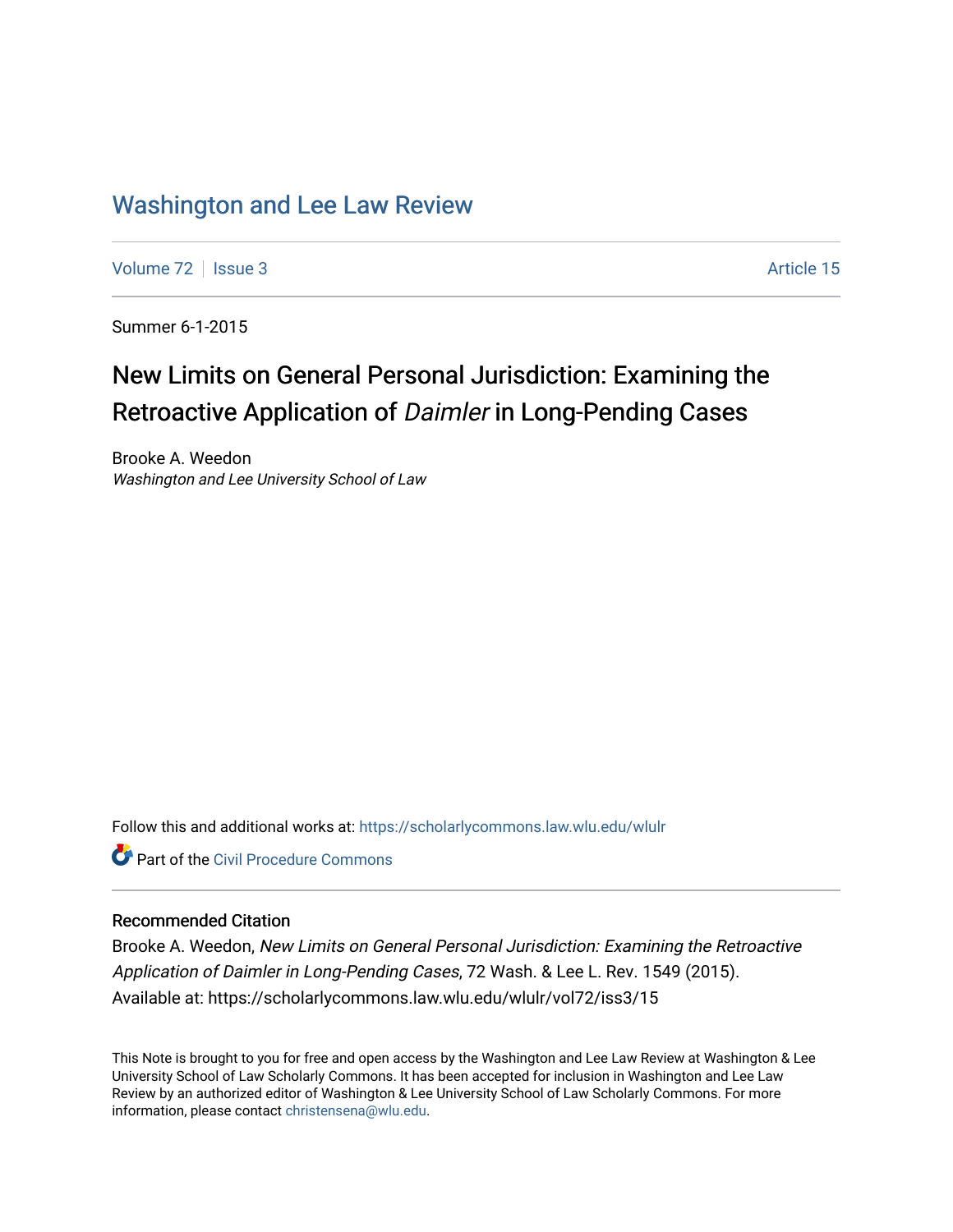# New Limits on General Personal Jurisdiction: Examining the Retroactive Application of *Daimler* in Long-Pending Cases

Brooke A. Weedon\*

# *Table of Contents*

| II. Development of Personal Jurisdiction Law:<br>A. Pre-Goodyear Personal Jurisdiction1554<br>B. General Personal Jurisdiction After Goodyear1558<br>C. General Personal Jurisdiction After Daimler1560           |  |
|-------------------------------------------------------------------------------------------------------------------------------------------------------------------------------------------------------------------|--|
| III. Retroactivity and Exceptions to Retroactivity1564<br>A. Adjudicative Retroactivity Versus Legislative<br>B. General Rule for Adjudicative Retroactivity1567<br>C. Retroactivity in the Personal Jurisdiction |  |
| IV. Permitting Defendants to Raise the <i>Daimler</i> Test<br>A. Two Categories of Cases Affected by the<br>1. First Category: When the Defendant Raised<br>a Rule $12(b)(2)$ Defense Before $Daimler$ 1577       |  |
|                                                                                                                                                                                                                   |  |

<sup>\*</sup> J.D. Candidate, Washington and Lee University School of Law, May 2016. I would like to thank Professor Joan Shaughnessy for inspiring this Note and for her invaluable guidance as my Faculty Note Advisor. I would also like to thank the Washington and Lee Law Review Editorial Boards for their thoughtful edits throughout the process. Finally, thank you to my parents, Ann and Robert, for their support in all of my endeavors.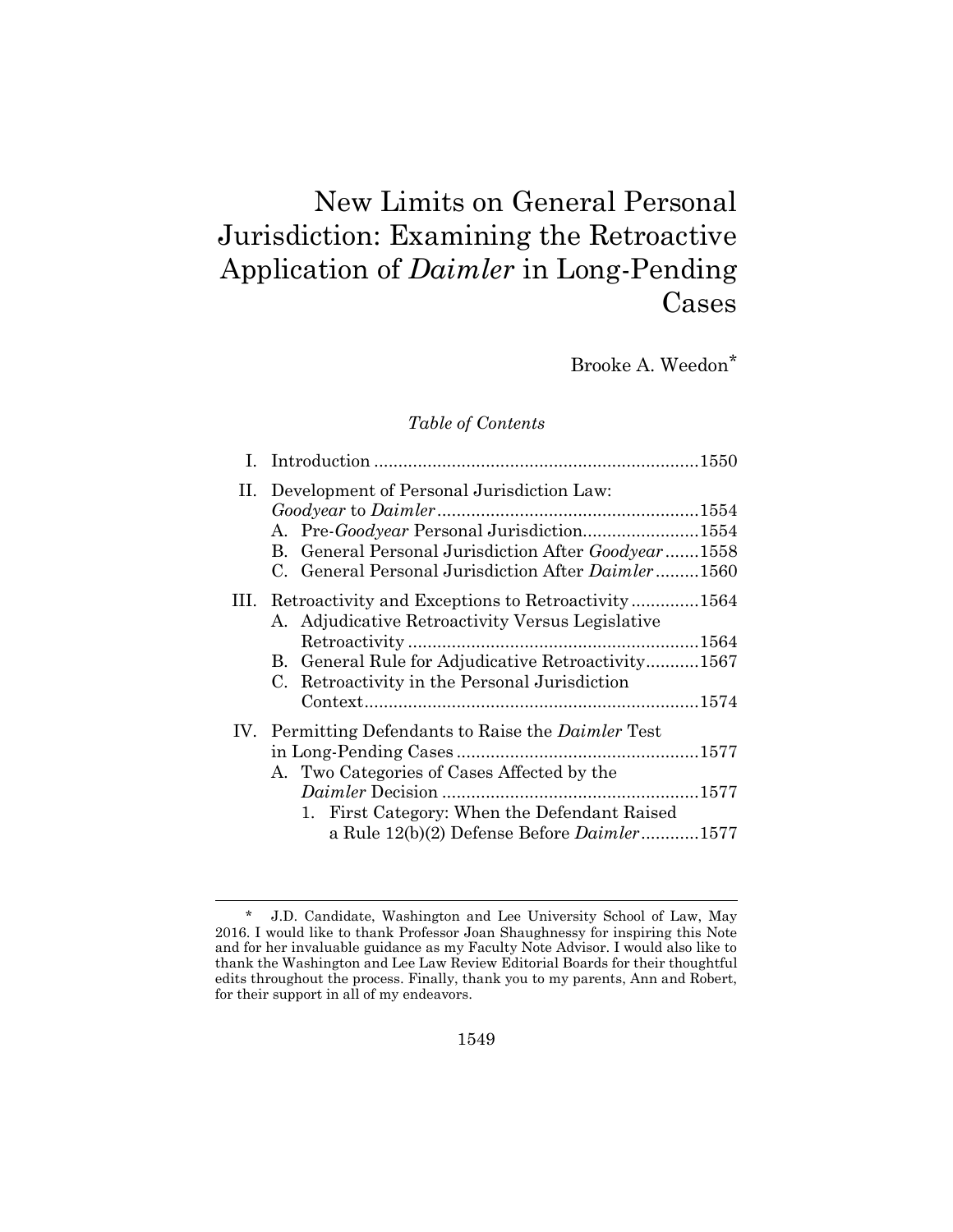|  | 2. Second Category: When the Defendant         |  |
|--|------------------------------------------------|--|
|  | Did Not Raise a Rule 12(b)(2) Defense          |  |
|  |                                                |  |
|  | B. Consequences of Applying the <i>Daimler</i> |  |
|  | Decision in Long-Pending Cases1586             |  |
|  |                                                |  |

#### <span id="page-2-0"></span>*I. Introduction*

#### "If it's a new test, why can't they use it?"<sup>1</sup>

This comment by Judge George B. Daniels of the U.S. District Court for the Southern District of New York fits a wealth of controversy into just a few words.<sup>2</sup> With the Supreme Court's apparent limiting of general personal jurisdiction in *Daimler AG v. Bauman*<sup>3</sup> in January of 2014, defendants across the country began attempts to have the cases against them dismissed on the grounds that the particular courts could no longer exercise general personal jurisdiction over them.<sup>4</sup> These defendants believe that the *Daimler* interpretation of general personal jurisdiction fundamentally changed the previously controlling *Goodyear Dunlop Tires Operations, S.A. v. Brown*<sup>5</sup> test, and several judges in federal district courts agree.<sup>6</sup> Spurring the controversy, however, are judges operating under the assumption that *Daimler* did not change the already existing *Goodyear* test and thus, denying dismissals to other defendants in the same situation.<sup>7</sup> Judge Daniels's position depends on the assumption—one that he

<sup>1.</sup> Pete Brush, Daimler *Ruling Comes to Banks' Aid in Yen-Libor Action*, LAW360 (Sept. 30, 2014, 3:40 PM), http://www.law360.com/articles/582588 (last visited Sept. 28, 2015) (on file with the Washington and Lee Law Review).

<sup>2</sup>*. See id.* (noting that the judge lacked sympathy for the plaintiff's claim that the "defendants had waived jurisdictional defenses regardless of *Daimler* by not asserting them earlier in the more than two-year-old case").

<sup>3.</sup> 134 S. Ct. 746 (2014).

<sup>4</sup>*. See infra* Part IV.A (describing cases in which judges granted such dismissals and others in which judges denied such dismissals).

<sup>5.</sup> 131 S. Ct. 2846 (2011).

<sup>6</sup>*. See infra* Part IV.A (describing the cases in which judges granted dismissals based on lack on general personal jurisdiction).

<sup>7</sup>*. See infra* Part IV.A (explaining that these denials of dismissals occur in cases in which defendants previously waived the personal jurisdiction defense).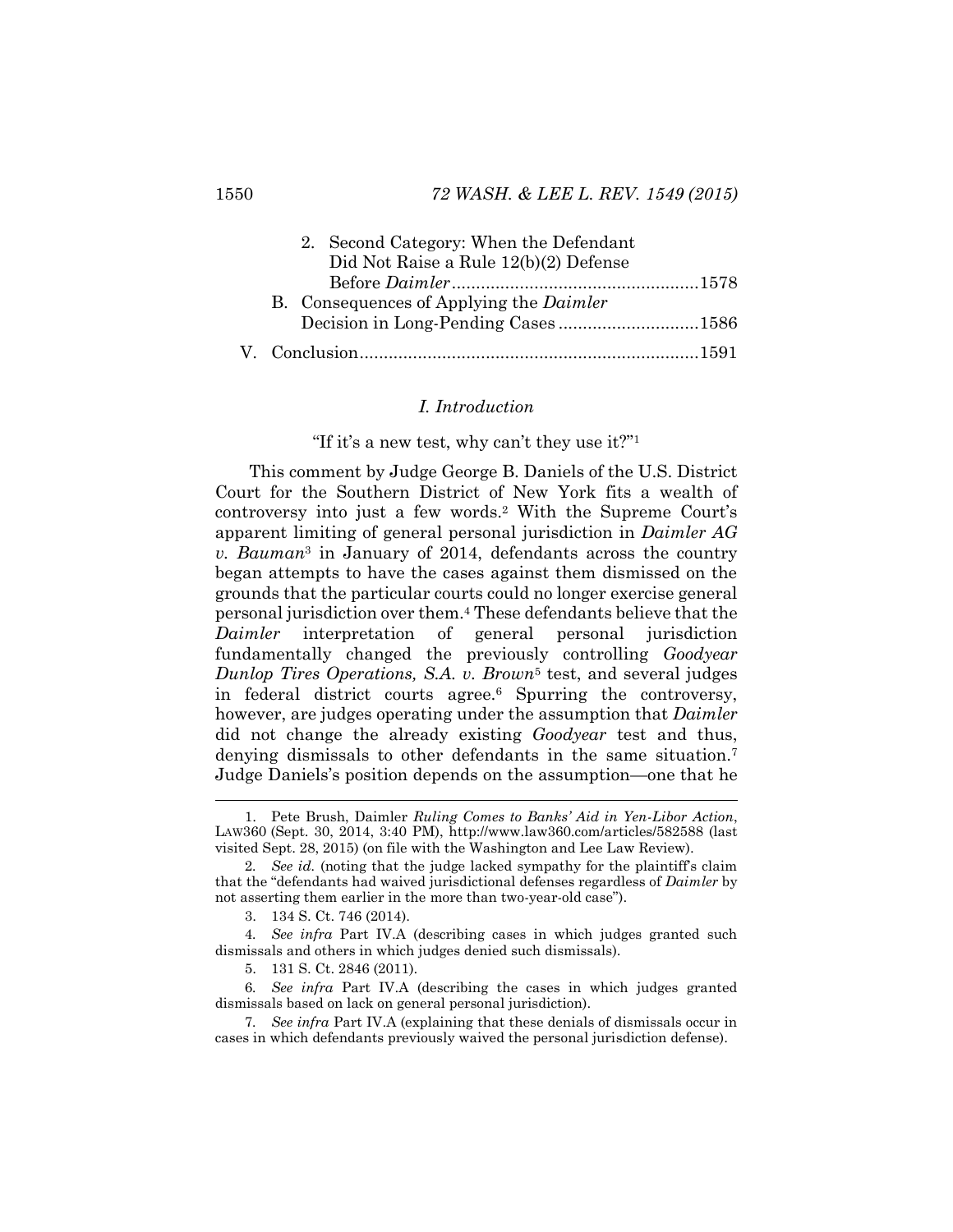<span id="page-3-0"></span>

thinks is obvious—that *Daimler* did create a new test.<sup>8</sup> The problem, however, is that others persuasively argue that the *Daimler* and *Goodyear* tests are the same.<sup>9</sup> Apart from the issue of whether *Daimler* created a new test, Judge Daniels's comment also encapsulates the separate issue of whether—even if *Daimler* created a new test—defendants are entitled to relief under the new case, especially if they have already waived the personal jurisdiction defense of Rule  $12(b)(2)$ .<sup>10</sup> This Note proceeds by reconciling these two issues in an attempt to propose the correct outcome for litigants regarding the treatment of *Daimler* in longpending cases.<sup>11</sup>

The Supreme Court's ruling in *Daimler* was a further development of *Goodyear* and personal jurisdiction law.<sup>12</sup> In delivering the Court's ruling, Justice Ginsburg declared, "[T]he inquiry under *Goodyear* is not whether a foreign corporation's inforum contacts can be said to be in some sense 'continuous and systematic,' it is whether that corporation's 'affiliations with the State are so continuous and systematic as to render [it] essentially at home in the forum State.'"<sup>13</sup> Despite the apparent intention to clarify the existing law on general jurisdiction, the *Daimler* ruling incited disagreement as to the extent the *Goodyear* rule changed as a result of *Daimler* and even as to whether *Daimler* changed the *Goodyear* rule at all.<sup>14</sup> Some argue that *Daimler* created a much

11*. See infra* Part IV (proposing that *Daimler* must be applied retroactively even when defendants previously waived the personal jurisdiction defense).

12*. See* Daimler AG v. Bauman, 134 S. Ct. 746, 760 (2014) ("*Goodyear* did not hold that a corporation may be subject to general jurisdiction *only* in a forum where it is incorporated or has its principal place of business; it simply typed those places paradigm all-purpose forums.").

13*. Id.* at 761 (quoting Goodyear Dunlop Tires Operations, S.A. v. Brown, 131 S. Ct. 2846, 2851 (2011)).

14*. Compare* Donald Earl Childress III, *General Jurisdiction After* Bauman, 66 VAND. L. REV. EN BANC 197, 199 (2014) ("The Court meant what it said in *Goodyear*: general jurisdiction should be limited, except in an exceptional case, to a corporation's state of incorporation and principal place of business."), *and* Case

<sup>8</sup>*. See infra* Part II.C (explaining the controversy over the relationship between *Goodyear* and *Daimler*).

<sup>9</sup>*. See infra* Part II.C (noting the argument that *Goodyear* already pronounced the standard repeated in *Daimler*).

<sup>10</sup>*. See* FED. R. CIV. P. 12(b)(2) (providing that a party must raise a defense based on lack of personal jurisdiction in the responsive pleading); *infra* Part III (explaining the development of retroactivity law).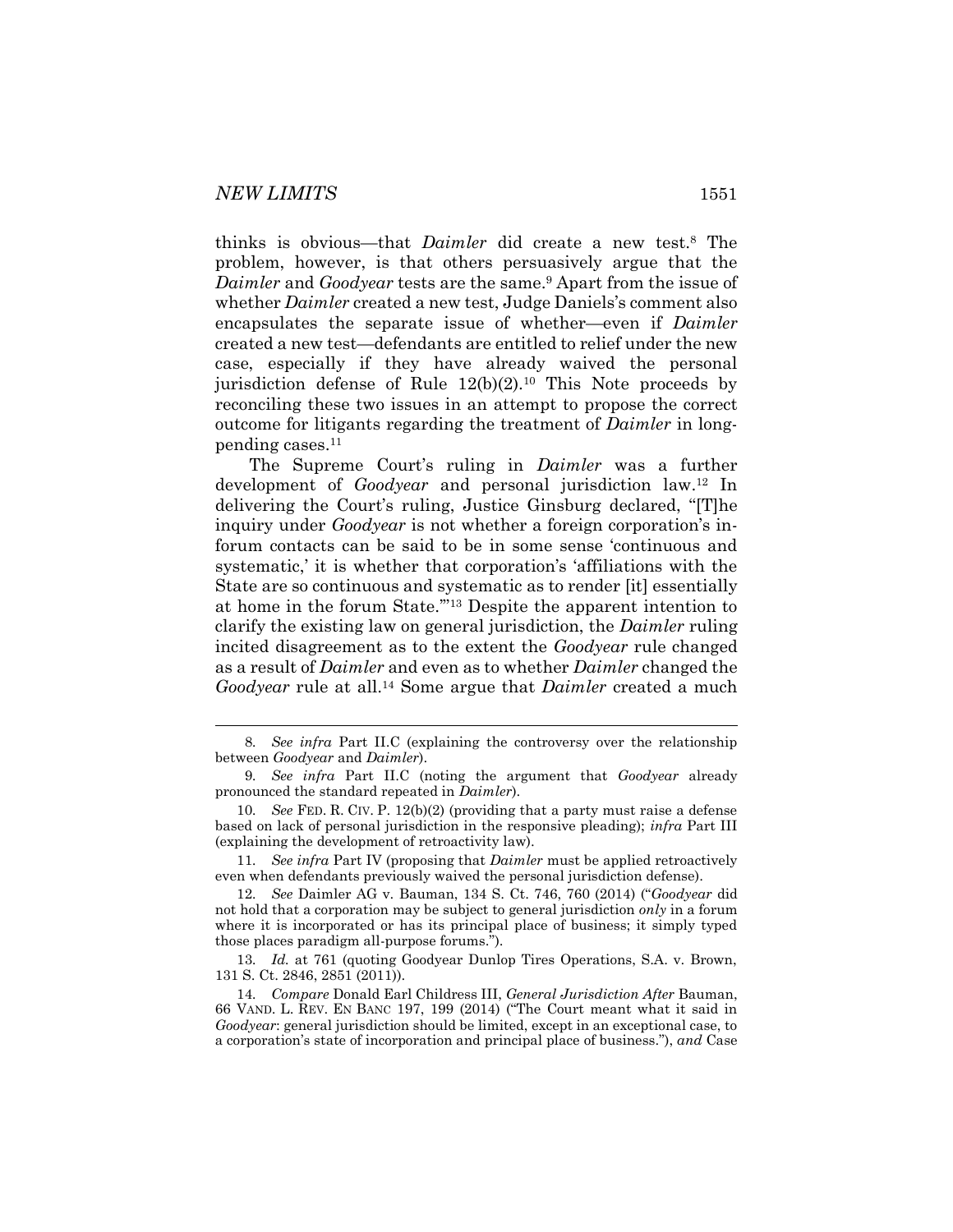stricter test for general jurisdiction than was previously in existence, but others counter that the *Daimler* decision simply restated the existing *Goodyear* rule.<sup>15</sup>

The disagreement over *Daimler*'s significance is especially problematic in long-pending cases in which defendants have moved for dismissals on the grounds that personal jurisdiction no longer exists because of the apparently stricter *Daimler* test.<sup>16</sup> To decide whether to grant or deny such motions to dismiss, judges must first determine whether the defendant already waived the personal jurisdiction defense and, if so, whether the waiver will preclude the application of the *Daimler* test.<sup>17</sup> These determinations require the judge to decide whether the new personal jurisdiction test applies retroactively and whether any previous waiver matters in the face of a new constitutional pronouncement.<sup>18</sup> Then, if the judge allows the defendant to use the *Daimler* test and agrees that personal jurisdiction no longer exists under *Daimler*, the judge will often have the option to either dismiss the relevant claims or transfer the claims if there is another jurisdiction where personal jurisdiction does exist under *Daimler*. 19

Comment, *Personal Jurisdiction—General Jurisdiction—*Daimler AG v. Bauman, 128 HARV. L. REV. 311, 311 (2014) (arguing that Justice Ginsburg applied the same personal jurisdiction theory in both *Goodyear* and *Daimler*), *with* Linda S. Mullenix, *Personal Jurisdiction Stops Here: Cabining the Extraterritorial Reach of American Courts*, 45 U. TOL. L. REV. 705, 707–08 (2014) (identifying *Daimler* as part of the recent trend of "declining to allow the extraterritorial reach of American courts over foreign nationals as a matter of subject matter jurisdiction" rather than a clarification of *Goodyear*), *and* Eric H. Weisblatt & Claire Frezza, *Who to Sue and Where in ANDA Litigation: Personal Jurisdiction Post*-Daimler, 69 FOOD & DRUG L.J. 351, 351–52 (2014) (stressing that *Daimler* provides a "new rule for general jurisdiction" that requires "a stricter analysis of where a defendant company is 'at home' sufficient to cause it to be haled into court under general jurisdiction principles").

<sup>15</sup>*. See* sources cited *supra* not[e 14](#page-3-0) (providing examples of scholars' opposing positions as to whether *Daimler* states a new test or simply restates the *Goodyear* test).

<sup>16</sup>*. See infra* Part IV (noting in particular that statutes of limitations can prevent plaintiffs from litigating the case again).

<sup>17</sup>*. See infra* Part IV (explaining that the decision is much less complex in cases in which there was no waiver).

<sup>18</sup>*. See infra* Part IV (arguing that waiver does not matter in the face of a new constitutional pronouncement).

<sup>19</sup>*. See infra* Part IV (arguing that judges should choose transfer over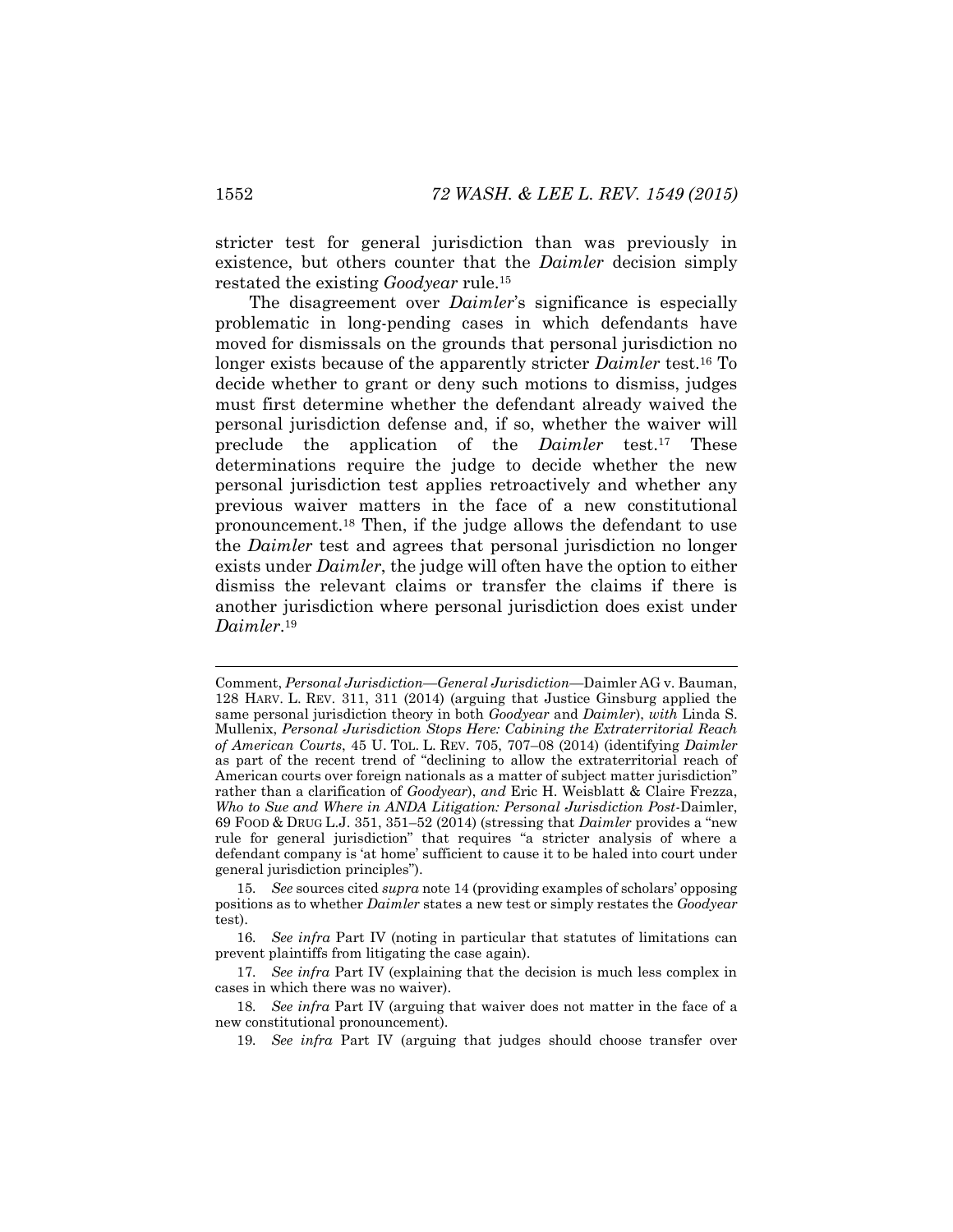<span id="page-5-0"></span>In arguing that *Daimler* created a new test, some defendants have raised new personal jurisdiction defenses and achieved dismissals.<sup>20</sup> Other defendants, however, have raised the same defenses and been denied dismissals.<sup>21</sup> Dismissals resulting from the *Daimler* decision have been granted even when the case has been pending for years and the plaintiff sued under personal jurisdiction that was in accord with case law at the time.<sup>22</sup> One judge even granted a dismissal despite the ability to transfer the case instead.<sup>23</sup>

This Note argues that courts should apply the *Daimler* decision when defendants raise this newly available personal jurisdiction defense.<sup>24</sup> In light of both personal jurisdiction law and retroactivity law, this Note argues that courts should permit defendants to use the new *Daimler* test even when the defendant did not raise a Rule 12(b)(2) defense and thus waived the personal jurisdiction defense.<sup>25</sup> This argument is qualified, however, by the additional argument that courts should refrain from dismissing the case based on a lack of personal jurisdiction under *Daimler* in favor of transferring the case when possible.<sup>26</sup> Choosing transfer over dismissal when possible would mitigate the unfairness to

dismissal when possible).

<sup>20</sup>*. See, e.g.*, Fed. Home Loan Bank of Bos. v. Ally Fin., Inc., No. 11-10952- GAO, 2014 WL 4964506, at \*4 (D. Mass. Sept. 30, 2014) (granting defendant's motion to dismiss based on lack of personal jurisdiction in light of the *Daimler* ruling); *see also* Gucci Am., Inc. v. Weixing Li, 768 F.3d 122, 134 (2d Cir. 2014) (determining that, in light of *Daimler*, the district court erred in finding that it could exercise general jurisdiction over the appellant bank).

<sup>21</sup>*. See, e.g.*, Am. Fid. Assur. Co. v. Bank of N.Y. Mellon, No. CIV-11-1284- D, 2014 WL 4471606, at \*5 (W.D. Okla. Sept 10, 2014) (denying dismissal based on defendant's previous waiver of the personal jurisdiction defense); Gilmore v. Palestinian Interim Self-Gov't Auth., 8 F. Supp. 3d 9, 14 (D.D.C. 2014) (denying dismissal based in part on the argument that *Daimler* did not change the law as it was already stated in *Goodyear*).

<sup>22</sup>*. See, e.g.*, *Fed. Home Loan Bank*, 2014 WL 4964506, at \*4 (denying transfer request even though the venue plaintiff requested had personal jurisdiction over defendant).

<sup>23</sup>*. See id.* (describing a situation in which transfer was an option).

<sup>24</sup>*. See infra* Part IV.A (noting that this should be the result regardless of whether the defendant previously waived the personal jurisdiction defense).

<sup>25</sup>*. See infra* Part IV.A (explaining that *Daimler* was a new constitutional pronouncement and thus applies retroactively).

<sup>26</sup>*. See infra* Part IV.B (explaining the unfairness of dismissal in the context of long-pending cases).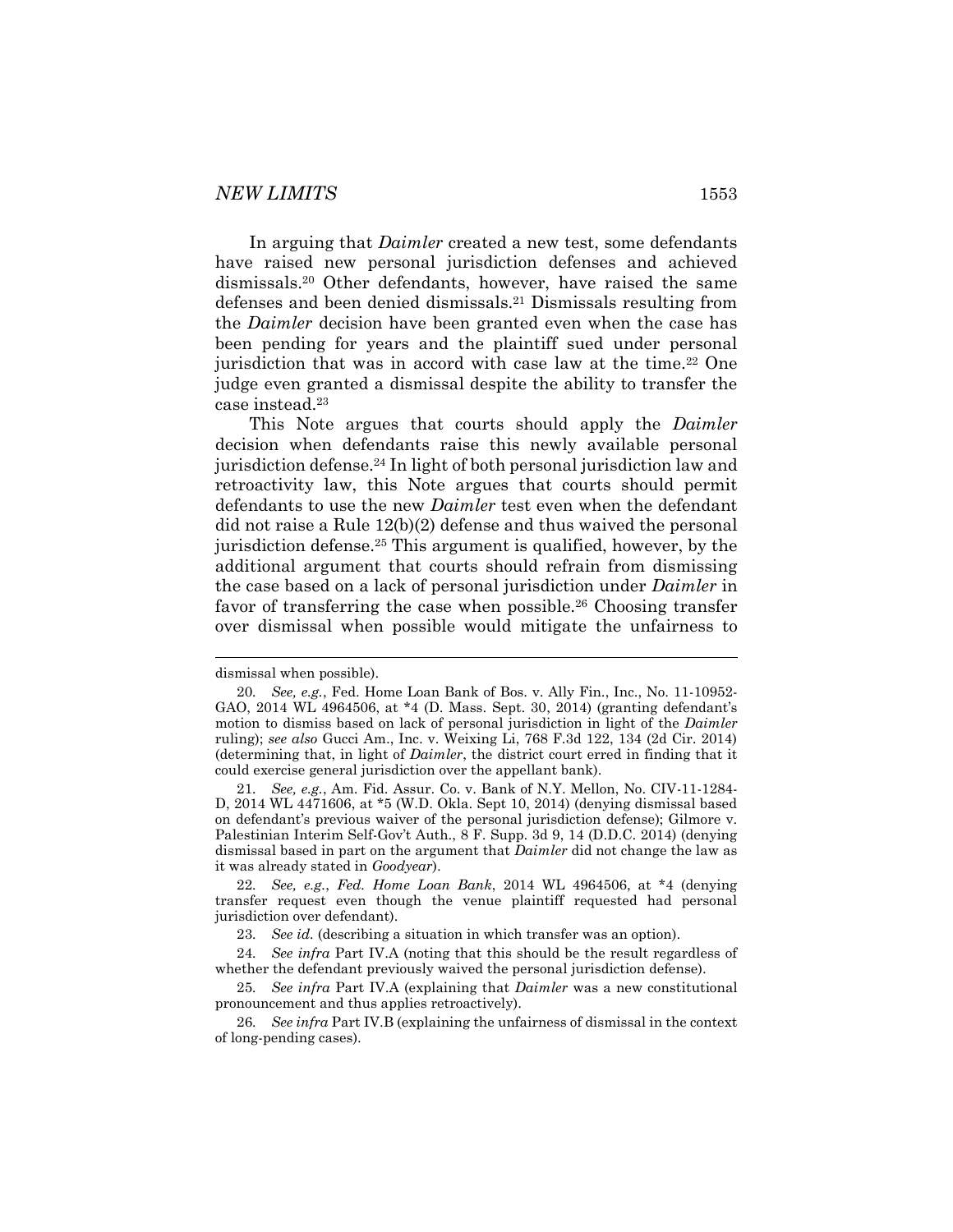plaintiffs of having their claims in long-pending cases barred by statutes of limitations.<sup>27</sup> If the claim is dismissed and the statute of limitations has expired, the plaintiff will not be able to bring the claim again in a jurisdiction where there is personal jurisdiction under *Daimler*. 28

Part II of this Note examines the development of personal jurisdiction,<sup>29</sup> and Part III discusses the Supreme Court's treatment of retroactivity.<sup>30</sup> Part IV argues that defendants should be allowed to raise the new *Daimler* personal jurisdiction argument even when they failed to raise a Rule 12(b)(2) defense prior to the Supreme Court's decision in *Daimler*. <sup>31</sup> Part IV then examines the consequences of allowing defendants to do this in long-pending cases and concludes by proposing that—out of fairness to plaintiffs—cases should be transferred rather than dismissed when possible.<sup>32</sup>

# *II. Development of Personal Jurisdiction Law:* Goodyear *to*  Daimler

#### <span id="page-6-0"></span>*A. Pre-*Goodyear *Personal Jurisdiction*

Before 2011, most personal jurisdiction jurisprudence focused on specific jurisdiction, not general jurisdiction.<sup>33</sup> The Court first began to distinguish between what came to be known as specific jurisdiction and general jurisdiction in 1945 with *International* 

<sup>27</sup>*. See infra* Part IV.B (noting that transfer will not always be possible).

<sup>28</sup>*. See infra* Part IV.B (emphasizing the unfairness of this outcome if transfer was an option).

<sup>29</sup>*. See infra* Part II (focusing on the relationship between *Goodyear* and *Daimler*).

<sup>30</sup>*. See infra* Part III (focusing on the current state of adjudicative retroactivity law).

<sup>31</sup>*. See infra* Part IV (emphasizing that new constitutional pronouncements always apply retroactively).

<sup>32</sup>*. See infra* Part IV (noting that this preferable result is not always possible).

<sup>33</sup>*. See* Camilla Cohen, Case Comment, Goodyear Dunlop*'s Failed Attempt to Refine the Scope of General Personal Jurisdiction*, 65 FLA. L. REV. 1405, 1406 (2013) (emphasizing the limited scope and clarity of general jurisdiction case law before the Court decided *Goodyear Dunlop Tires Operations, S.A. v. Brown* in 2011).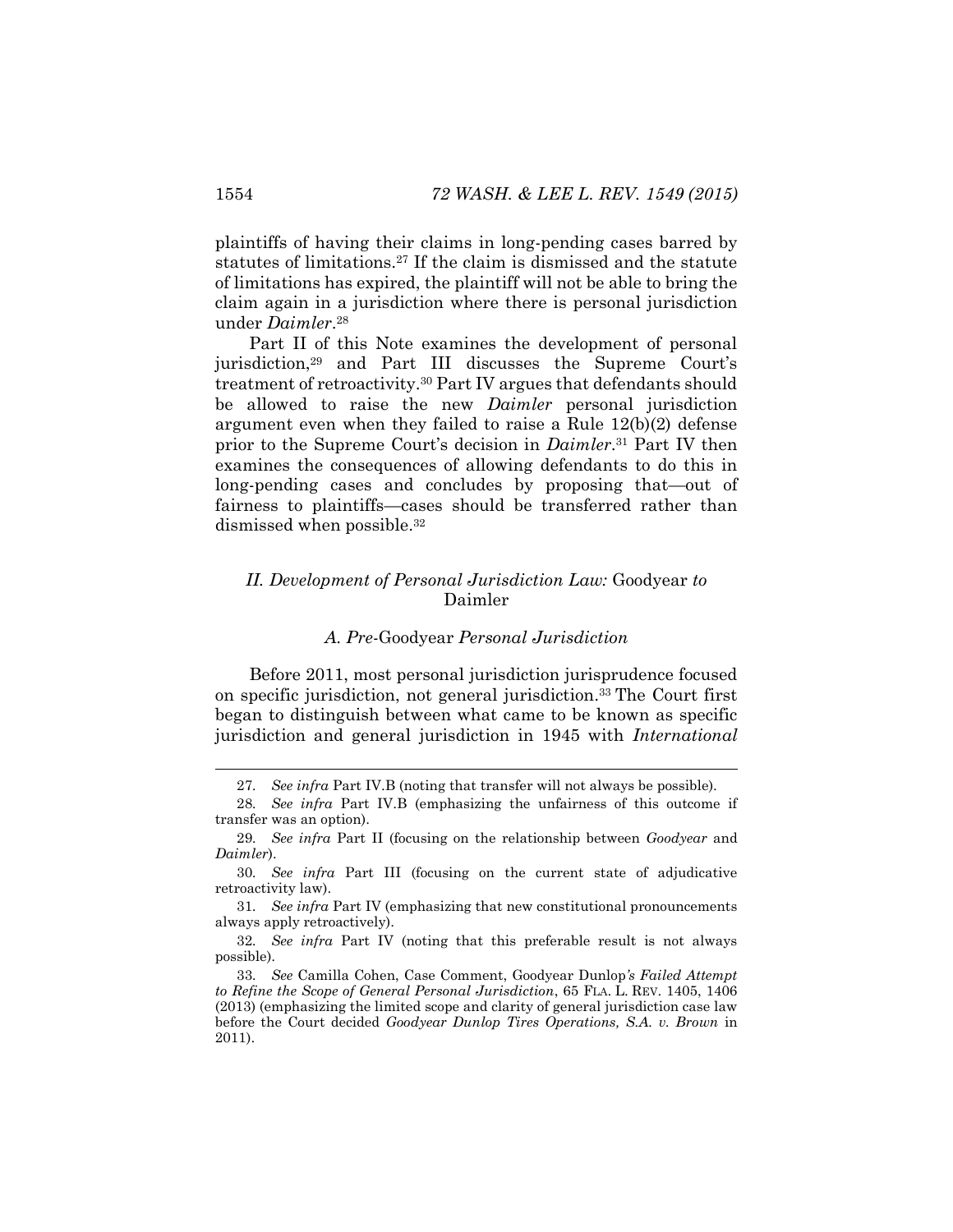*Shoe Co. v. Washington*. <sup>34</sup> The case involved a suit brought by the state of Washington against a defendant that failed to contribute to the state unemployment compensation fund.<sup>35</sup> The state statutes required the defendant to make annual contributions to the fund based on its employees' services in the state.<sup>36</sup> International Shoe Co. was a Delaware corporation with its principal place of business in Missouri, but had manufacturing and distribution branches in other states, including Washington.<sup>37</sup> International Shoe Co. argued that the presence of its salesmen in Washington was not sufficient for the "presence" requirement of personal jurisdiction and that, consequently, the company was not subject to jurisdiction in Washington.<sup>38</sup>

The Court disagreed with International Shoe Co.'s presence argument and created a new test for general personal jurisdiction—the minimum contacts test—which requires a defendant to have sufficient minimum contacts with the state "such that the maintenance of the suit does not offend 'traditional notions of fair play and substantial justice.'"<sup>39</sup> In creating this test, the Court distinguished between specific and general jurisdiction for the first time, holding that International Shoe Co. was subject to specific jurisdiction in Washington because the activities conducted by the employees in Washington gave rise to the suit.<sup>40</sup> The Court distinguished this definition of specific jurisdiction with its characterization of general jurisdiction as follows:

<sup>34</sup>*. See* Int'l Shoe Co. v. Washington, 326 U.S. 310, 318 (1945) (distinguishing between specific and general jurisdiction on the basis that where there is not continuous activity in the forum state, suits must be related to the activity, but where there is continuous activity in the forum state, suits can be entirely unrelated to the activity).

<sup>35</sup>*. See id.* at 311 (noting that the state unemployment compensation fund was "enacted by state statutes").

<sup>36</sup>*. See id.* at 312 (defining the required contribution as "a specified percentage of the wages payable annually" to the employee).

<sup>37</sup>*. See id.* at 313 (noting also that the defendant has no office in Washington and "makes no contracts either for sale or purchase of merchandise there").

<sup>38</sup>*. See id.* at 314–15 (emphasizing that the presence requirement must be satisfied for there to be jurisdiction by the state courts).

<sup>39</sup>*. Id.* at 316 (quoting Milliken v. Meyer, 311 U.S. 457, 463 (1940)).

<sup>40</sup>*. See id.* at 320 ("The obligation which is here sued upon arose out of those very activities.").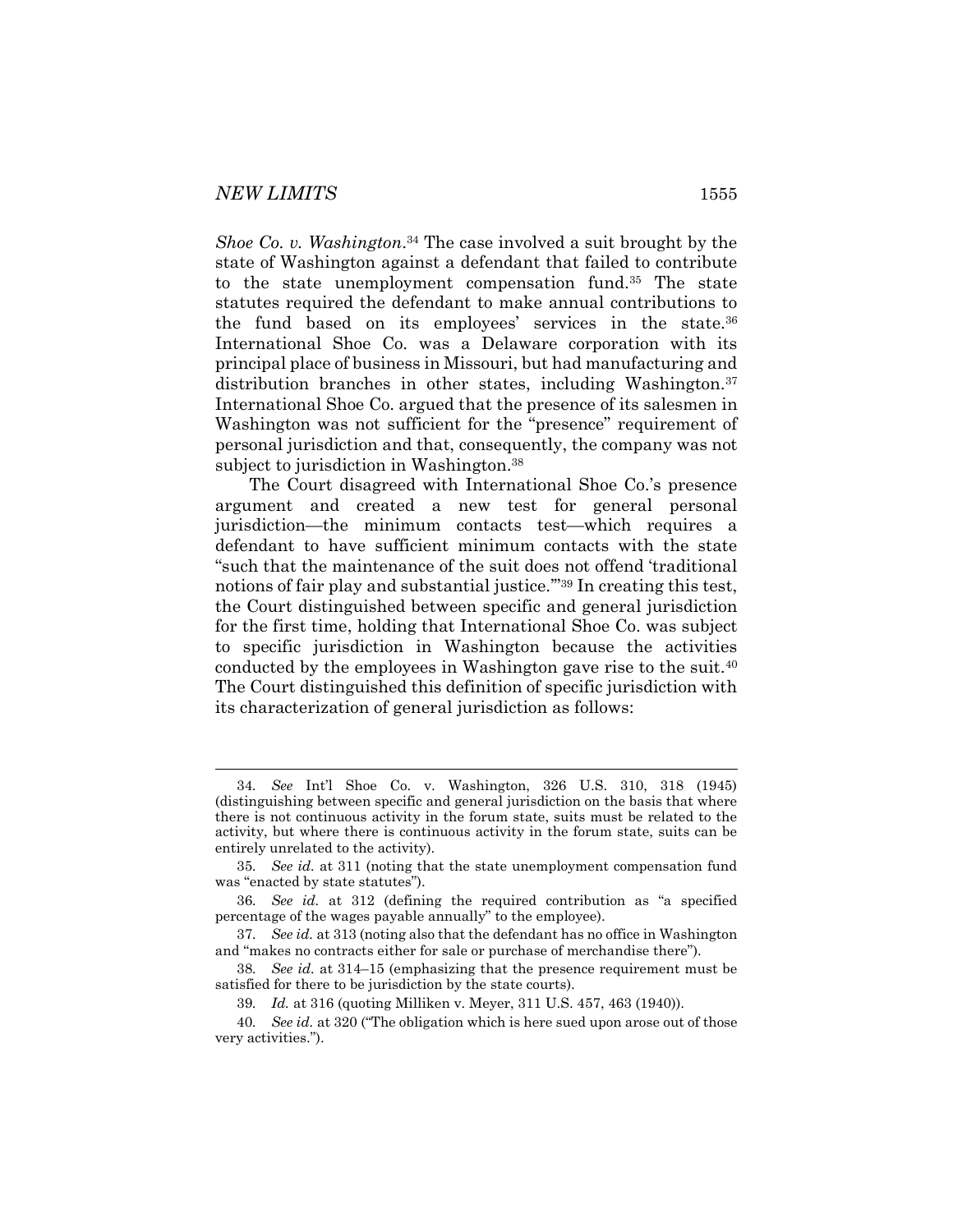While it has been held in cases on which appellant relies that continuous activity of some sorts within a state is not enough to support the demand that the corporation be amenable to suits unrelated to that activity, there have been instances in which the continuous corporate operations within a state were thought so substantial and of such a nature as to justify suit against it on causes of action arising from dealings entirely distinct from those activities.<sup>41</sup>

<span id="page-8-0"></span>This first articulation of general jurisdiction adopted a new analysis based on "continuous and systematic" activities, but did not define what constitutes sufficiently continuous and systematic contacts with the jurisdiction.<sup>42</sup> In later decisions culminating with *Daimler*, the Court repeatedly attempted to define the bounds of general jurisdiction.<sup>43</sup>

The only two cases analyzing the scope of general personal jurisdiction prior to 2011 were *Perkins v. Benguet Consolidated Mining Co.*<sup>44</sup> in 1952 and *Helicopteros Nacionales de Colombia v. Hall*<sup>45</sup> in 1984.<sup>46</sup> In *Perkins*, the Court held that general jurisdiction was appropriate because there was corporate headquarters-level activity by the defendant in the forum state.<sup>47</sup> The Court explained that it used the *International Shoe* analysis to reach this holding, but did not provide a detailed account of the Court's reasoning in determining that the facts of the case satisfied the *International Shoe* analysis.<sup>48</sup> *Helicopteros* involved a wrongful

43*. See infra* Parts II.B–C (focusing on the extent to which *Daimler* built on the *Goodyear* standard for general personal jurisdiction).

48*. See* Pielemeier, *supra* not[e 42](#page-8-0), at 977 (noting that the Court offered "little further reasoning beyond quotation of *International Shoe*'s discussion of suits on

<sup>41</sup>*. Id.* at 318 (citations omitted).

<sup>42</sup>*. See* James R. Pielemeier, Goodyear Dunlop*: A Welcome Refinement of the Language of General Jurisdiction*, 16 LEWIS & CLARK L. REV. 969, 979–80 (2012) (indicating that future decisions would necessarily clarify the general jurisdiction analysis).

<sup>44.</sup> 342 U.S. 437 (1952).

<sup>45.</sup> 466 U.S. 408 (1984).

<sup>46</sup>*. See* Cohen, *supra* not[e 33](#page-6-0), at 1406 ("Consequently, lower courts were left to develop the contours of general personal jurisdiction, resulting in a hodgepodge of inconsistent holdings that often conflated several important distinctions between specific and general jurisdiction.").

<sup>47</sup>*. See Perkins*, 342 U.S. at 445 ("The amount and kind of activities which must be carried on by the foreign corporation in the state of the forum so as to make it reasonable and just to subject the corporation to the jurisdiction of that state are to be determined in each case.").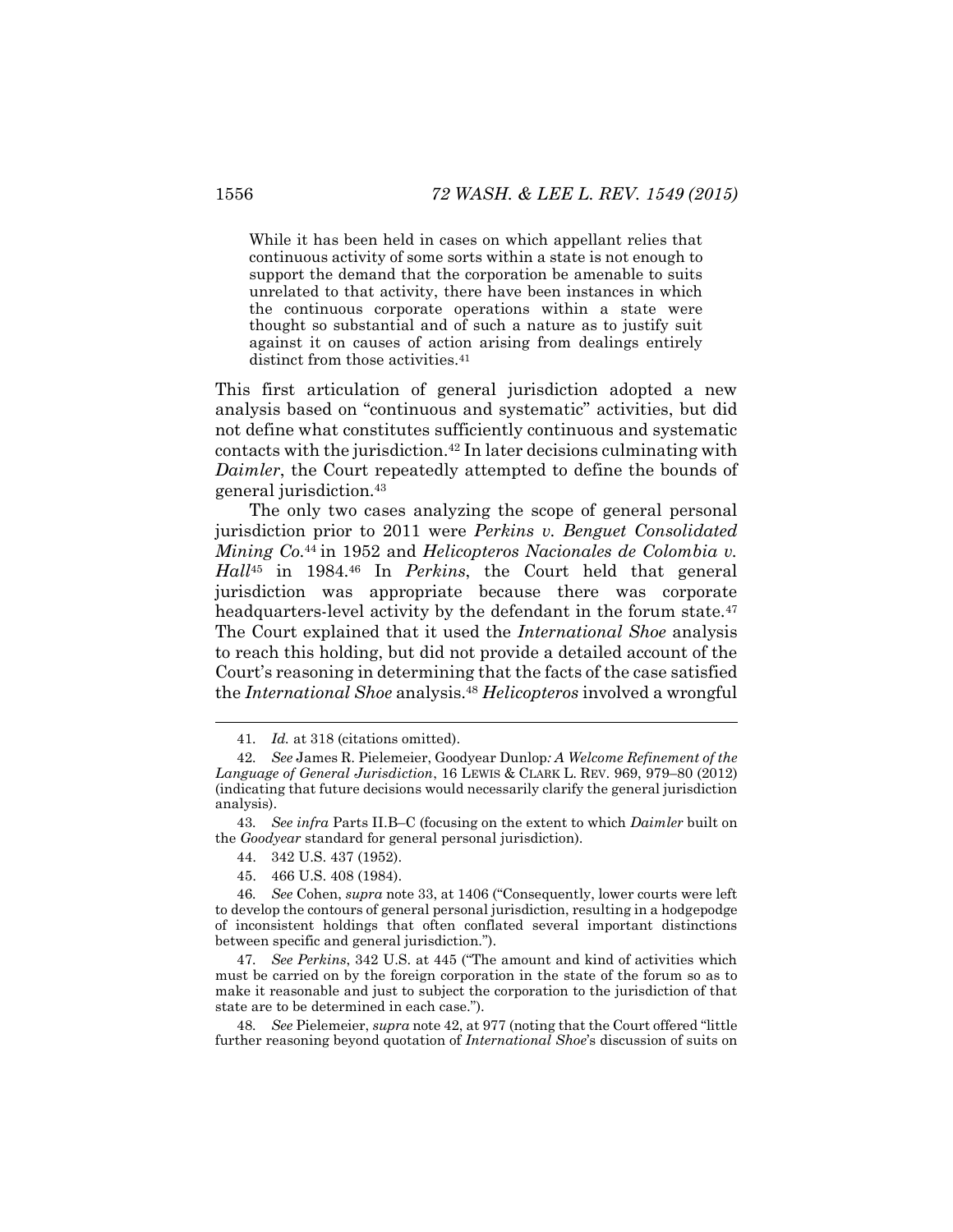l

death suit brought in Texas courts against the corporate Colombian owner of a helicopter that crashed in Peru, killing four U.S. citizen passengers.<sup>49</sup> The Court held that the defendant's contacts with the forum state of Texas were insufficient to support a conclusion of general jurisdiction because they were not continuous and systematic.<sup>50</sup> In reaching this holding, the Court disagreed with the Texas Supreme Court's assessment that the corporation's Texas purchases and training trips constituted sufficient contacts for general jurisdiction.<sup>51</sup>

It is difficult to reconcile *Helicopteros* and *Perkins* because *Helicopteros* failed to explain why the contacts in *Perkins* were stronger than those in *Helicopteros* in a manner that would provide other courts with any framework for analyzing general jurisdiction under different sets of facts.<sup>52</sup> The apparent new test for whether a defendant has "the kind of continuous and systematic general business contacts the Court found to exist in *Perkins*" left much open to interpretation by the lower courts.<sup>53</sup> *Perkins* made clear that "[c]ontacts warranting a conclusion that the forum state was the defendant's principal place of business" justified the exercise of general jurisdiction, and *Helicopteros* explained that "purchases of millions of dollars worth of products and training over a seven-year period in the forum state were not sufficient."<sup>54</sup> The very limited scope of these examples, however, left lower courts without

causes of action arising from dealings distinct from forum activities, and a lengthy factual description of the defendant's activities in Ohio").

<sup>49</sup>*. See Helicopteros*, 466 U.S. at 409–10 (noting that the corporation's principal place of business was also in Colombia and that its business was "providing helicopter transportation for oil and construction companies in South America").

<sup>50</sup>*. See id.* at 416 (examining all of the defendant's contacts with the Texas forum in turn and concluding that they do not "constitute the kind of continuous and systematic general business contacts the Court found to exist in *Perkins*").

<sup>51</sup>*. See id.* at 417 (declaring that *Rosenberg Brothers & Co. v. Curtis Brown Co*., 260 U.S. 516 (1923), "makes clear that purchases and related trips, standing alone, are not a sufficient basis for a State's assertion of jurisdiction").

<sup>52</sup>*. See* Cohen, *supra* note [33,](#page-6-0) at 1411 (explaining that both the *Perkins* and *Helicopteros* opinions simply listed the defendants' contacts with the forum in each case without any meaningful discussion as to why some contacts were considered stronger than others).

<sup>53.</sup> Helicopteros Nacionales de Colombia v. Hall, 466 U.S. 408, 416 (1984).

<sup>54.</sup> Pielemeier, *supra* not[e 42,](#page-8-0) at 979–80.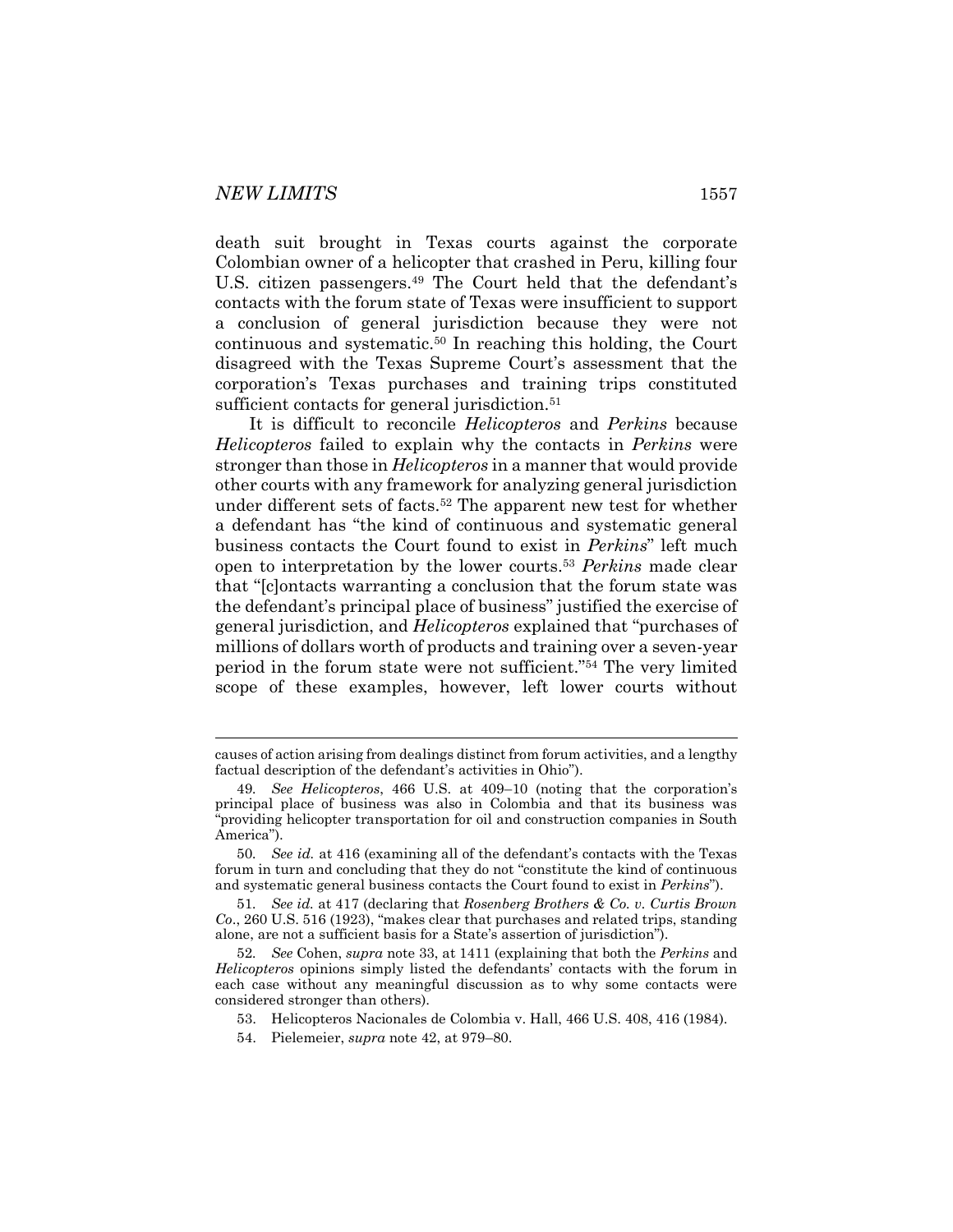direction on how to apply the cases to other situations.<sup>55</sup> This confusion required the Court to provide additional guidance on the general jurisdiction analysis in subsequent decisions.<sup>56</sup>

#### *B. General Personal Jurisdiction After* Goodyear

The Court in *Goodyear* established that general jurisdiction could be exerted over a defendant corporation only when the corporation is fairly regarded as "at home" in the forum state.<sup>57</sup> In that case, a bus accident in France killed two minor North Carolina residents, and the estates of the minors brought suit against Goodyear USA and its foreign subsidiaries for producing the defective bus tire.<sup>58</sup> The foreign subsidiaries moved to dismiss for lack of personal jurisdiction and the North Carolina Court of Appeals affirmed the lower court's denial of the motion.<sup>59</sup> The Supreme Court disagreed with the North Carolina court's streamof-commerce analysis on the basis that "ties serving to bolster the exercise of specific jurisdiction do not warrant a determination that, based on those ties, the forum has *general* jurisdiction over a defendant."<sup>60</sup> The Court ultimately concluded that general personal jurisdiction, unlike specific personal jurisdiction,

<sup>55</sup>*. See id.* at 979 (noting that lower courts have reached a "wide variety of results" using *International Shoe*, *Perkins*, and *Helicopteros* as guidance).

<sup>56</sup>*. See infra* Parts II.B–C (explaining how *Goodyear* and then *Daimler* provided this necessary guidance).

<sup>57</sup>*. See* Goodyear Dunlop Tires Operations, S.A. v. Brown, 131 S. Ct. 2846, 2857 (2011) (declaring that petitioners were not at home in North Carolina because "[t]heir attenuated connections to the State . . . fall far short of the 'continuous and systematic general business contacts' necessary to entertain a suit against them on claims unrelated to anything that connects them to the State" (quoting *Helicopteros*, 466 U.S. at 416)).

<sup>58</sup>*. See id.* at 2850 (noting that the named defendants included Goodyear USA and three of its subsidiaries in Turkey, France, and Luxembourg).

<sup>59</sup>*. See id.* (explaining the determination of the Court of Appeals that the higher threshold for general jurisdiction was crossed "when petitioners placed their tires 'in the stream of interstate commerce without any limitation on the extent to which those tires could be sold in North Carolina'" (quoting Brown v. Meter, 681 S.E.2d 382, 394 (2009))).

<sup>60</sup>*. Id.* at 2855.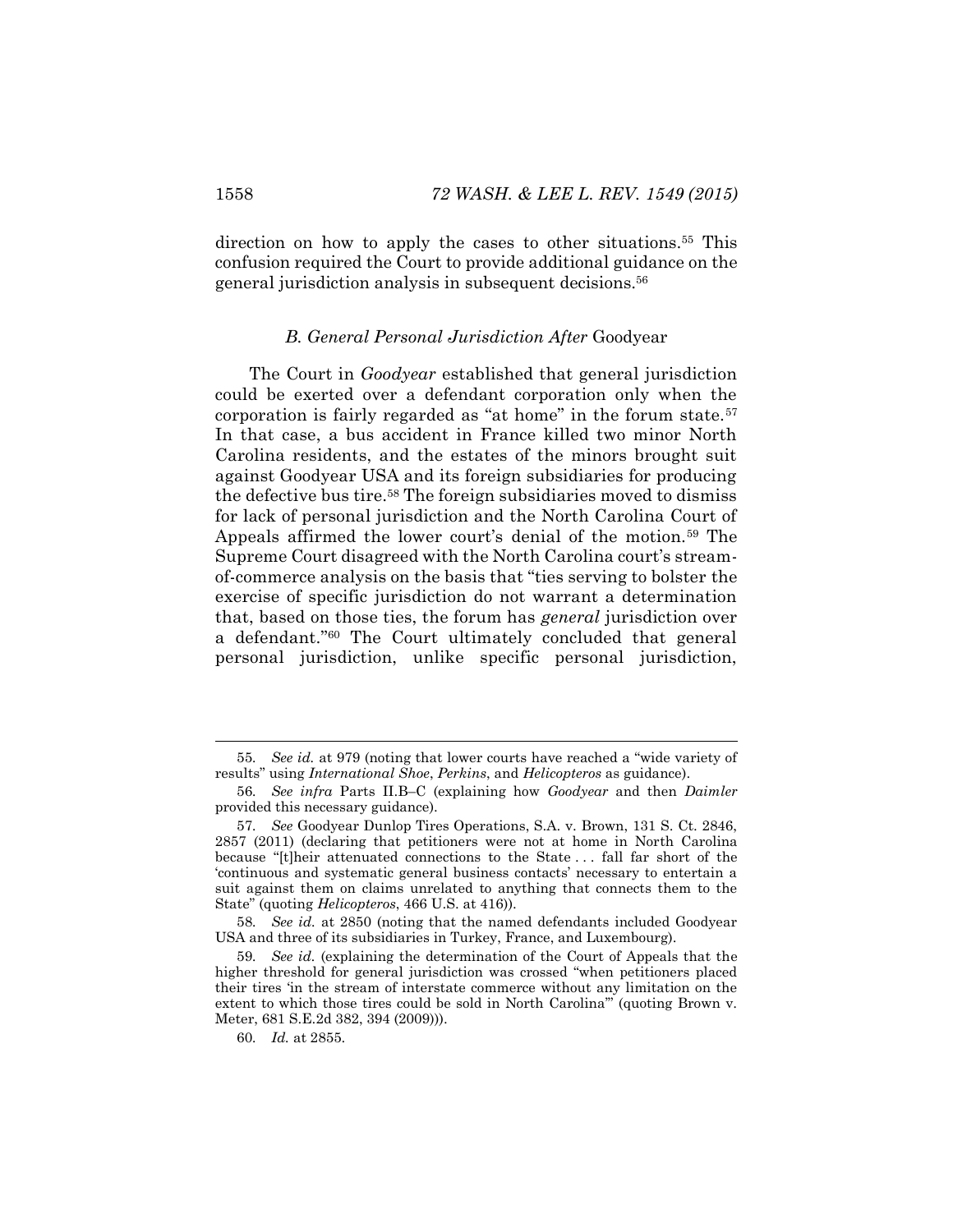l

requires more than continuous activity within a state.<sup>61</sup> The defendant must be at home in the forum.<sup>62</sup>

<span id="page-11-0"></span>This rule for general jurisdiction as stated in *Goodyear* did not, however, provide the lower courts with meaningful guidance for deciding future general jurisdiction issues.<sup>63</sup> The opinion makes clear that general jurisdiction can no longer be based solely on regular sales within the forum and that general jurisdiction requires a significantly higher connection to a forum than specific jurisdiction.<sup>64</sup> Yet, the opinion is much less clear on what is required for a defendant to be at home in a forum.<sup>65</sup> The opinion suggests that a corporate defendant will be considered at home only in its state of incorporation and principal place of business, but does not explicitly state such strict limitations for general jurisdiction.<sup>66</sup> This suggestion creates additional problems for plaintiffs wishing to litigate against foreign corporations in the United States. Such restrictions would entirely preclude a plaintiff from bringing suit in any U.S. forum.<sup>67</sup> The Court addressed this unique issue three years after the *Goodyear* decision in *Daimler*. 68

65*. See* Pielemeier, *supra* note [42](#page-8-0), at 990 ("[T]he opinion signals that other bases for general jurisdiction will need to entail substantial contacts warranting the conclusion that the defendant is 'at home' in the forum.").

67*. See id.* at 991 (suggesting that a better test for foreign corporate defendants would find "a place where they are 'at home' in the United States").

68*. See* Daimler AG v. Bauman, 134 S. Ct. 746, 761 (2014) (holding that California could not exercise general jurisdiction over a German corporation because the corporation was not incorporated in California and did not have its principal place of business in California).

<sup>61</sup>*. See id.* at 2856 (emphasizing that continuous activity of any sort will not necessarily be sufficient for general personal jurisdiction).

<sup>62</sup>*. See id.* (explaining that the defendant's ties to the forum State must "render them essentially at home" there).

<sup>63</sup>*. See* Cohen, *supra* note [33,](#page-6-0) at 1406–07 ("While the decision may be interpreted as refining the test for asserting general jurisdiction, *Goodyear* could just as easily be narrowly confined to its facts in light of the manner in which the Court framed the issues.").

<sup>64</sup>*. See* Michael H. Hoffheimer, *General Personal Jurisdiction After*  Goodyear Dunlop Tires Operations, S.A. v. Brown, 60 U. KAN. L. REV. 549, 549 (2012) (arguing that the distinction between general and specific jurisdiction makes "clear that limited sales do not satisfy the 'substantial' activity or 'continuous and systematic' contacts required for general jurisdiction").

<sup>66</sup>*. See id.* (explaining that the oral argument transcript shows that several justices suggested general jurisdiction would be limited to the defendant's state of incorporation and principal place of business).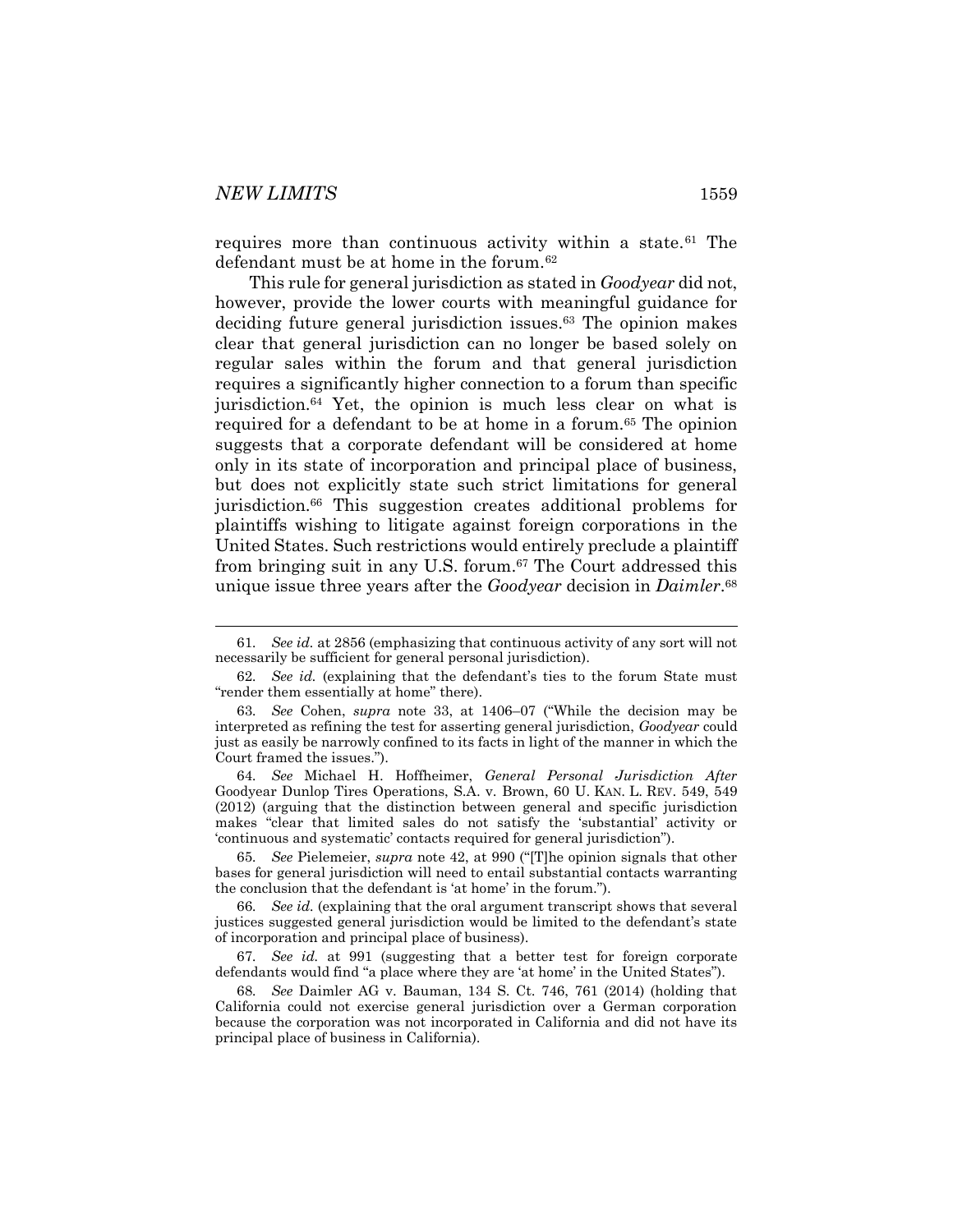#### *C. General Personal Jurisdiction After* Daimler

In *Daimler AG v. Bauman*, the Court reversed the U.S. Court of Appeals for the Ninth Circuit's decision that personal jurisdiction existed over the defendant German corporation, Daimler AG.<sup>69</sup> Twenty-two Argentinian residents sued Daimler AG under the Alien Tort Statute<sup>70</sup> and the Torture Victim Protection Act<sup>71</sup> in the U.S. District Court for the Northern District of California.<sup>72</sup> The plaintiffs alleged that a Daimler AG subsidiary, Mercedes-Benz Argentina, collaborated with perpetrators of Argentina's Dirty War to harm and kill employees of the Argentinian subsidiary and those employees' families.<sup>73</sup> These Argentinian victims asserted that the Northern District of California had jurisdiction over Daimler AG because of the California contacts of another Daimler AG subsidiary, Mercedes-Benz USA, LLC (MBUSA).<sup>74</sup> Daimler AG moved to dismiss in the Northern District of California for lack of personal jurisdiction, arguing that the California contacts of the U.S. subsidiary were not a sufficient basis for subjecting the foreign corporation to the court's general jurisdiction.<sup>75</sup> The U.S. subsidiary was incorporated in Delaware, had its principal place of business in New Jersey, had several offices in California, and distributed its vehicles to many

<sup>69</sup>*. See id.* at 753 (explaining that the Ninth Circuit based its ruling on the apparent satisfaction of the agency test).

<sup>70</sup>*. See* 28 U.S.C. § 1350 (2012) ("The district courts shall have original jurisdiction of any civil action by an alien for a tort only, committed in violation of the law of nations or a treaty of the United States.").

<sup>71</sup>*. See* Torture Victim Protection Act of 1991, Pub. L. No. 102-256, 106 Stat. 73 (1992) (codified as amended at 28 U.S.C. § 1350 (2012)) ("An individual who, under actual or apparent authority, or color of law, of any foreign nation subjects an individual to torture shall, in a civil action, be liable for damages to that individual.").

<sup>72</sup>*. See Daimler*, 134 S. Ct. at 751 (noting that claims were also filed under the laws of California and Argentina for wrongful death and intentional infliction of emotional distress).

<sup>73</sup>*. See id.* at 751–52 (emphasizing that none of the incidents in the complaint occurred in the United States).

<sup>74</sup>*. See id.* at 752 (explaining that MBUSA purchases vehicles from Daimler AG in Germany and imports them to the United States for resale).

<sup>75</sup>*. See id.* (explaining that in response to the motion, plaintiffs "submitted declarations and exhibits purporting to demonstrate the presence of Daimler itself in California").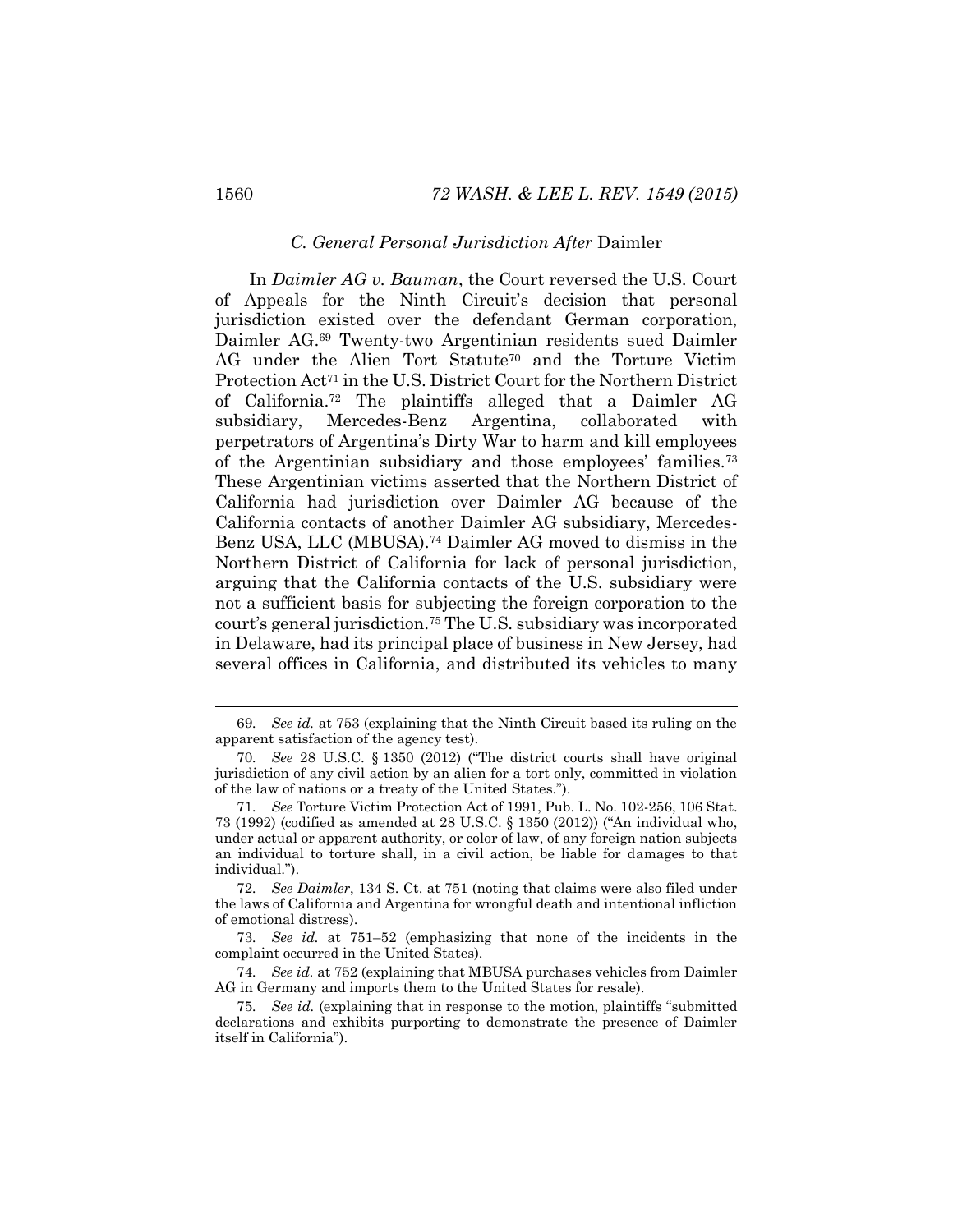parts of the United States, including California.<sup>76</sup> The district court determined that the distribution of vehicles to California was insufficient to exert personal jurisdiction over Daimler AG and granted Daimler AG's motion to dismiss, but the Ninth Circuit disagreed and reversed.<sup>77</sup>

In reversing the Ninth Circuit ruling, the Supreme Court addressed "whether a foreign corporation may be subjected to a court's general jurisdiction based on the contacts of its in-state subsidiary."<sup>78</sup> In the course of establishing that Daimler AG was not at home in the forum state, the Court never expressly addressed the Ninth Circuit's agency theory that appeared "to subject foreign corporations to general jurisdiction whenever they have an in-state subsidiary or affiliate, an outcome that would sweep beyond even the 'sprawling view of general jurisdiction' we rejected in *Goodyear*."<sup>79</sup> Although the Court probably would have rejected the agency theory, it did not reach the issue because even assuming that the U.S. subsidiary was at home in California—Daimler AG's California contacts were nonetheless too slim to render the foreign corporation at home in the state.<sup>80</sup> The Court also addressed the transnational issues that it failed to address comprehensively in *Goodyear*. <sup>81</sup> The Court justified its strict interpretation of *Goodyear* in part because of the risks a more lenient interpretation would have on international comity.<sup>82</sup>

There has been much debate over what exactly the *Daimler* Court accomplished with its ruling.<sup>83</sup> Some scholars argue that the

<sup>76</sup>*. See id.* ("MBUSA has multiple California-based facilities, including a regional office in Costa Mesa, a Vehicle Preparation Center in Carson, and a Classic Center in Irvine.").

<sup>77</sup>*. See id.* ("[O]ver 10% of all sales of new vehicles in the United States take place in California, and MBUSA's California sales account for 2.4% of Daimler's worldwide sales.").

<sup>78</sup>*. Id.* at 759.

<sup>79</sup>*. Id.* at 760.

<sup>80</sup>*. See id.* at 759 ("*Goodyear* made clear that only a limited set of affiliations with a forum will render a defendant amenable to all-purpose jurisdiction there.").

<sup>81</sup>*. See id.* at 762 (noting that the Ninth Circuit "paid little heed to the risks to international comity its expansive view of general jurisdiction posed").

<sup>82</sup>*. See id.* at 763 (explaining that other nations have more limited approaches to personal jurisdiction and "that subjecting Daimler AG to general jurisdiction in California would not accord with the 'fair play and substantial justice' due process demands").

<sup>83</sup>*. See, e.g.*, Childress III, *supra* note [14,](#page-3-0) at 201–02 (examining what the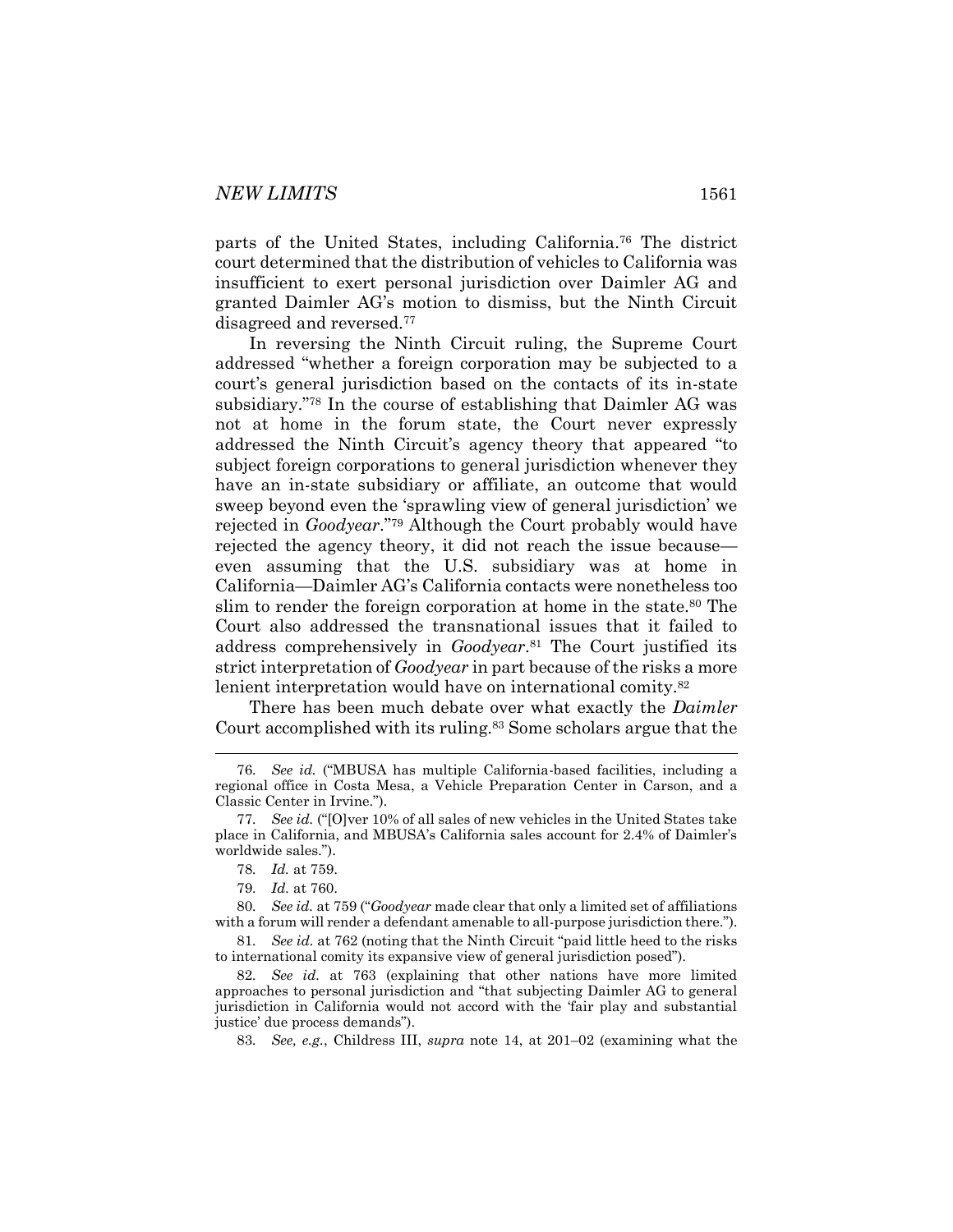*Daimler* decision imposed additional limitations on personal jurisdiction beyond the limitations imposed by *Goodyear*. <sup>84</sup> Other scholars take the position that *Daimler* simply reiterated the already-existing *Goodyear* test.<sup>85</sup> On the one hand, the fact that the Ninth Circuit made its decision before the *Goodyear* ruling—and had it made the decision after *Goodyear*, it likely would have decided differently—supports those advocating for the latter position.<sup>86</sup> In light of the *Goodyear* ruling, the *Daimler* plaintiffs overreach "[i]n asking the court to essentially go back to the drawing board and ignore the specific showings required by general personal jurisdiction."<sup>87</sup> On the other hand, the fact that *Goodyear* did not specifically address how vicarious jurisdiction fits into the "essentially at home" standard supports those advocating for the former position.<sup>88</sup> This is particularly relevant

85*. See, e.g.*, Childress III, *supra* note [14](#page-3-0), at 199 ("The Court meant what it said in *Goodyear*: general jurisdiction should be limited, except in an exceptional case, to a corporation's state of incorporation and principal place of business."); Case Comment, *supra* note [14,](#page-3-0) at 311 (arguing that Justice Ginsburg applied the same personal jurisdiction theory in both *Goodyear* and *Daimler*).

86*. See* Todd W. Noelle, Supreme Court Commentary, *At Home in the Outer Limits:* DaimlerChrysler v. Bauman *and the Bounds of General Personal Jurisdiction*, 9 DUKE J. CONST. L. & PUB. POL'Y SIDEBAR 17, 40 (2013) ("Unless the Court decides to expand its general jurisdiction jurisprudence far beyond where it currently stands, the Court will almost certainly reverse.").

87*. Id.* at 41.

88*. See* Lonny Hoffman, *Further Thinking About Vicarious Jurisdiction: Reflecting on* Goodyear v. Brown *and Looking Ahead to* Daimler v. Bauman, 34 U. PA. J. INT'L L. 765, 782 (2013) ("[T]he key question remaining is whether there is anything in *Goodyear*'s articulation of the 'essentially at home standard' that would preclude the kind of excessive vicarious jurisdiction exercises that courts frequently permit."). In this context, the term "vicarious jurisdiction" describes "any attempt that is made to impute the contacts of one person or entity to

l

*Daimler* court failed to address and what will be the grounds for future general jurisdiction disagreements); Hoffheimer, *supra* note [64,](#page-11-0) at 551–52 (arguing that the decision could support both a flexible approach "that approves general jurisdiction in multiple states where a foreign corporation has strong permanent connections" and a restrictive approach "that limits general jurisdiction to the place of incorporation and . . . the principal place of business").

<sup>84</sup>*. See, e.g.*, Mullenix, *supra* note [14,](#page-3-0) at 707–08 (identifying *Daimler* as part of the recent trend of "declining to allow the extraterritorial reach of American courts over foreign nationals as a matter of subject matter jurisdiction" rather than a clarification of *Goodyear*); Weisblatt & Frezza, *supra* note [14,](#page-3-0) at 351–52 (stressing that *Daimler* provides a "new rule for general jurisdiction" that requires "a stricter analysis of where a defendant company is 'at home' sufficient to cause it to be haled into court under general jurisdiction principles").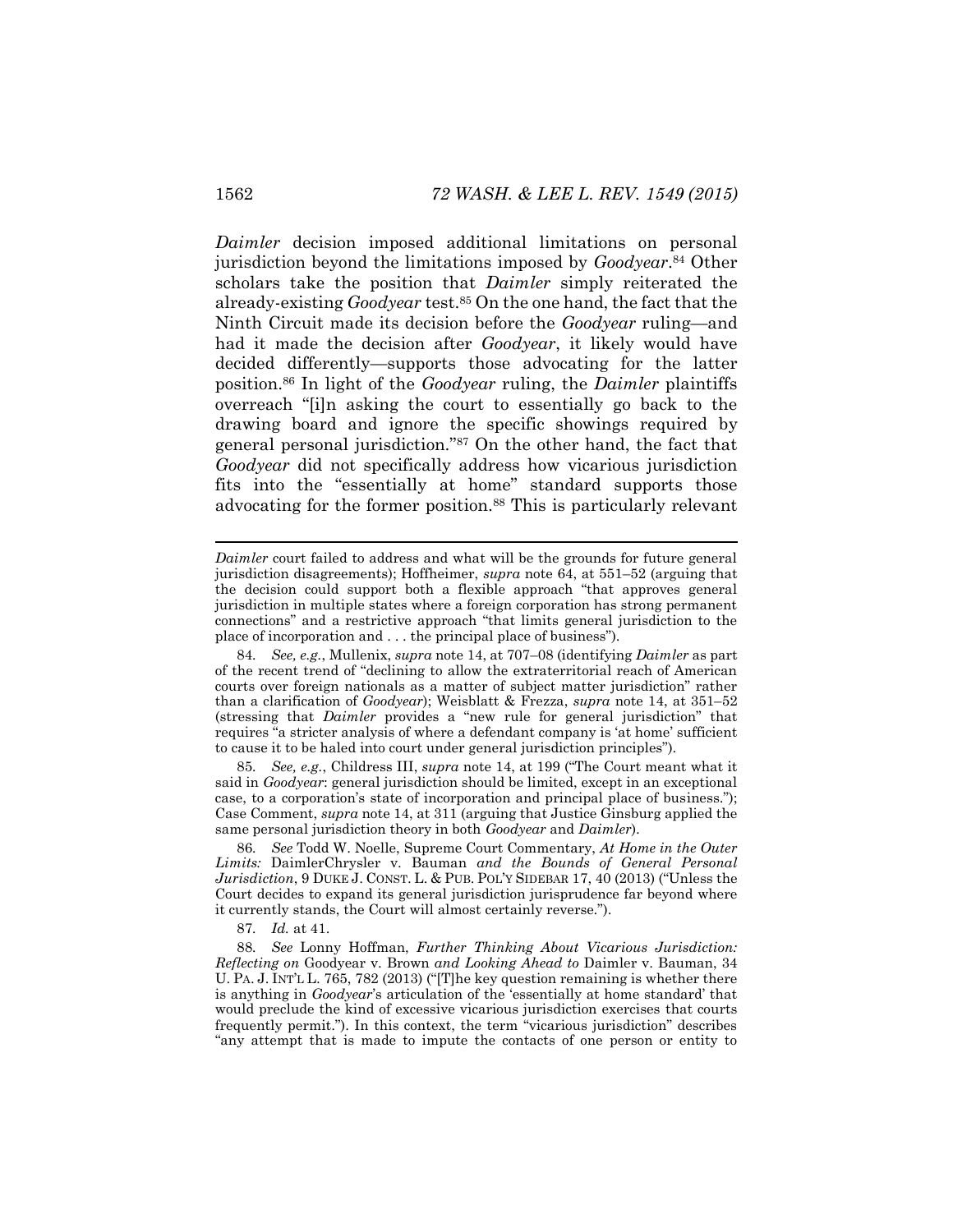for foreign corporations such as Daimler AG because "the distinction between domestic and foreign entities indeed may have been precisely what the [*Goodyear*] Court had in mind when it intentionally left the door more ajar than it otherwise needed."<sup>89</sup> This observation renders plausible the argument that *Daimler* did create a new general personal jurisdiction test—one that is particularly important for foreign defendants—rather than simply restating the already existing *Goodyear* test.<sup>90</sup>

<span id="page-15-0"></span>Both of the aforementioned positions demonstrate merit. The confusion as to the relationship between *Goodyear* and *Daimler* has resulted in inconsistent results among lower courts in dealing with defendants' recent assertions of *Daimler* in long-pending cases.<sup>91</sup> The most logical way to reconcile the two positions—and the recommendation of this Note—is to conclude that *Daimler* is not inconsistent with *Goodyear* because *Daimler* builds off of the earlier *Goodyear* test.<sup>92</sup> In building off of *Goodyear*, however, *Daimler* does provide its own distinct test that offers more specific guidance to lower courts on how to apply the at home standard, especially to foreign corporate defendants.<sup>93</sup> The previous lack of clarification on how to apply the somewhat cryptic *Goodyear* test to these specific types of defendants led many courts and litigants to believe that the test was more lenient than the Court meant it to be when it decided *Goodyear*. <sup>94</sup> *Daimler* necessarily developed a

another." *Id.* at 765. The term is most often associated with corporate entities such as Daimler AG, especially "when the plaintiff tries to establish jurisdiction over a nonresident corporate parent by looking to the forum activities of its subsidiaries." *Id.* at 765–66.

<sup>89</sup>*. Id.*

<sup>90</sup>*. See id.* at 783 (arguing that the Ninth Circuit's *Daimler* ruling "stretches the reasonableness of exercising general jurisdiction vicariously beyond any constitutional limit that Justice Ginsburg's *Goodyear* opinion can plausibly be read to recognize").

<sup>91</sup>*. See infra* Part IV (arguing that these inconsistent results are a consequence of misunderstandings as to the relevant personal jurisdiction and retroactivity law).

<sup>92</sup>*. See* Stephanie Denker, Comment, *The Future of General Jurisdiction: The Effects of* Daimler AG v. Bauman, 20 FORDHAM J. CORP. & FIN. L. 145, 162 (2014) (arguing that *Daimler* does not overrule *Goodyear*, but rather clarifies it).

<sup>93</sup>*. See id.* ("The Court's reliance on *Goodyear*'s 'at home' standard and the Court's application of the paradigm forum states in the *Goodyear* opinion indicates its reluctance to stray from precedent.").

<sup>94</sup>*. See* Fed. Home Loan Bank of Bos. v. Ally Fin., Inc., No. 11-10952-GAO,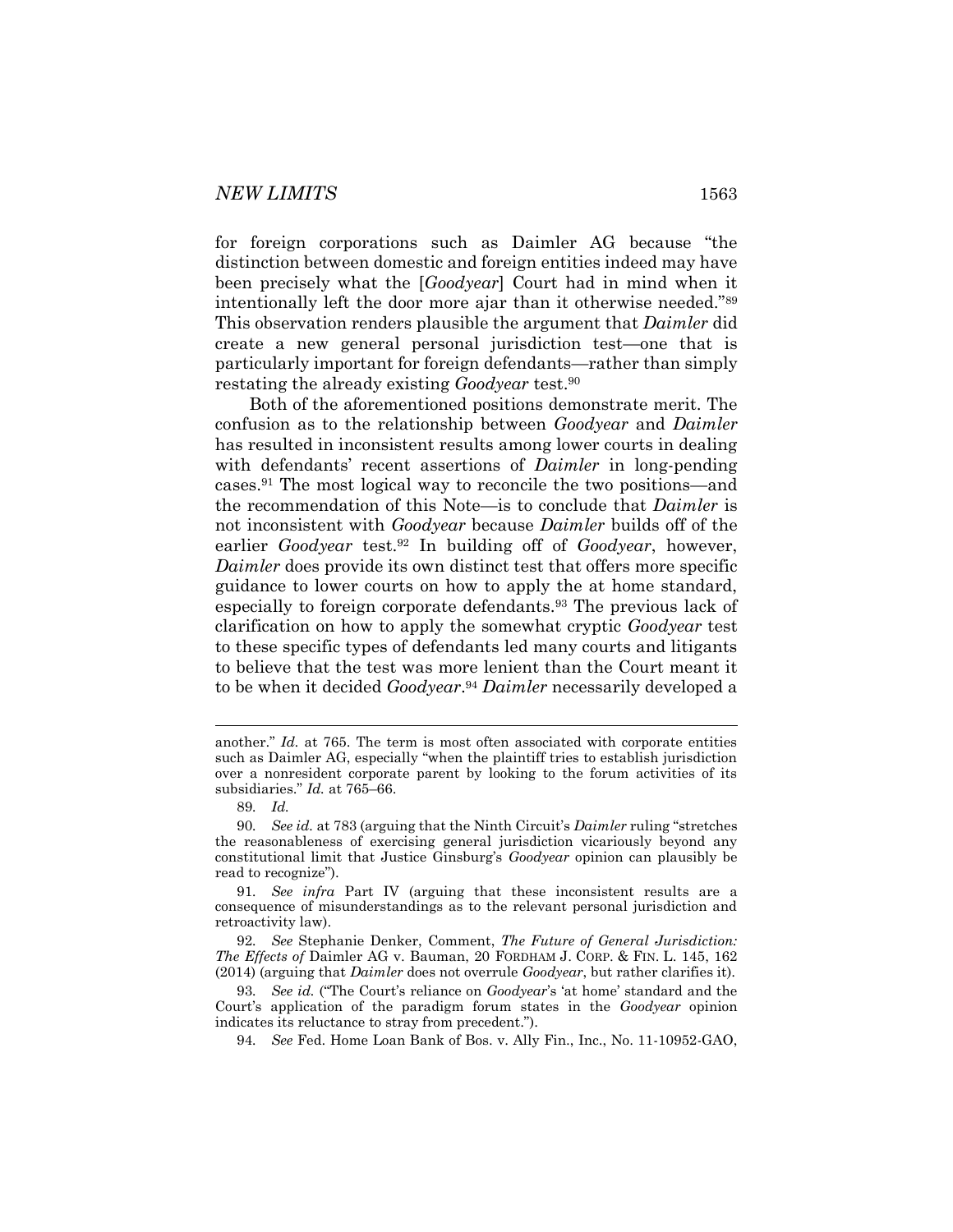clearer and more specific test because many courts were applying *Goodyear* incorrectly.<sup>95</sup> Thus, *Daimler* does constitute a new constitutional pronouncement even though is it not inconsistent with *Goodyear*. <sup>96</sup> This Note's subsequent arguments elaborate on the logic of this proposed reconciliation.<sup>97</sup>

#### <span id="page-16-0"></span>*III. Retroactivity and Exceptions to Retroactivity*

#### *A. Adjudicative Retroactivity Versus Legislative Retroactivity*

In any discussion of retroactivity doctrine, the distinction between adjudicative retroactivity and legislative retroactivity is critical.<sup>98</sup> An analysis of adjudicative retroactivity requires recognition of the fact that judicial decisions concern three different types of law: statutes, common law, and the Constitution.<sup>99</sup> Adjudicative retroactivity as to the interpretation of federal statutes has always been considered appropriate because the language of the rules does not change as a result of the judicial decision; the new decision simply declares that previous interpretations of the language were wrong.<sup>100</sup> Adjudicative retroactivity as to the common law is unique because—unlike with statutes—the positive source of the law is the evolution of the judicial decisions themselves.<sup>101</sup>

98*. See* Kermit Roosevelt III, *A Little Theory Is a Dangerous Thing: The Myth of Adjudicative Retroactivity*, 31 CONN. L. REV. 1075, 1076 (1999) (differentiating between several sources of law).

99*. See id.* ("The differing positive sources of the law being changed impart a different character to each type of decision.").

100*. See id.* ("Consequently, retroactivity in statutory interpretation is not very difficult.").

101*. See id.* ("With no positive source independent of judicial decisions, the law must change as the decisions change. Consequently, it makes sense to

<sup>2014</sup> WL 4964506, at \*2 (D. Mass. Sept. 30, 2014) (demonstrating a situation in which a judge found personal jurisdiction to exist in its earlier application of *Goodyear*, but not later when the defendant raised *Daimler*).

<sup>95</sup>*. See id.* (describing how the judge reached different conclusions using the *Goodyear* and *Daimler* versions of the general personal jurisdiction test).

<sup>96</sup>*. See* Denker, *supra* note [92,](#page-15-0) at 162 (emphasizing that the underlying premise is the same in both *Goodyear* and *Daimler*).

<sup>97</sup>*. See infra* Part IV.A (explaining that *Daimler* must be applied retroactively because it is a development of *Goodyear* and thus, a new constitutional pronouncement).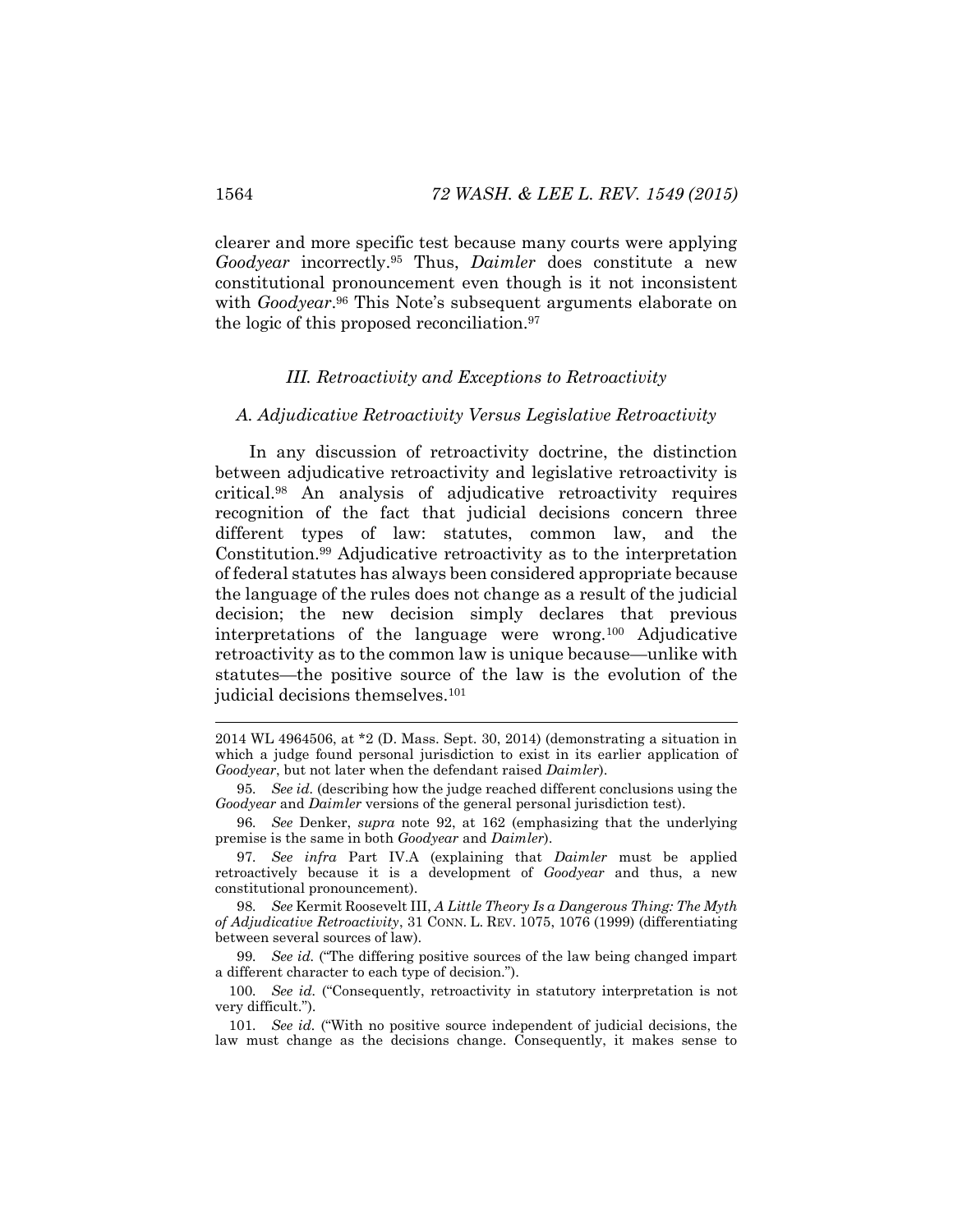The interpretation of constitutional law is analogous to common law in that the law is the evolution of judicial decisions.<sup>102</sup> While the Constitution itself is a source of positive law separate from the evolution of judicial decisions, "the view that the Constitution means now what it always has, and always will, has serious difficulties."<sup>103</sup> Much of the historical difficulty associated with retroactivity rules for constitutional interpretation comes from the fact that complex case law guides constitutional interpretation rather than comprehensive statutes or constitutional provisions.<sup>104</sup> Yet, despite the traditional recognition of the unique nature of the retroactivity of constitutional law, the Court has retreated from this view in favor of treating retroactivity the same for both constitutional law and statutory interpretation.<sup>105</sup> Today, the same presumption of retroactivity that has always existed for statutory interpretation now also exists for constitutional interpretation.<sup>106</sup>

<span id="page-17-0"></span>Unlike adjudicative retroactivity, legislative retroactivity is generally not appropriate.<sup>107</sup> Despite this general presumption that legislation is not retroactive, the matter is complicated by the distinction between procedural legislative retroactivity and substantive legislative retroactivity.<sup>108</sup> While new legislation that would have a substantive effect on litigants is prospective and does not apply to pending cases, legislation that is considered

<span id="page-17-1"></span>l

distinguish between old law and new law.").

<sup>102</sup>*. See id.* at 1076–77 (describing the Constitution as similar to common law in that the doctrines embodied in the text have evolved over time through judicial decisions).

<sup>103</sup>*. Id.* at 1076.

<sup>104</sup>*. See* Steven W. Allen, *Toward a Unified Theory of Retroactivity*, 54 N.Y.L. SCH. L. REV. 105, 106 (2010) (explaining that, as a result of retroactivity rules being completely judge-made, the Supreme Court has drastically changed the rules on multiple occasions in the last fifty years).

<sup>105</sup>*. See infra* Part III.B (emphasizing that there is a firm rule of retroactivity for adjudication generally).

<sup>106</sup>*. See infra* Part III.B (explaining why new constitutional pronouncements are always retroactive).

<sup>107</sup>*. See* Ann Woolhandler, *Public Rights, Private Rights, and Statutory Retroactivity*, 94 GEO. L.J. 1015, 1016 (2006) ("In their ideal forms, legislation is prospective and general, while adjudication is retrospective and particular.").

<sup>108</sup>*. See* Dane Reed Ullian, Note, *Retroactive Application of State Long-Arm Statutes*, 65 FLA. L. REV. 1653, 1662 (2013) (noting that there is an exception to the general prospectivity rule for procedural and remedial laws).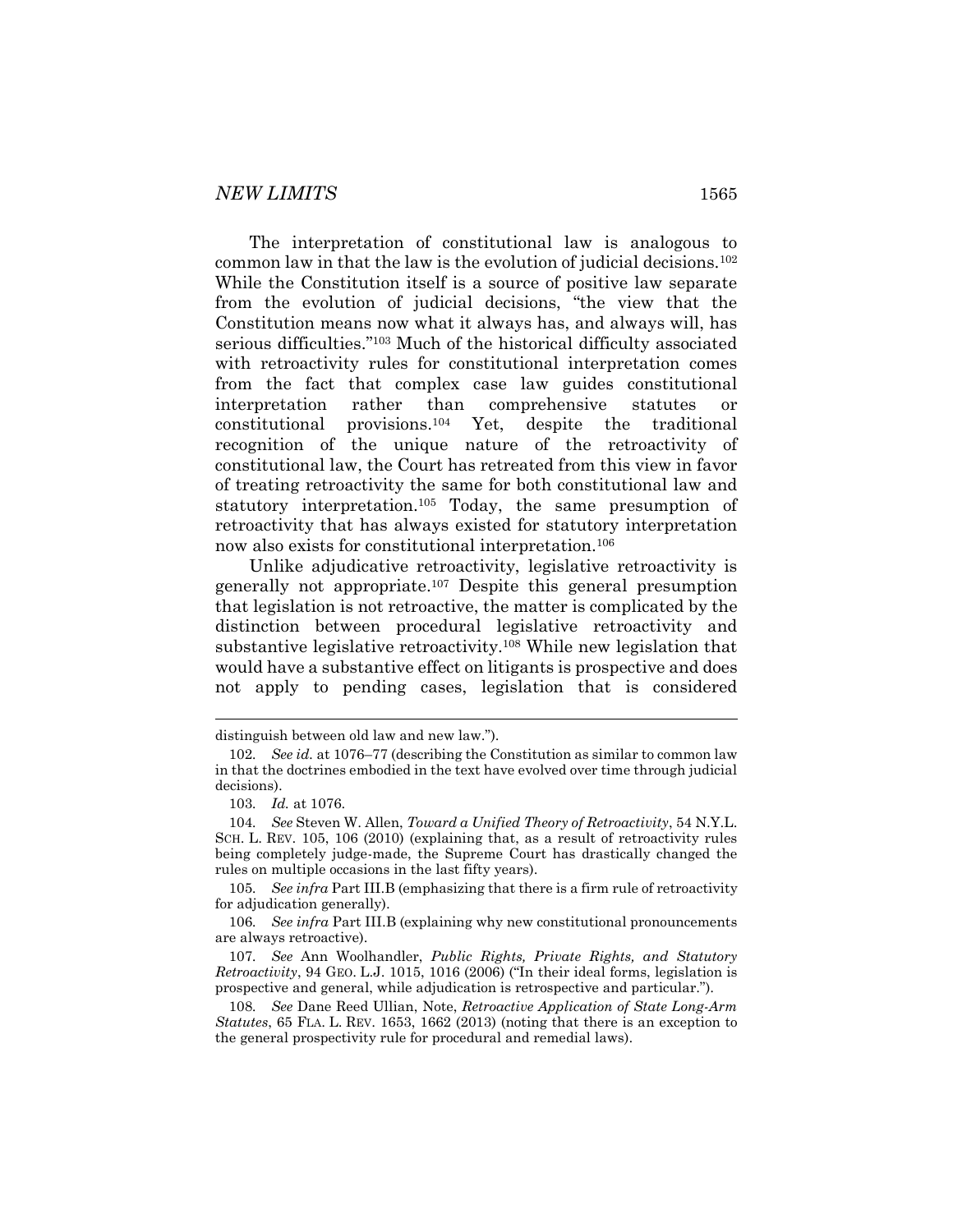procedural or remedial—not substantive—will generally have a retroactive effect on litigants in pending cases.<sup>109</sup> As will be discussed later in this Note, personal jurisdiction long-arm statutes are generally considered procedural or remedial—not substantive—and, thus, courts apply the statutes retroactively to litigants in cases on direct review.<sup>110</sup>

Because general personal jurisdiction as it was clarified by *Daimler* should, by analogy, also be considered procedural or remedial, it makes some sense for defendants to argue that *Daimler* should be applied retrospectively for this reason.<sup>111</sup> By extension, it would also make sense for plaintiffs to counter with the argument that a previous waiver of the personal jurisdiction defense operates as an indirect restraint on retroactivity.<sup>112</sup> Yet, as will be argued throughout the rest of this Note, the Court's clarification of *Goodyear* through *Daimler* is a matter of constitutional interpretation by the judiciary, not legislation through a statute.<sup>113</sup> Thus, instead of relying on a few exceptions to the presumption of legislative prospectivity, defendants will be able to utilize the much more advantageous firm rule of adjudicative retroactivity.<sup>114</sup> Unlike with the long-arm statutes, plaintiffs will not be able to argue that there is any indirect restraint on retroactivity, as there are no exceptions to adjudicative retroactivity.<sup>115</sup>

<sup>109</sup>*. See id.* at 1663 ("Substantive laws either modify or enhance a preexisting right or create a right where one did not exist. Procedural laws, on the other hand, address the means by which one vindicates a preexisting right.").

<sup>110</sup>*. See infra* Part III.C (explaining that this conclusion is based on legislative retroactivity law).

<sup>111</sup>*. See infra* Part III.C (explaining the difference between long-arm statutes and Supreme Court decisions in the retroactivity context).

<sup>112</sup>*. See infra* Part III.C (attempting to apply retroactivity law in the personal jurisdiction context).

<sup>113</sup>*. See infra* Part III.B (emphasizing that the law of legislative retroactivity does not apply to long-pending cases deciding whether to allow defendants to use *Daimler*).

<sup>114</sup>*. See infra* Part III.B (explaining that adjudicative retroactivity is more favorable to defendants because new constitutional pronouncements are always retroactive).

<sup>115</sup>*. See infra* Part III.C (rejecting the argument that principles of legislative retroactivity apply to the long-pending cases at issue in this Note).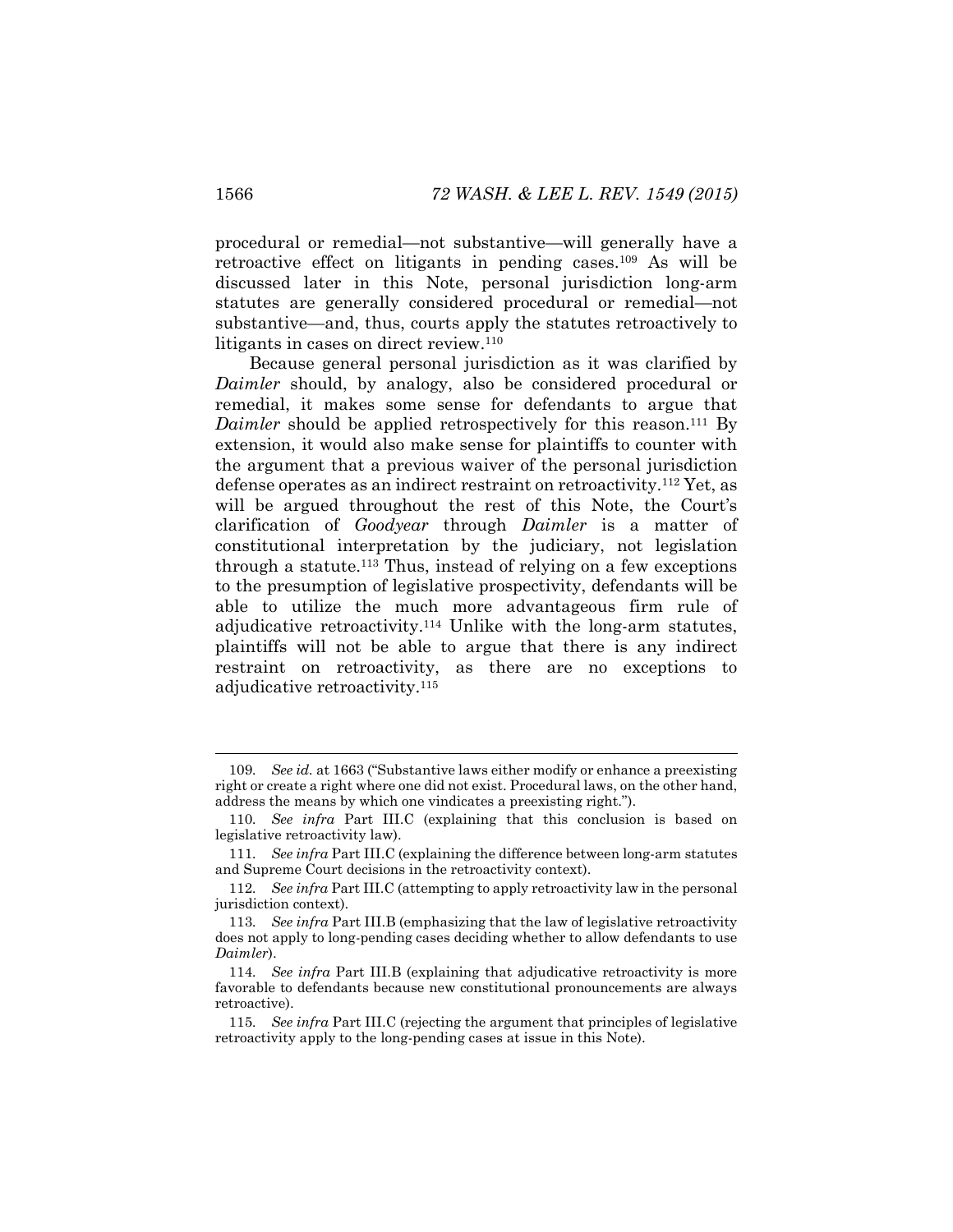#### <span id="page-19-0"></span>*B. General Rule for Adjudicative Retroactivity*

Before 1971, the law of adjudicative retroactivity was confused and vague. <sup>116</sup> The first attempt to coherently define the law of adjudicative retroactivity came with the Supreme Court's delivery of a three-factor test for deciding whether a judgment applies retroactively in *Chevron Oil Co. v. Huson*. <sup>117</sup> Because the test operates under a presumption of retroactivity, "a litigant seeking prospective-only application must firmly convince a court that each factor (of the three) factors favors such a decision."<sup>118</sup> The Court followed this test until the 1990s when it delivered three decisions, the final and most decisive of which was *Harper v. Virginia Department of Taxation*. <sup>119</sup> *Harper* rejected the *Chevron Oil* test and the notion that the Court could limit the retroactivity of new constitutional decisions.<sup>120</sup>

In considering whether new law should be applied only prospectively, the Supreme Court rejected the argument that prospective application is justified by the potential unfairness of one or more parties' reliance on the previous law.<sup>121</sup> The Court then provided the new general rule for the retroactivity of constitutional issues: when the Supreme Court applies a rule of federal law to a specific case before it, that rule has controlling—and retroactive effect for all cases open on direct review.<sup>122</sup> Despite the Court's

<sup>116</sup>*. See* Richard S. Kay, *Retroactivity and Prospectivity of Judgments in American Law*, 62 AM. J. COMP. L. 37, 45 (2014) (describing "an initial period of infrequent and unreflective use of non-retroactivity" by federal courts).

<sup>117</sup>*. See* 404 U.S. 97, 106–07 (1971) (defining the three factors as whether the decision establishes a new principle of law, whether retroactive application will further the purpose and effect of the rule, and whether the retroactivity could produce inequitable results).

<sup>118.</sup> Kay, *supra* note [116,](#page-19-0) at 42.

<sup>119.</sup> 509 U.S. 86 (1993).

<sup>120</sup>*. See* Kay, *supra* not[e 116,](#page-19-0) at 47–48 (noting that those three decisions were *American Trucking Associations, Inc. v. Smith*, 496 U.S. 167 (1990), *James B. Beam Distilling Co. v. Georgia*, 501 U.S. 529 (1991), and *Harper*).

<sup>121</sup>*. See* Bradley Scott Shannon, *The Retroactive and Prospective Application of Judicial Decisions*, 26 HARV. J.L. & PUB. POL'Y 811, 813 (2003) ("Eventually, the Court reverted to a firm rule of retroactive application in criminal cases on direct review, and now it appears to have done the same in the civil arena.").

<sup>122</sup>*. See Harper*, 509 U.S. at 97 (explaining that the new interpretation must be given retroactive effect "regardless of whether such events predate or postdate our announcement of the rule").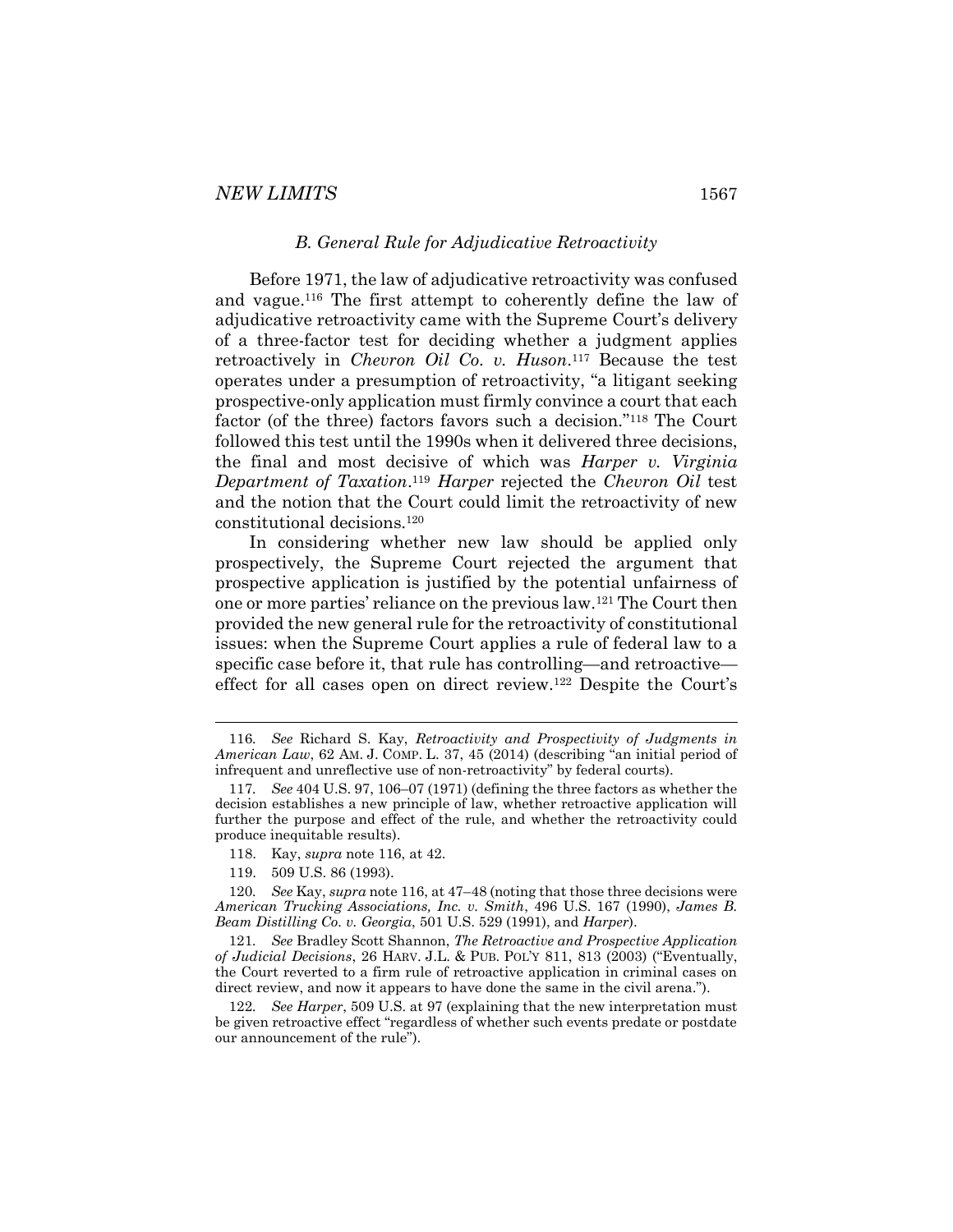hesitance to apply decisions retroactively for fear of disrupting justified reliance on previous decisions, the Court articulated the new rule in *Harper* in part because of the significant costs of the case-by-case approach advocated by *Chevron Oil*. <sup>123</sup> Another policy rationale for the *Harper* rule was the role of the judiciary and the separation of powers doctrine.<sup>124</sup> As stated by Justice Scalia in his concurrence, "Prospective decisionmaking is the handmaid of judicial activism, and the born enemy of *stare decisis*."<sup>125</sup> As Justice Scalia previously articulated, prospective decisionmaking would infringe on the legislature's domain of creating law and go beyond the judiciary's mandate of interpreting existing law.<sup>126</sup>

Prior to *Harper*—which eliminated prospectivity in the civil arena—the Court had already established a firm rule of retroactivity in the criminal arena with *Griffith v. Kentucky*<sup>127</sup> six years earlier.<sup>128</sup> Although the Court was slower to eliminate prospectivity in civil cases, the rationale for firm retroactivity is the same in both types of cases.<sup>129</sup> As Justice Blackmun articulated in *Griffith* regarding the Court's mandate to adjudicate specific cases and controversies, "each case usually becomes the vehicle for announcement of a new rule. But after we have decided a new rule in the case selected, the integrity of judicial review requires that

127. 479 U.S. 314 (1987).

<sup>123</sup>*. See* Mark Strasser, *Constitutional Limitations and* Baehr *Possibilities: On Retroactive Legislation, Reasonable Expectations, and Manifest Injustice*, 29 RUTGERS L.J. 271, 304 (1998) ("Thus, the Court's position now seems to be that it will retroactively apply its most recent interpretation of federal law, justified expectations or reliance interests of the parties notwithstanding.").

<sup>124</sup>*. See* Kay, *supra* note [116](#page-19-0), at 49 (explaining that the Court's "deviation from the judicial role" was a central reason for subsequent "decisions retreating from prospective judgments").

<sup>125.</sup> Harper v. Va. Dep't of Taxation, 509 U.S. 86, 105 (1993) (Scalia, J., concurring).

<sup>126</sup>*. See* Am. Trucking Ass'ns, Inc. v. Smith, 496 U.S. 167, 201 (1990) (Scalia, J., concurring) (describing the view "that prospective decisionmaking is incompatible with the judicial role, which is to say what the law is, not to prescribe what it shall be").

<sup>128</sup>*. See id.* at 322 ("[F]ailure to apply a newly declared constitutional rule to criminal cases pending on direct review violated basic norms of constitutional adjudication.").

<sup>129</sup>*. See id.* (describing the "settled principles" of judicial review that apply to both criminal and civil cases as justification for a firm rule of retroactivity).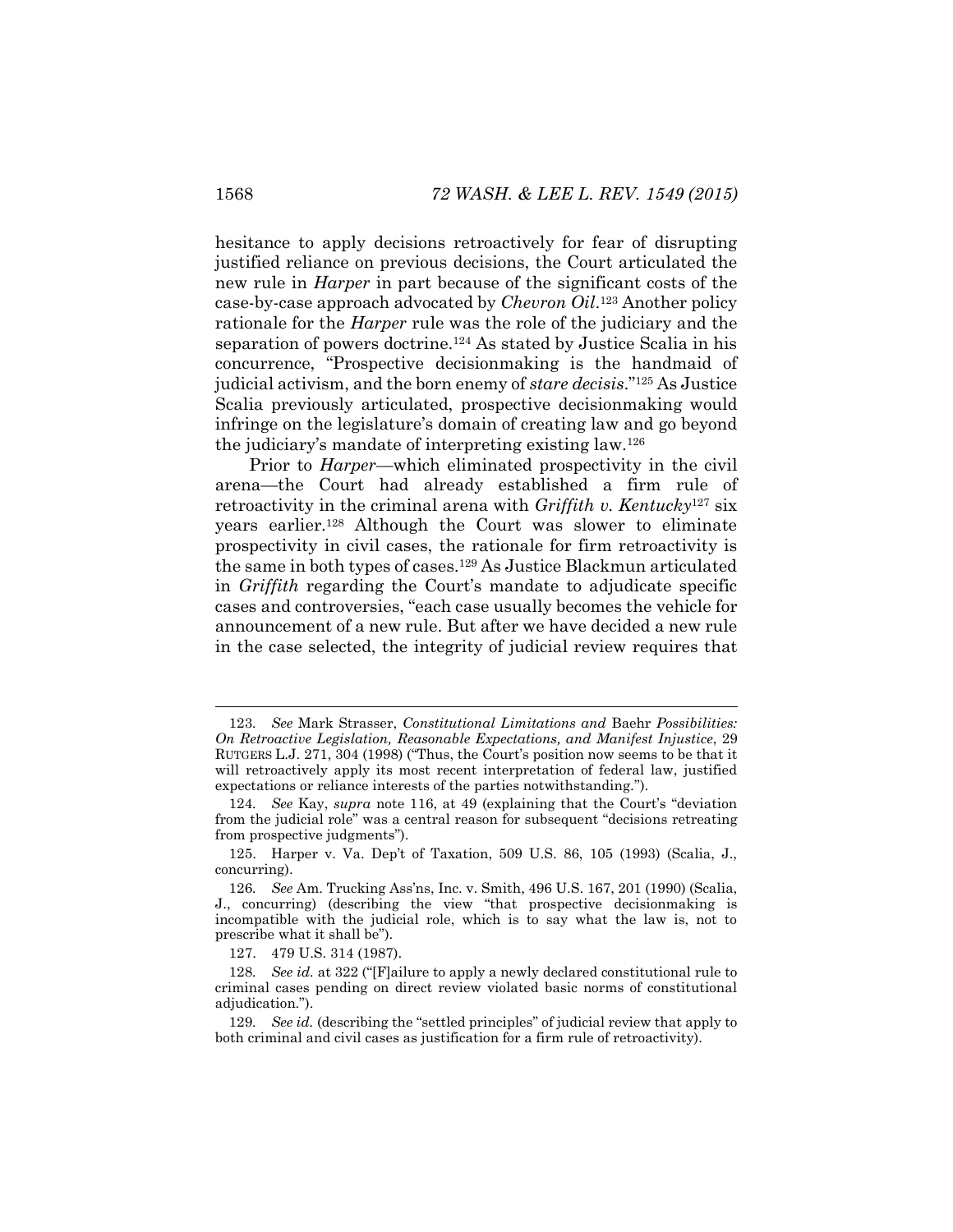we apply that rule to all similar cases pending on direct review."<sup>130</sup> A second problem with prospectivity in both civil and criminal cases is that such a rule would necessarily treat similarly situated litigants differently.<sup>131</sup> In 1993, the Court finally acknowledged that these same principles require retroactivity in the civil arena as well.<sup>132</sup>

An important element of the *Harper* retroactivity definition is that the new Supreme Court ruling applies only to cases "open on direct review."<sup>133</sup> "[T]he need for finality" justifies limiting retroactive application of new rules to cases on direct review.<sup>134</sup> While already-decided cases are not affected by this retroactivity rule, all pending cases are bound by it, regardless of how long the case has been pending.<sup>135</sup> It does not matter that the litigants and the courts in long-pending cases may have been relying on the previous law for years.<sup>136</sup> For all the costs associated with the earlier *Chevron* case-by-case approach to retroactive application of new federal rules, a significant benefit was the discretion it left to judges to apply the prospectivity doctrine in cases in which the retroactivity doctrine would be particularly inequitable.<sup>137</sup> The

l

133*. Id.* at 97.

134*. See* James B. Beam Distilling Co. v. Georgia, 501 U.S. 529, 541 (1991) ("[O]nce suit is barred by res judicata or by statutes of limitation or repose, a new rule cannot reopen the door already closed.").

<sup>130</sup>*. Id.* at 322–23.

<sup>131</sup>*. See id.* at 323 ("[T]he problem with not applying new rules to cases pending on direct review is 'the *actual inequity* that results when the Court chooses which of many similarly situated defendants should be the chance beneficiary' of a new rule.").

<sup>132</sup>*. See* Harper v. Va. Dep't of Taxation, 509 U.S. 86, 89 (1993) (holding that, in accord with *Griffith*, "this Court's application of a rule of federal law to the parties before the Court requires every court to give retroactive effect to that decision").

<sup>135</sup>*. See* David Lehn, Note, *Adjudicative Retroactivity as a Preclusion Problem:* Dow Chemical Co. v. Stephenson, 59 N.Y.U. ANN. SURV. AM. L. 563, 572 (2004) ("[I]f the balance favors retroactivity, the new law is retroactive if and only if they are not yet final.").

<sup>136</sup>*. See* Robert J. Sweeney, Note, Harper v. Virginia Department of Taxation: *Of Pernicious Abstractions and the Death of Precedent*, 39 N.Y.L. SCH. L. REV. 833, 835 (1994) ("No matter how loudly the facts of a subsequent case might scream out for the equitable application of the non-retrospectivity doctrine, that doctrine may no longer be used if it was not employed in the first case.").

<sup>137</sup>*. See id.* at 869 (suggesting that by using *Harper* to overrule *Chevron*, "the Court avoided the hard case where the facts might cry out for the equitable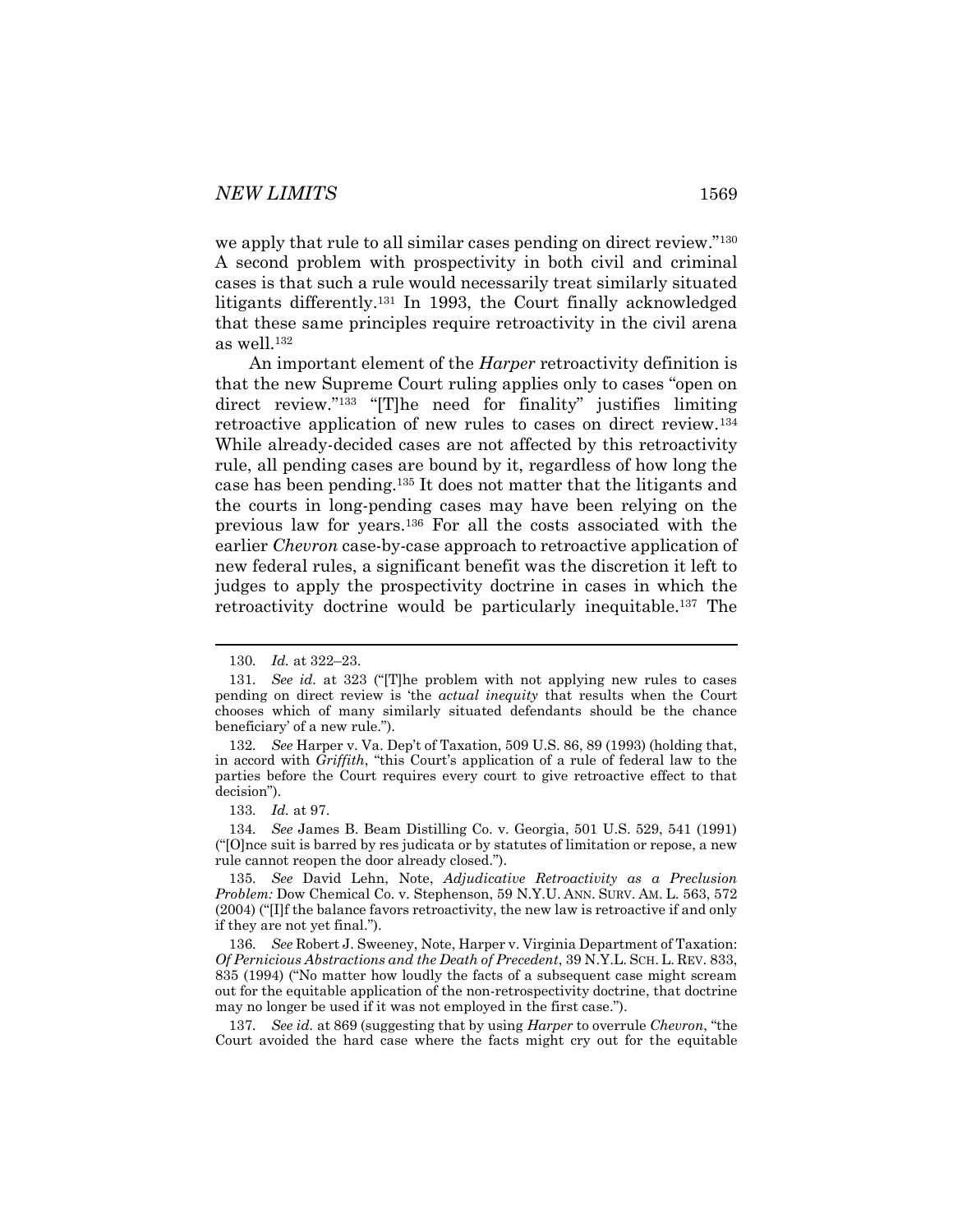<span id="page-22-0"></span>*Chevron* rule was in large part justified by a policy of fairness to litigants who had relied on existing law.<sup>138</sup>

If *Chevron* was still the retroactivity rule today, it seems likely that applying the new *Daimler* decision to the long-pending cases at issue would be considered so inequitable as to justify the use of the prospectivity doctrine.<sup>139</sup> Such inequity is especially acute in situations where the plaintiffs could have brought the case in a different U.S. court where personal jurisdiction still would have existed under *Daimler*. <sup>140</sup> These plaintiffs might have brought the case elsewhere had they known of the *Daimler* rule at the time, but now are barred from doing so because of the relevant statute of limitations.<sup>141</sup> Statutes of limitations with tolling provisions might aid some plaintiffs, but not all statutes allow tolling and those that do will not benefit all plaintiffs.<sup>142</sup> When tolling is permitted, it operates only from the point a suit is filed until the point the suit is dismissed.<sup>143</sup> If a judge dismisses for lack of personal jurisdiction, the tolling effect of filing the first action will not help in cases filed right before the expiration of the statute of

l

application of the prospectivity doctrine").

<sup>138</sup>*. See* Pamela J. Stephens, *The New Retroactivity Doctrine: Equality, Reliance and Stare Decisis*, 48 SYRACUSE L. REV. 1515, 1560 (1998) ("From the earliest cases at the state and federal level, rules of law were not given retroactive effect in order to protect those who had in good faith and with good reason relied upon and acted in accordance with the prior rule.").

<sup>139</sup>*. See id.* (noting that it would be equitable to apply the prospectivity doctrine in cases where, "for example, a deserving litigant who had the misfortune to bring the right lawsuit at the wrong time might be cheated out of the opportunity to obtain a remedy").

<sup>140</sup>*. See id.* ("Post-*Griffith* in the criminal area and post-*Harper* in the civil, fairness in the sense of protecting reliance interests has given way to fairness in the sense of equity or equal treatment.").

<sup>141</sup>*. See id.* (arguing that *Chevron* had the capacity to avoid such extremely inequitable consequences for plaintiffs).

<sup>142</sup>*. See* Rhonda Wasserman, *Tolling: The* American Pipe *Tolling Rule and Successive Class Actions*, 58 FLA. L. REV. 803, 810–11 (2006) (explaining that the applicable state or federal statute of limitations may or may not have a corresponding tolling provision).

<sup>143</sup>*. See* Am. Pipe & Constr. Co. v. Utah, 414 U.S. 538, 559 (1974) ("[T]he mere fact that a federal statute providing for substantive liability also sets a time limitation upon the institution of suit does not restrict the power of the federal courts to hold that the statute of limitations is tolled under certain circumstances not inconsistent with the legislative purpose.").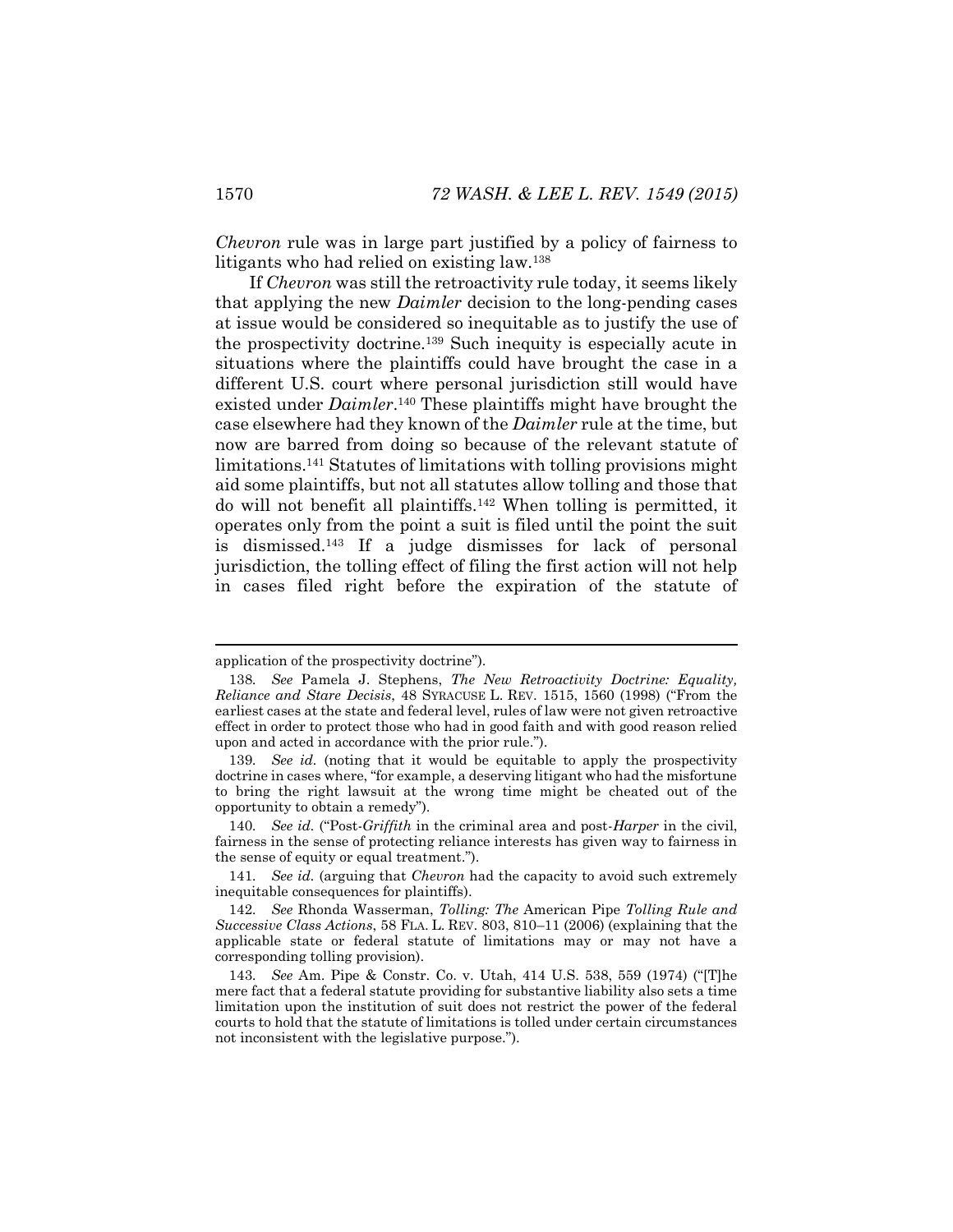limitations.<sup>144</sup> Plaintiffs in these cases will not have time to refile the suit in the appropriate jurisdiction.<sup>145</sup> Thus, *Chevron* could mitigate the unfairness to plaintiffs of dismissals in which any tolling of the statute of limitations is inapplicable or unhelpful.<sup>146</sup>

There is a limited exception to the sometimes ineffective nature of tolling provisions.<sup>147</sup> Some jurisdictions allow a judge to dismiss a case without prejudice subject to reinstatement.<sup>148</sup> If the plaintiff complies with the court-imposed conditions, the plaintiff can refile the case within the time period prescribed by the judge.<sup>149</sup> But like tolling provisions generally, not all jurisdictions allow this exception.<sup>150</sup> More importantly, the exception does not provide a solution to the unfairness of allowing defendants to raise *Daimler* because a judge without jurisdiction over a defendant cannot impose conditions regarding the case.<sup>151</sup>

The new *Harper* rule—unlike the *Chevron* rule that had the potential to mitigate unfairness to plaintiffs—makes clear that there is no room for any equitable exception in the retroactivity doctrine.<sup>152</sup> If the Supreme Court announces a new rule while a

147*. See* Don Zupanec, *Statute of Limitations—Tolling—Dismissal Without Prejudice—Reinstatement*, 20 NO. 7 FED. LITIGATOR 5, 5 (2005) ("When a timely complaint is dismissed without prejudice and the dismissal order sets conditions for reinstatement within a specified period of time, the statute of limitations is tolled if the conditions are satisfied by the deadline.").

148*. See id.* (describing a case in which the U.S. Court of Appeals for the Third Circuit held that this limited exception allows the statute of limitations to be tolled if the plaintiff satisfies the conditions of reinstatement (citing Brennan v. Kulick, 407 F.3d 603 (3rd Cir. 2005))).

149*. See id.* ("Because only a limited amount of time is available for satisfying the conditions, a plaintiff must act promptly or see the dismissal become a dismissal with prejudice and preclude refiling.").

150*. See id.* (suggesting that even fewer jurisdictions recognize this exception than those that recognize tolling).

152*. See* Teresa A. Dondlinger, Note, *Retroactivity and the Remains of*  Chevron Oil *After* Harper v. Virginia Department of Taxation, 47 TAX LAW. 455, 463 (1994) ("The result [of *Harper*] is that the issue of retroactivity will be

<sup>144</sup>*. See Statute of Limitations—Tolling—Dismissal*, 227 F.3d 1009 (7th Cir. 2000), 16 NO. 1 FED. LITIGATOR 10, 10 (2001) ("Filing suit stops the running of the statute of limitations—but only contingently.").

<sup>145</sup>*. See id.* (describing the frequent inability of tolling provisions to address the unfairness of statutes of limitations in the face of dismissal).

<sup>146</sup>*. See id.* (emphasizing the general rule that cases dismissed without prejudice end any tolling of the statute of limitations).

<sup>151</sup>*. See id.* (emphasizing that the noted exception has extremely limited application).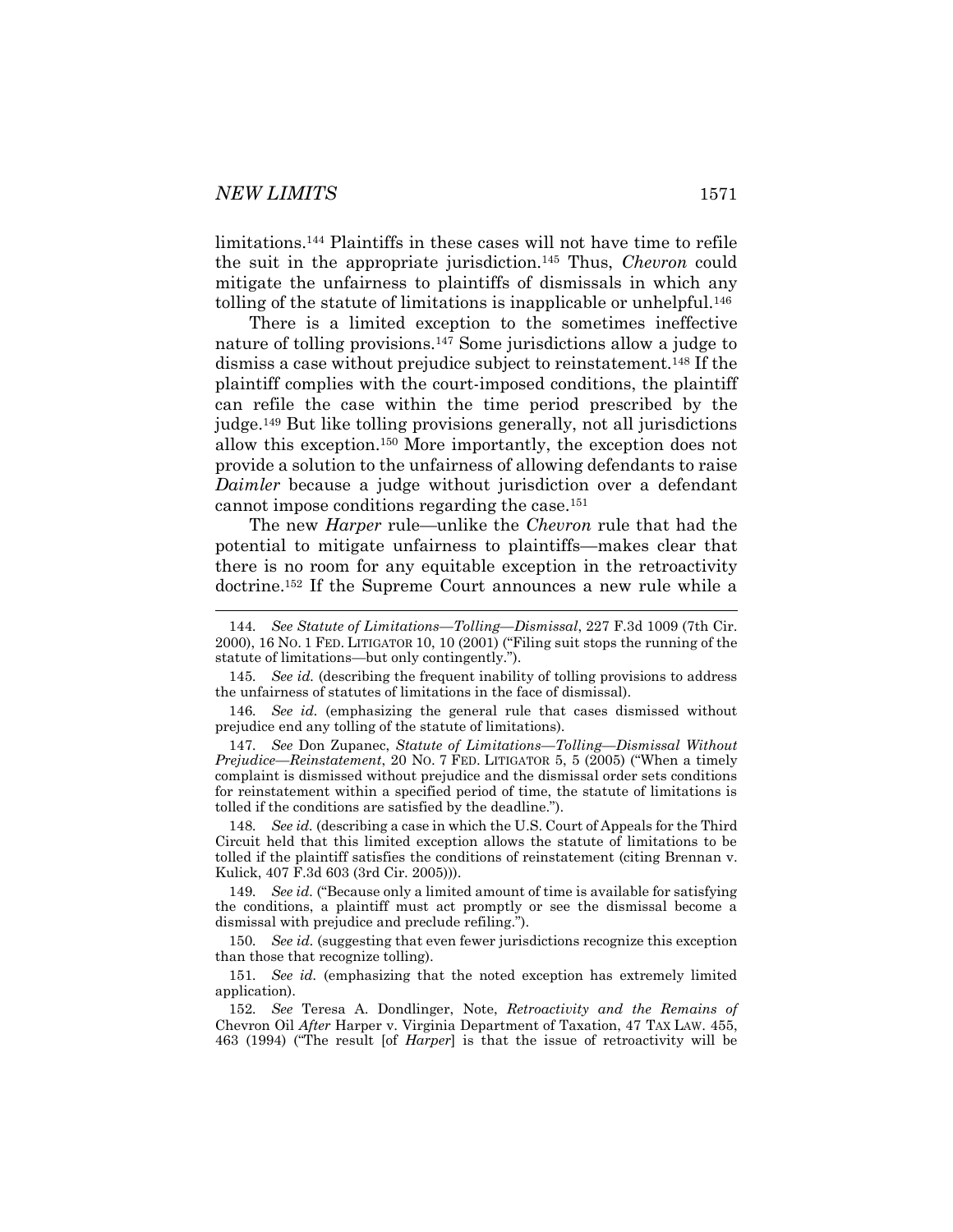case is pending, the judge presiding over the pending case must allow litigants to utilize the new rule.<sup>153</sup> Whereas the *Chevron* rule focused on policies of fairness and reliance, the new *Harper* rule focuses on a policy of equal treatment.<sup>154</sup>

It appears that, in deciding the current retroactivity rule, the Court foresaw the potential for unfairness to plaintiffs in cases such as those at issue in this Note, but decided to place greater value on equality at the expense of fairness.<sup>155</sup> The value placed on equality prevents the Court's decisions from applying only to a single case when many others confronting the same issue are open on direct review.<sup>156</sup> The argument is that fairness and reliance while not unimportant—cannot coexist with equality, which the Court has prioritized.<sup>157</sup> In making this value judgment, it is likely that the Court also considered separation of powers issues.<sup>158</sup> The making of prospective decisions is reserved to the legislature, and allowing courts to act prospectively in any degree would defy constitutional limits on the judiciary.<sup>159</sup>

The rule that new judicial decisions affecting constitutional issues are retroactive, as stated in *Harper*, has been affirmed in

determined without regard 'to the particular equities of individual parties' claims.'" (quoting Harper v. Va. Dep't of Taxation, 509 U.S. 86, 97 (1993))).

<sup>153</sup>*. See id.* at 466 (emphasizing that the *Harper* decision "virtually guaranteed that all new rules of law will be applied retroactively").

<sup>154</sup>*. See* Stephens, *supra* note [138,](#page-22-0) at 1560–61 ("[S]upporters of the new retroactivity doctrines have argued that it is unfair to award one party the benefit of a new constitutional rule, while denying it to all others similarly situated who were not lucky enough to reach the Supreme Court first.").

<sup>155</sup>*. See id.* at 1561 (describing this blanket value judgment as more difficult to justify in the civil context than in the criminal context).

<sup>156</sup>*. See* Meir Katz, Note, *Plainly Not "Error": Adjudicative Retroactivity on Direct Review*, 25 CARDOZO L. REV. 1979, 1992 (2004) ("Retroactivity focuses directly and exclusively upon law current at the time of decision and orders its application to all parallel and similar cases. Equality ensures law's integrity and consistency.").

<sup>157</sup>*. See id.* at 1993–94 ("Actual reliance, which is a major cause of retroactivity's adverse effects, comes about by the failure to object to settled law that is by passivity and silence. Such reliance invokes sympathy, and it might be compelling if equality was not the foremost protected value.").

<sup>158</sup>*. See* Stephens, *supra* note [138,](#page-22-0) at 1568 (noting that *Harper* is consistent with constitutional limits on judicial power).

<sup>159</sup>*. See id.* at 1565 (describing Justice Scalia's view that "[a]llowing judges to render prospective rules of law encourages them to disregard established law").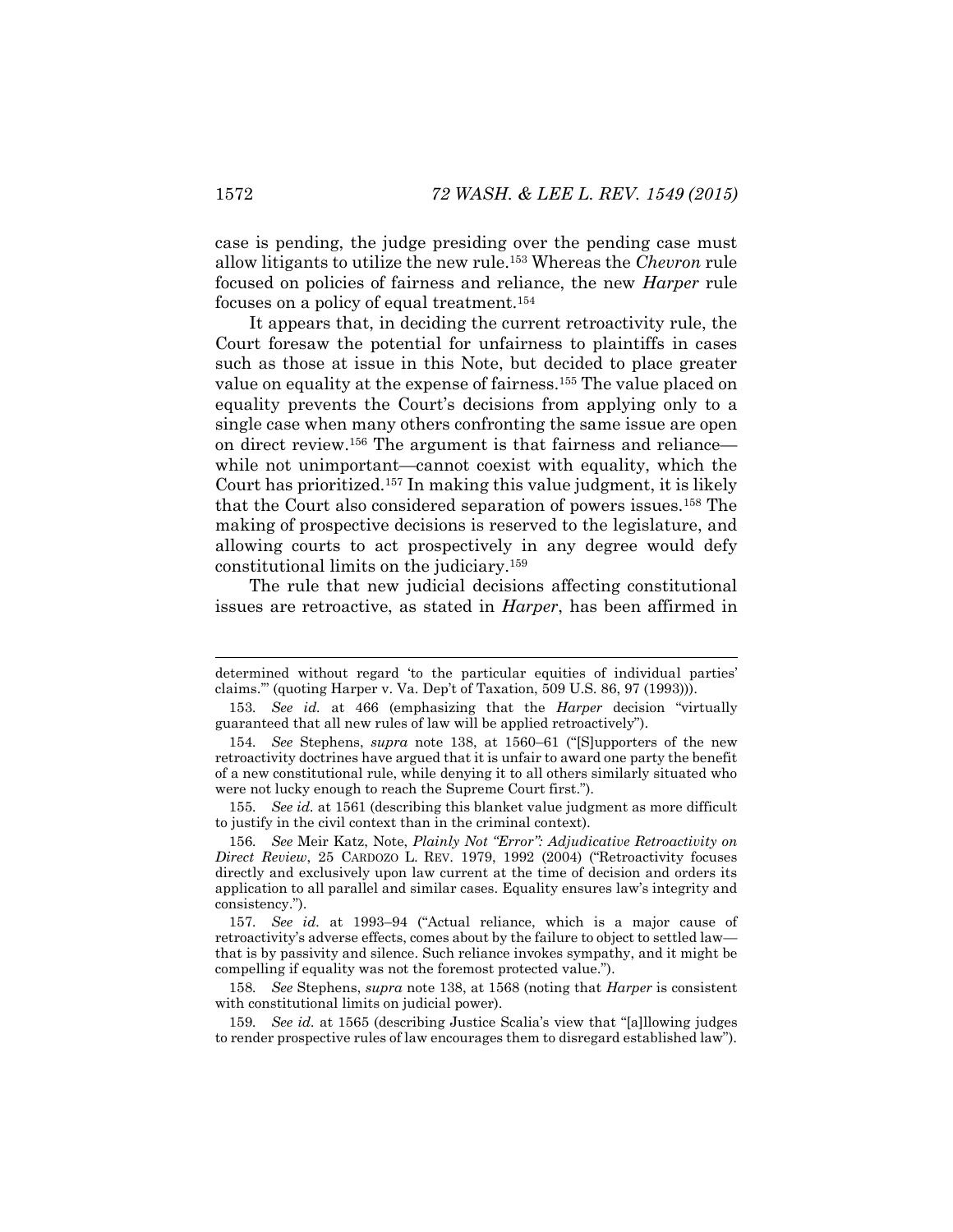subsequent Supreme Court cases.<sup>160</sup> In *Reynoldsville Casket Co. v.*  Hyde,<sup>161</sup> the Court dealt with the ramifications of its earlier decision holding unconstitutional an Ohio statute that applied different statutes of limitations to in-state and out-of-state defendants.<sup>162</sup> Hyde conceded that the new decision rendering the aforementioned statute unconstitutional applied retroactively to her case because of *Harper*. <sup>163</sup> While that could have been the end of the case, Hyde instead argued that the decision invalidating the Ohio statute should be examined through a lens of remedy rather than one of retroactivity.<sup>164</sup> The Court rejected this proposed exception to the *Harper* rule and held that the *Harper* retroactivity rule applied to the case.<sup>165</sup> As noted by the Court, recognizing a remedy exception to the retroactivity rule would leave *Harper* with nothing more than symbolic significance.<sup>166</sup> In the most recent of the subsequent cases, *Danforth v. Minnesota*, <sup>167</sup> the Court justified the *Harper* rule on the grounds that the judiciary does not create new law; rather, the source of the newly articulated rule is the Constitution itself.<sup>168</sup> Although none of these cases accounts for the

163*. See id.* at 752 ("Although one might think that is the end of the matter, Hyde ingeniously argues that it is not.").

164*. See id.* ("States, she says, have a degree of legal leeway in fashioning remedies for constitutional ills.").

167. 552 U.S. 264 (2008).

<sup>160</sup>*. See* Landgraf v. USI Film Prods., 511 U.S. 244, 278 n.32 (1994) ("While it was accurate in 1974 to say that a new rule announced in a judicial decision was only *presumptively* applicable to pending cases, we have since established a firm rule of retroactivity.").

<sup>161.</sup> 514 U.S. 749 (1995).

<sup>162</sup>*. See id.* at 750–51 ("In *Bendix Autolite Corp. v. Midwesco Enterprises, Inc.*, 486 U.S. 888 (1988), this Court held unconstitutional (as impermissibly burdening interstate commerce) an Ohio 'tolling' provision that, in effect, gave Ohio tort plaintiffs unlimited time to sue out-of-state (but not in-state) defendants.").

<sup>165</sup>*. See id.* (reversing the Supreme Court of Ohio's holding "that, despite *Bendix*, Ohio's tolling law continues to apply to tort claims that accrued before that decision").

<sup>166</sup>*. See id.* at 754 ("If *Harper* has anything more than symbolic significance, how could virtually identical reliance, without more, prove sufficient to permit a virtually identical denial simply because it is characterized as a denial based on 'remedy' rather than 'non-retroactivity?'").

<sup>168</sup>*. See* Allen, *supra* note [104,](#page-17-0) at 108 (explaining that retroactivity is required because the Court is simply articulating the existing law of the Constitution).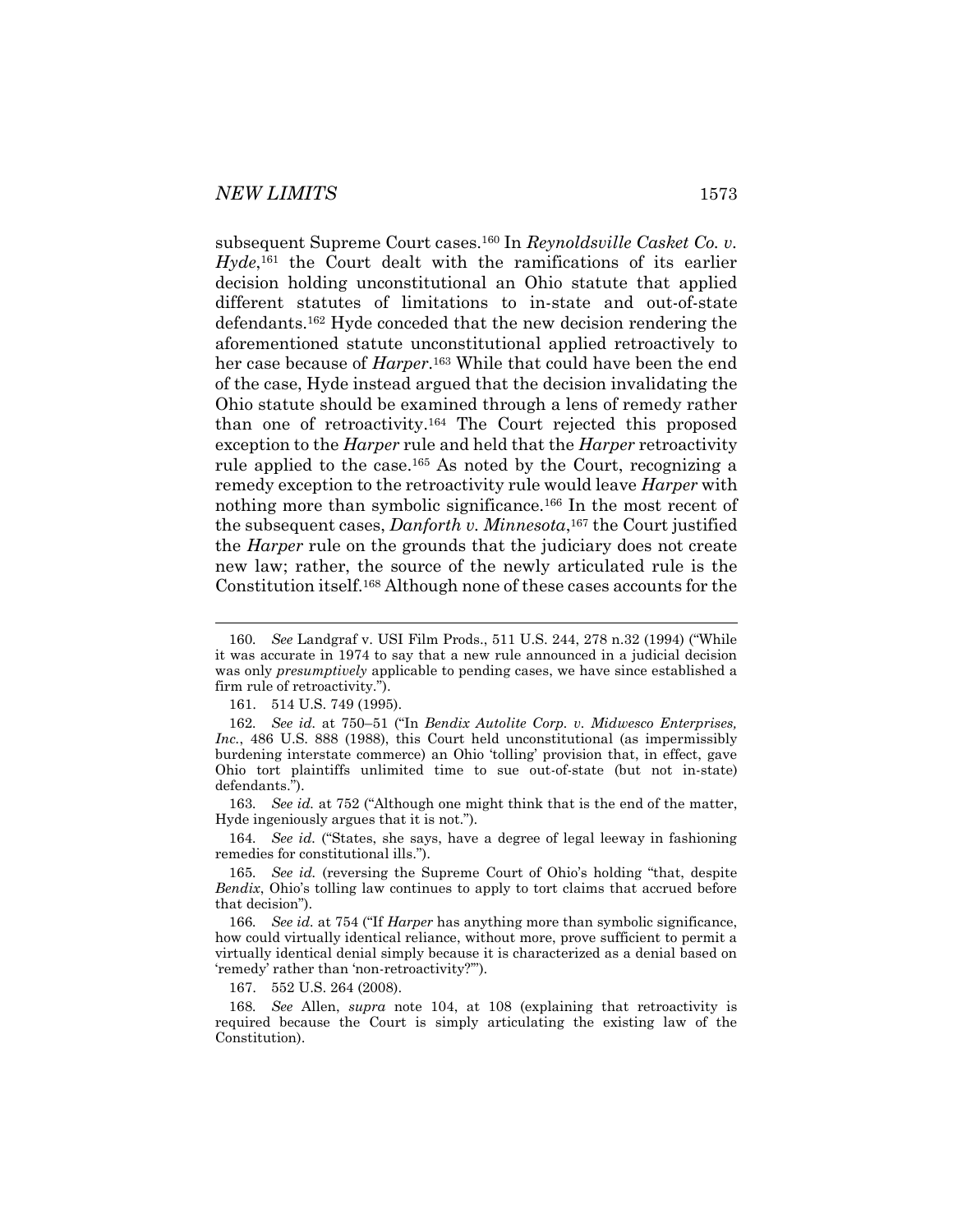possibility of waiver in the context of personal jurisdiction defenses, the refusal of the Court to recognize exceptions in other contexts indicates that the firm rule of retroactivity should apply in all types of cases.<sup>169</sup>

#### *C. Retroactivity in the Personal Jurisdiction Context*

Scholars have dealt with retroactivity in the personal jurisdiction context, but the scholarship deals primarily with the permissibility of expanding long-arm statutes, not cutting back jurisdiction as a constitutional matter.<sup>170</sup> The justification for the retroactivity of expanding long-arm statutes is firmly rooted in the notion that such laws do not affect substantive rights.<sup>171</sup> In *McGee v. International Life Insurance Co.*, <sup>172</sup> the characterization of expanding long-arm statutes as procedural, and thus not affecting substantive rights, was based on the fact that the petitioner's ability to litigate was not impaired or enlarged by the statute.<sup>173</sup>

In this way, cutting back jurisdiction as a constitutional matter is fundamentally different than expanding long-arm statutes. Whereas expanding long-arm statutes does not—as noted by the Court in *McGee*—impair the ability of a plaintiff to litigate against a defendant, cutting back jurisdiction as a constitutional matter does just that.<sup>174</sup> In pending cases where the statute of limitations has often passed, the retroactive application of a more restrictive jurisdictional rule often will completely preclude the plaintiff from enforcing substantive rights against the defendant if

<sup>169</sup>*. See, e.g.*, Harper v. Va. Dep't of Taxation, 509 U.S. 86, 89 (1993) (failing to note any exceptions to the firm rule of adjudicative retroactivity).

<sup>170</sup>*. See* Ullian, *supra* not[e 108,](#page-17-1) at 1663 (explaining that expanded long-arm statutes can be applied retroactively because the laws are procedural).

<sup>171</sup>*. See id.* at 1665 (describing personal jurisdiction laws as generally procedural because they do not affect substantive rights).

<sup>172.</sup> 355 U.S. 220 (1957).

<sup>173</sup>*. See id.* at 224 ("The statute was remedial, in the purest sense of that term, and neither enlarged nor impaired respondent's substantive rights or obligations under the contract. It did nothing more than to provide petitioner with a California forum to enforce whatever substantive rights she might have against respondent.").

<sup>174</sup>*. See id.* (explaining that the remedial statute "did nothing more than to provide petitioner with a California forum to enforce whatever substantive rights she might have against respondent").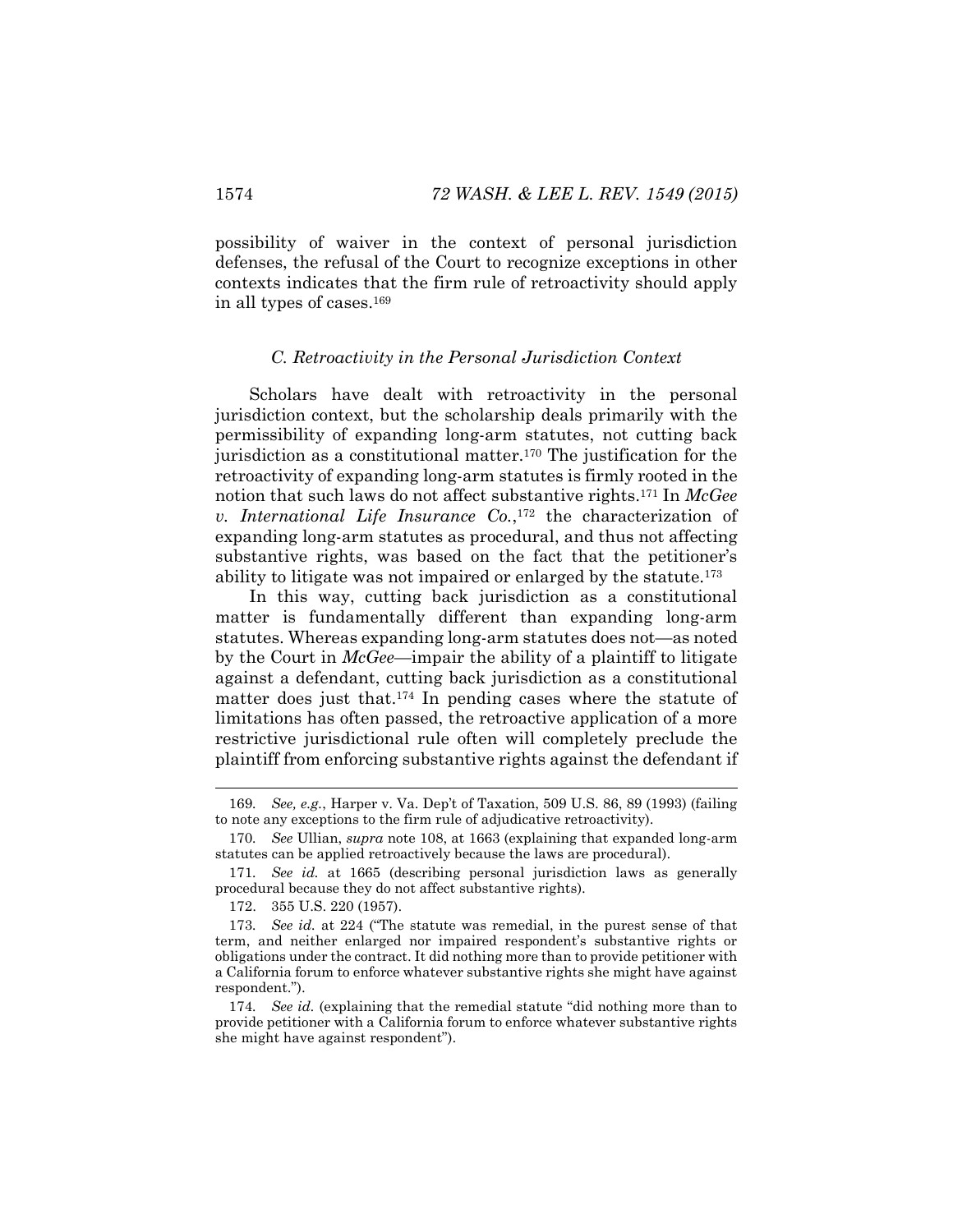the case is dismissed.<sup>175</sup> In limited circumstances, however, it is not unprecedented in the civil context to have an indirect restraint on the general rule that all judicial decisions apply retroactively.<sup>176</sup>

Perhaps most relevant to the issue of personal jurisdiction is the indirect restraint of statutes of limitation, as illustrated by the following example:

[I]f a court had previously held that there was no cause of action for a putative tort, but has now reversed itself to provide for liability (a decision which would necessarily have retroactive effect), the generally applicable civil tort statute of limitations would limit the retroactive application of the decision to alleged violations that occurred within the statutory limitations period.<sup>177</sup>

Res judicata and collateral estoppel are two other judicially recognized indirect restraints on the general principle that judicial decisions apply retroactively in civil cases.<sup>178</sup>

The courts have not considered the possibility that the waiver of personal jurisdiction defenses might be another procedural rule serving as an indirect restraint on retroactivity.<sup>179</sup> Yet, waiver as an indirect restraint on the retroactive application of new judicial decisions could support an argument that *Daimler* cannot always be raised as a defense in long-pending cases.<sup>180</sup> As discussed in the next Part, consent-based jurisdiction through waiver might render any lack of general personal jurisdiction irrelevant.<sup>181</sup> This argument might be especially persuasive in light of the courts'

l

<sup>175</sup>*. See infra* Part IV.B (explaining why this is a particularly problematic consequence of dismissing long-pending cases).

<sup>176</sup>*. See* Allen, *supra* note [104](#page-17-0), at 109 (defining indirect restraints as "those in which other procedural rules serve as some external limitation on the retroactive application of new decisions").

<sup>177</sup>*. Id.* at 110.

<sup>178</sup>*. See id.* (explaining several examples of indirect restraints on the retroactive effect of judicial decision in both civil and criminal cases).

<sup>179</sup>*. See id.* (omitting the waiver of the personal jurisdiction defense from the list of indirect restraint examples).

<sup>180</sup>*. See id.* (explaining that "[i]n the civil context, there are several indirect restraints on the application of the principle that all decisions have retrospective effect").

<sup>181</sup>*. See infra* Part IV.A (explaining the concept of submission to the court as a primary basis for jurisdiction).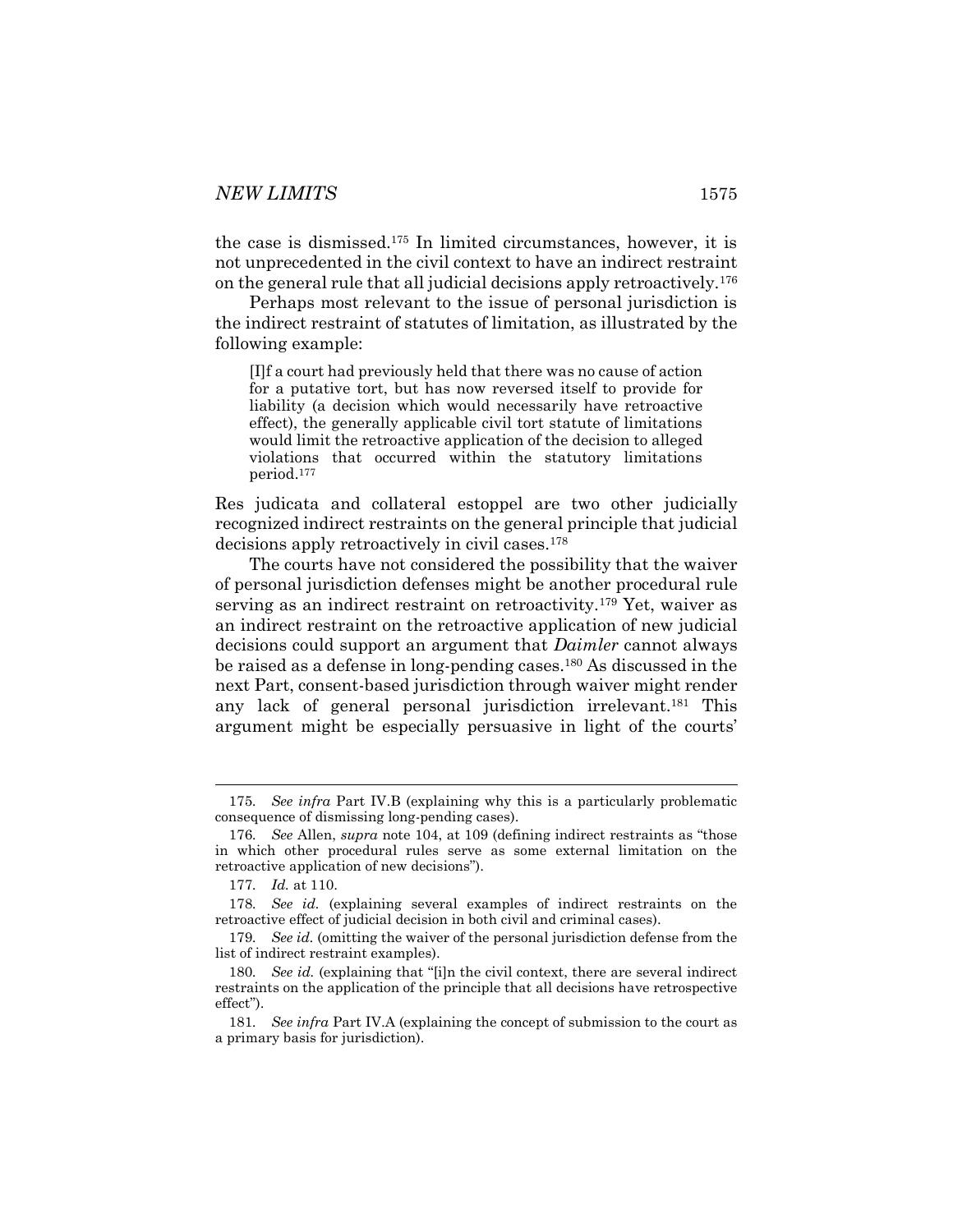tendencies to disfavor retroactive laws unless the law is procedural or remedial.<sup>182</sup>

Despite the attractiveness of this waiver argument to plaintiffs who do not want their cases dismissed as a result of *Daimler*, it is highly unlikely that any court would accept it as valid.<sup>183</sup> The abovementioned procedural-versus-substantive law distinction is critical in determining the retroactivity of laws enacted by legislatures, but is meaningless when it comes to new constitutional interpretations announced by the judiciary.<sup>184</sup> Because the new *Daimler* decision is an instance of constitutional interpretation by the judiciary, the firm rule of retroactivity associated with all types of judicial decisions means that courts must allow defendants to utilize *Daimler*. <sup>185</sup> Even if a court recognizes waiver as consent-based jurisdiction rendering general personal jurisdiction irrelevant, there are limits to consent-based jurisdiction that must apply in these long-pending cases.<sup>186</sup> It does not matter whether there has been a previous waiver of the personal jurisdiction defense or how long the case has been pending.<sup>187</sup> The firm rule of adjudicative retroactivity requires the application of new constitutional pronouncements in all circumstances without exception.<sup>188</sup>

<sup>182</sup>*. See* Ullian, *supra* note [108](#page-17-1), at 1662 ("For procedural or remedial laws, a court reverses the [presumption that laws are prospective] and applies the law retroactively unless the legislature clearly intended for the law to apply prospectively only.").

<sup>183</sup>*. See supra* Part III.B (explaining that the *Daimler* decision is an example of constitutional interpretation by the judiciary and that such interpretations always operate retroactively).

<sup>184</sup>*. See supra* Part III.B (emphasizing that today there is a firm rule of retroactivity for all judicial decisions).

<sup>185</sup>*. See supra* Part III.B (explaining that the current retroactivity doctrine for civil cases does not provide for any exceptions).

<sup>186</sup>*. See infra* Part IV (describing the relevant due process limits on consentbased jurisdiction).

<sup>187</sup>*. See infra* Part IV (emphasizing that the firm rule of adjudicative retroactivity requires retroactive application of *Daimler*).

<sup>188</sup>*. See supra* Part III.B (explaining that the Supreme Court has never provided any exceptions to adjudicative retroactivity).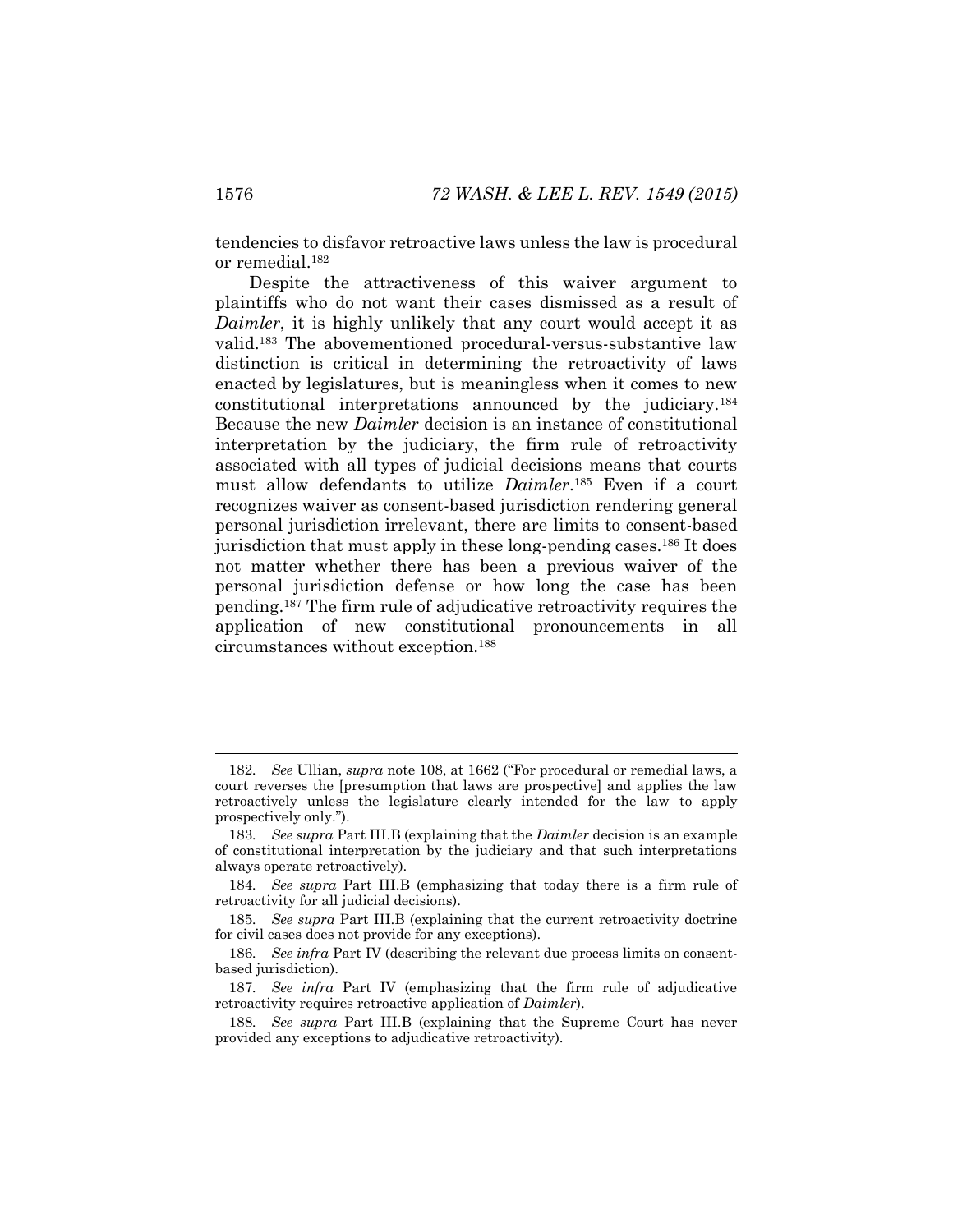### *IV. Permitting Defendants to Raise the* Daimler *Test in Long-Pending Cases*

#### *A. Two Categories of Cases Affected by the* Daimler *Decision*

There are two categories of cases affected by the *Daimler* decision: those in which the defendant raised a Rule 12(b)(2) defense before the *Daimler* decision<sup>189</sup> and those in which the defendant did not.<sup>190</sup>

# *1. First Category: When the Defendant Raised a Rule 12(b)(2) Defense Before* Daimler

The determinative factor in the first category is that the objection to personal jurisdiction can be renewed at any stage of the court proceedings.<sup>191</sup> Furthermore, participating in litigation before pursuing a dismissal for lack of personal jurisdiction is acceptable if the defendant raised the defense in an answer.<sup>192</sup> In renewing the previously asserted objection to personal jurisdiction, the defendant will be able to benefit from any new standards and rules regarding the constitutionality of personal jurisdiction.<sup>193</sup> Thus, the new *Daimler* precedent applies through direct review in this first category of cases.<sup>194</sup> The U.S. District Court for the

<sup>189</sup>*. See, e.g.*, Fed. Home Loan Bank of Bos. v. Ally Fin., Inc., No. 11-10952- GAO, 2014 WL 4964506, at \*2 (D. Mass. Sept. 30, 2014) (describing a case in which the defendant did raise a Rule 12(b)(2) defense prior to *Daimler*).

<sup>190</sup>*. See, e.g.*, Am. Fid. Assur. Co. v. Bank of N.Y. Mellon, No. CIV-11-1284- D, 2014 WL 4471606, at \*2 (W.D. Okla. Sept 10, 2014) (describing a situation in which the defendant failed to raise a Rule 12(b)(2) defense prior to *Daimler*).

<sup>191</sup>*. See* Don Zupanec, *Jurisdictional Defense—Waiver—Request for Affirmative Relief*, 24 NO. 2 FED. LITIGATOR 10, 10 (2009) (explaining that raising the defense for lack of personal jurisdiction by motion under Rule 12(b) or in the answer "will preserve the defense").

<sup>192</sup>*. See* Don Zupanec, *Personal Jurisdiction Defense—Waiver*, 21 NO. 9 FED. LITIGATOR 2, 2 (2006) (emphasizing that "a personal jurisdiction defense is not necessarily forfeited by a plaintiff's failure to move promptly to dismiss on jurisdictional grounds after raising the defense in a responsive pleading").

<sup>193</sup>*. See* Harper v. Va. Dep't of Taxation, 509 U.S. 86, 97 (1993) (emphasizing that adjudicative retroactivity is a strict rule without any exceptions when it comes to pending cases).

<sup>194</sup>*. See id.* (providing the rule that full retroactive effect of all new judicial decisions must be given in all cases still open on direct review).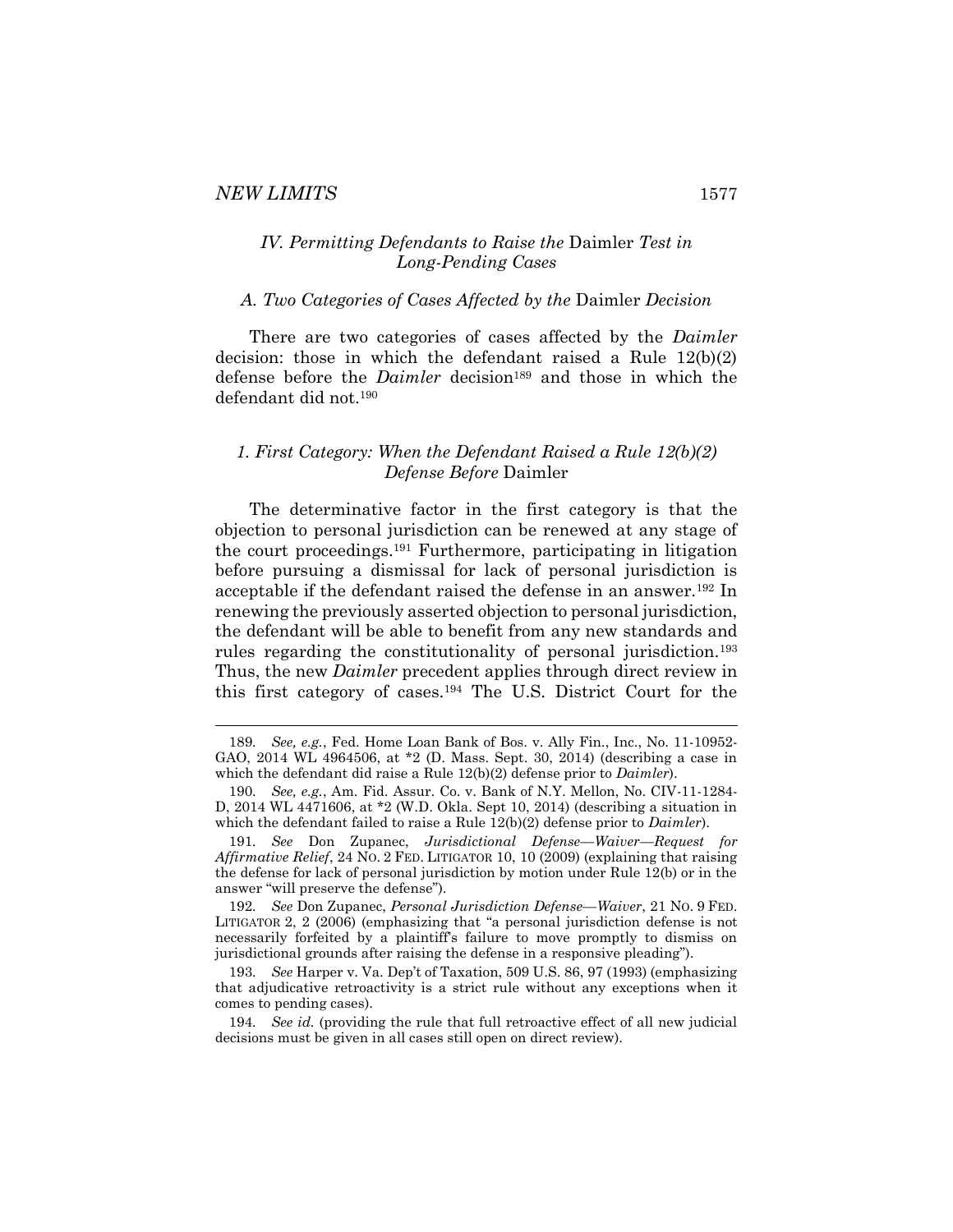Southern District of Florida provides an example of the straightforward application of this rule with *Aronson v. Celebrity Cruises, Inc*. <sup>195</sup> In that case—presumably because the law is so settled—the court did not even provide an analysis of why it was appropriate to apply the new *Daimler* decision.<sup>196</sup> The court simply accepted that an earlier motion to dismiss for lack of personal jurisdiction could be renewed.<sup>197</sup> It then dismissed the claim based on its application of *Daimler*. 198

### *2. Second Category: When the Defendant Did Not Raise a Rule 12(b)(2) Defense Before* Daimler

The fact that the waiver doctrine of the personal jurisdiction defense is often inconsistently applied makes determining whether to apply *Daimler* in the second category of cases more complicated.<sup>199</sup> For example, there is a history of basing jurisdiction on submission to the court—what Rule 12 calls waiver—and, generally, if there is one basis for jurisdiction, an additional basis is not required.<sup>200</sup> Thus, if the basis for jurisdiction is consent through waiver, then there is an argument that general personal jurisdiction is not required at all.<sup>201</sup> This would mean that

<sup>195</sup>*. See* 30 F. Supp. 3d 1379, 1391 (S.D. Fla. 2014) (granting defendant's renewed motion to dismiss for lack of personal jurisdiction based on the new *Daimler* decision).

<sup>196</sup>*. See id.* (dismissing the claims pursuant to Rule 12(b)(2)).

<sup>197</sup>*. See id.* (omitting any discussion of the validity of the renewed motion to dismiss).

<sup>198</sup>*. See id.* ("Given the extent of the California contacts deemed insufficient to establish general jurisdiction in *Daimler*, it is difficult to see how this Court could exercise general jurisdiction over Wrave based on its more attenuated contacts with Florida.").

<sup>199</sup>*. See* Christina M. Manfredi, Comment, *Waiving Goodbye to Personal Jurisdiction Defenses: Why United States Courts Should Maintain a Rebuttable Presumption of Preclusion and Waiver Within the Context of International Litigation*, 58 CATH. U. L. REV. 233, 236–37 (2008) (explaining that the inconsistent application of the waiver doctrine is especially prevalent with international defendants).

<sup>200</sup>*. See* Roger H. Trangsrud, *The Federal Common Law of Personal Jurisdiction*, 57 GEO. WASH. L. REV. 849, 894 (1989) ("Jurisdiction based on waiver, implied consent, or express contract is defensible as species of a knowing and intended submission to the jurisdiction of the state.").

<sup>201</sup>*. See* Carol Andrews, *Another Look at General Personal Jurisdiction*, 47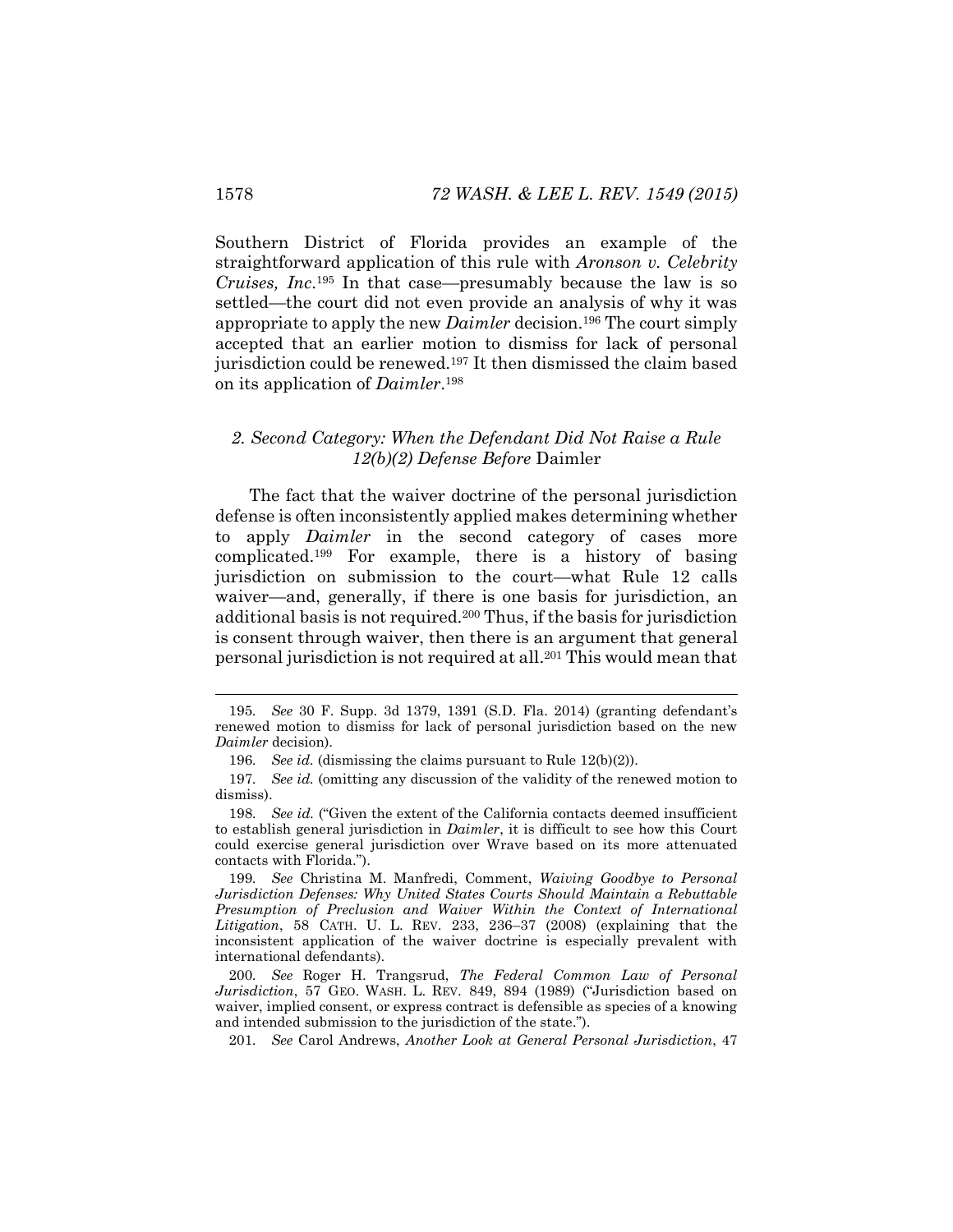there is nothing unlawful about a judge not applying the new *Daimler* precedent because jurisdiction is based on consent rather than general personal jurisdiction.<sup>202</sup> But as the controversy at issue in this Note demonstrates, courts have recognized that it is important to establish limits to consent-based jurisdiction.<sup>203</sup> Such limits are especially important when the defendant did not have the opportunity to establish other grounds for lack of jurisdiction because of the case law that existed at the time of consent.<sup>204</sup>

There should be relief from consent-based jurisdiction when the consenting defendant did not have notice of an available jurisdictional defense.<sup>205</sup> While courts will generally deem the expressly consenting parties of a forum selection clause as knowingly waiving all jurisdictional defenses, there is no such notice when parties impliedly consent to jurisdiction.<sup>206</sup> When consent is implicit and the jurisdictional defense comes from a change in personal jurisdiction law, the question is whether the law changed enough to conclude that the defendant did not have notice of that defense prior to the pronouncement of the new law.<sup>207</sup>

204*. See id.* at 1364 ("State-extracted waiver or consent to jurisdiction is subject to a due process inquiry, although the test is difficult to identify.").

205*. See* Ins. Corp. of Ir., Ltd. v. Compagnie des Bauxites de Guinee, 456 U.S. 694, 703–04 (1982) (suggesting that express or implied consent is valid when parties have notice of the waived jurisdictional defenses).

WAKE FOREST L. REV. 999, 1073 (2012) (explaining that, independent of a general personal jurisdiction analysis, "consent is a proper basis for jurisdiction").

<sup>202</sup>*. See* Richard B. Cappalli, *Locke as the Key: A Unifying and Coherent Theory of In Personam Jurisdiction*, 43 CASE W. RES. L. REV. 97, 139 (1992) ("The personal jurisdiction defense is a liberty interest under the Fourteenth Amendment that can be knowingly and voluntarily waived.").

<sup>203</sup>*. See* Carol Rice Andrews, *The Personal Jurisdiction Problem Overlooked in the National Debate About "Class Action Fairness*,*"* 58 SMU L. REV. 1313, 1344 (2005) (explaining that, historically, consent to jurisdiction has been "limited to particular claims").

<sup>206</sup>*. See, e.g.*, Nat'l Equip. Rental, Ltd. v. Szukhent, 375 U.S. 311, 316 (1964) (providing that express consent to jurisdiction in a particular state is valid because the contract provided both parties with notice of the waiver of other jurisdictional defenses); Carnival Cruise Lines, Inc. v. Shute, 499 U.S. 585, 595 (1991) (providing that forum selection clauses are valid unless the clause is fundamentally unfair).

<sup>207</sup>*. See* Linda Sandstrom Simard, *Exploring the Limits of Specific Personal Jurisdiction*, 62 OHIO ST. L.J. 1619, 1658 (2001) (explaining that due process limitations are more of a concern with implied consent than with express consent).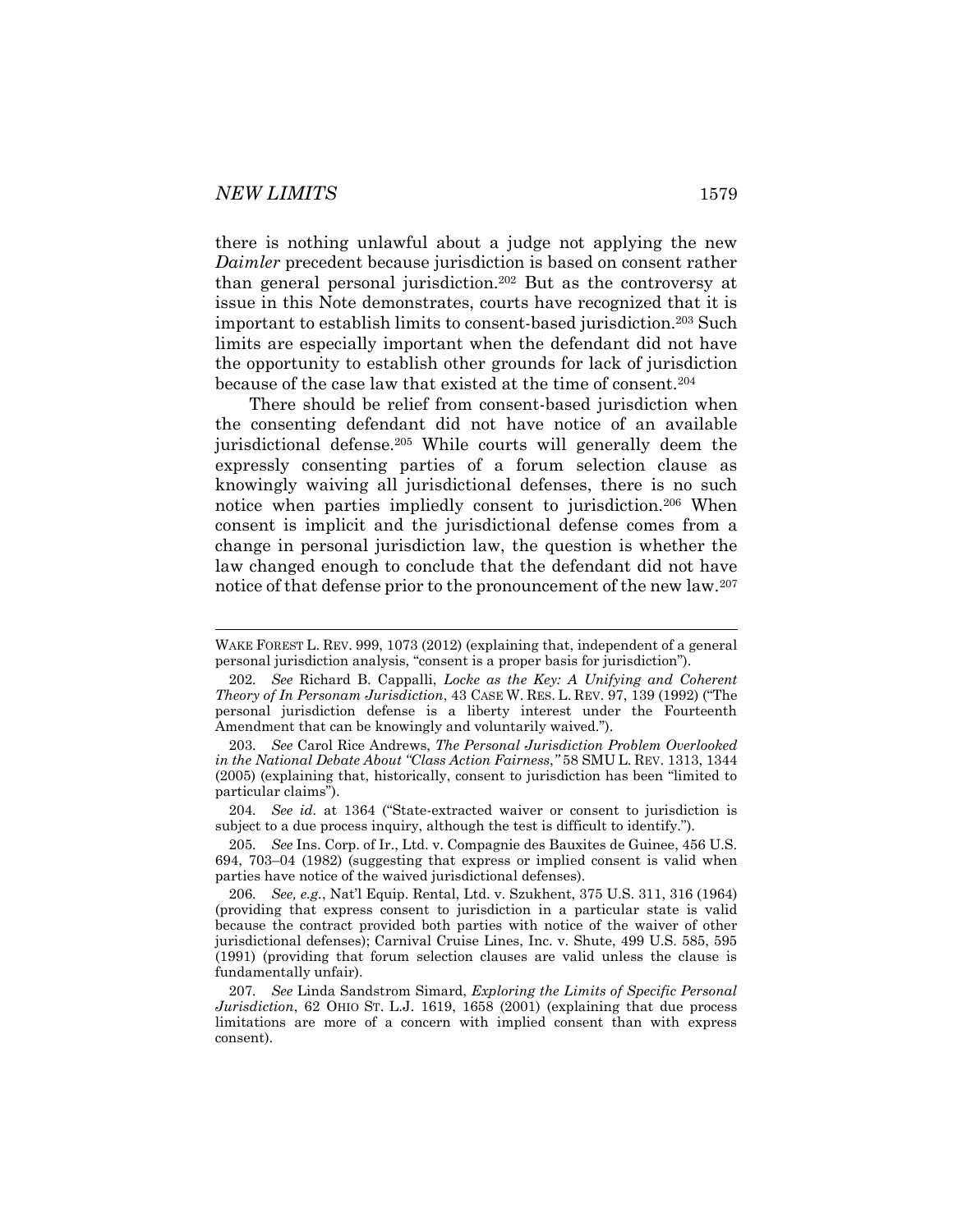If the change was such that the case law existing at the time of consent did not put the defendant on notice of the personal jurisdiction defense, then the change entitles the defendant to relief from consent-based jurisdiction.<sup>208</sup> But if the previous case law did provide the defendant with notice of the newly pronounced personal jurisdiction defense, then there is no such relief.<sup>209</sup> Because *Daimler* provided its own distinct test on how to apply the at home standard, the case law existing at the time of defendants' consent in long-pending cases did not provide adequate notice of the personal jurisdiction defense pronounced in *Daimler*. 210

Furthermore, strict adherence to consent-based jurisdiction would render the new *Daimler* precedent irrelevant in longpending cases.<sup>211</sup> In practice, the fact that several judges presiding over these long-pending cases have accepted that defendants can assert general personal jurisdiction as an additional basis for jurisdiction provides evidence of the rejection of such strict adherence.<sup>212</sup> The practical rejection of consent as the sole basis for jurisdiction in these long-pending cases is likely a recognition of the unfairness of this limitation to defendants.<sup>213</sup> The injustice is obvious in cases in which the case law existing at the time of consent was not sufficient grounds for establishing a lack of general personal jurisdiction.<sup>214</sup> In light of this practical rejection

210*. See supra* notes [92](#page-15-0)–[96](#page-16-0) and accompanying text (describing this Note's recommendation on how to reconcile *Daimler* and *Goodyear*).

211*. See infra* Part IV.B (explaining that there have been real consequences in long-pending cases because of *Daimler*).

213*. See infra* Part IV.B (describing the harsh consequences of dismissal for lack of jurisdiction in long-pending cases).

214*. See supra* Part II.C (emphasizing that *Daimler* did change the existing personal jurisdiction law).

l

<sup>208</sup>*. See id.* at 1659 ("[T]he Due Process Clause of the Fourteenth Amendment does not delineate the scope of implied consent according to the legal theory pursued. . . . Rather, the scope of the plaintiff's implied consent is defined in terms of what would be necessary for a fair resolution of the litigation between the parties.").

<sup>209</sup>*. See Ins. Corp. of Ir., Ltd.*, 456 U.S. at 704 (emphasizing that an effective waiver of a personal jurisdiction defense must be intentional).

<sup>212</sup>*. See, e.g.*, Fed. Home Loan Bank of Bos. v. Ally Fin., Inc., No. 11-10952- GAO, 2014 WL 4964506, at \*4 (D. Mass. Sept. 30, 2014) (permitting dismissal based on lack of general personal jurisdiction); Gucci Am., Inc. v. Weixing Li, 768 F.3d 122, 134 (2d Cir. 2014) (determining that, in light of *Daimler*, the district court erred in finding that it could exercise general jurisdiction over the appellant bank).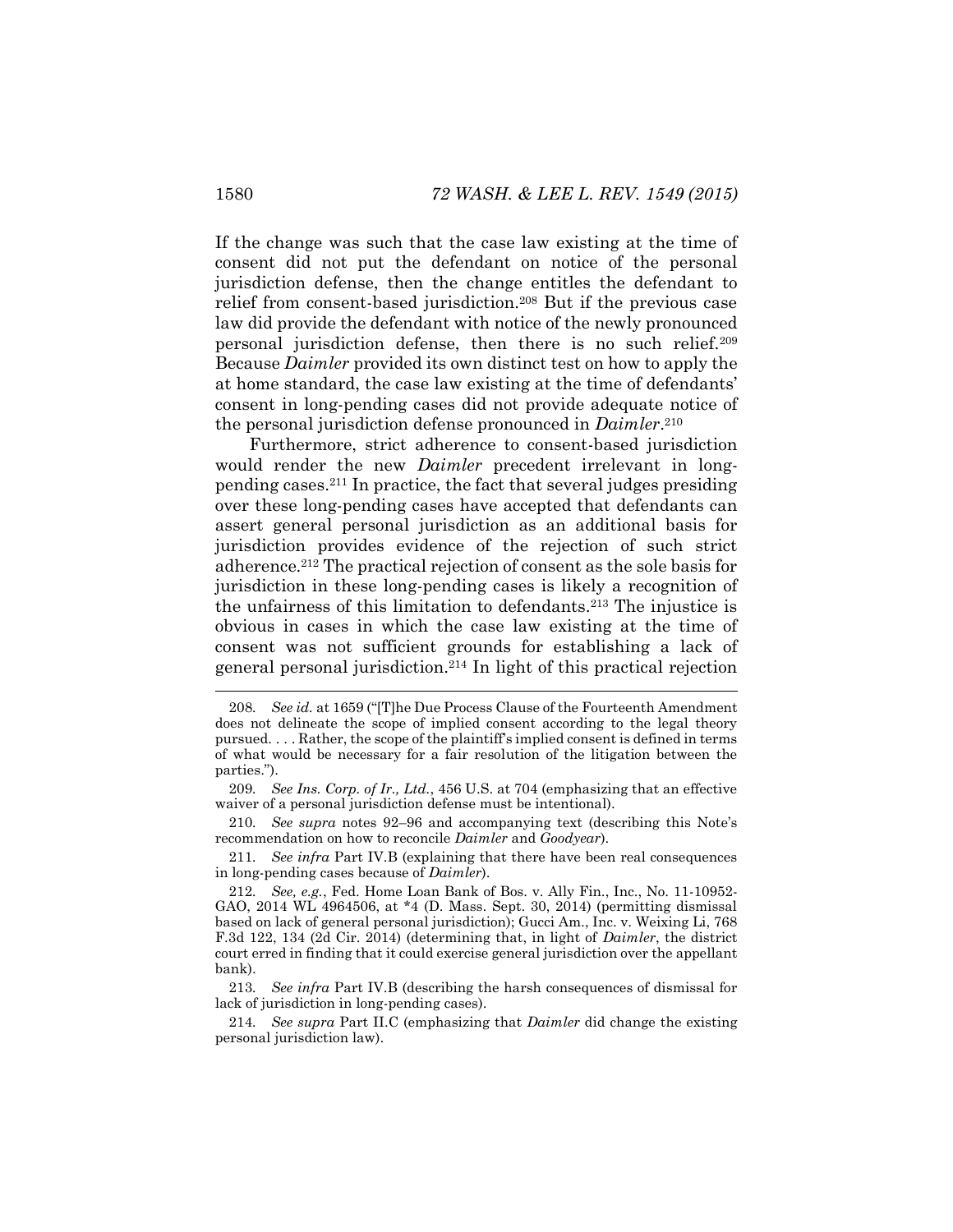and the clear relevance of *Daimler* in the long-pending cases at issue, it seems that new cases developing the law of general personal jurisdiction do operate as a limit on consent as the sole basis for jurisdiction.<sup>215</sup> Thus, this Note similarly rejects the validity of the notion that consent can serve as the sole basis for jurisdiction in these long-pending cases. $216$ 

In accepting that general personal jurisdiction remains important regardless of consent-based jurisdiction in such cases, the timing of the assertion of a Rule 12 defense based on new case law is critical.<sup>217</sup> Waiting too long to assert a Rule 12 defense after the *Daimler* decision could suggest that the defendant consents to jurisdiction even in the face of existing developments in general personal jurisdiction case law.<sup>218</sup> *Holzsager v. Valley Hospital*<sup>219</sup> explains that "a party cannot be deemed to have waived objections or defenses which were not known to be available at the time they could first have been made, especially when it does raise the objections as soon as their cognizability is made apparent."<sup>220</sup> The U.S. Court of Appeals for the Second Circuit addressed whether the court below erred in declining to apply retroactively an intervening Supreme Court decision about personal jurisdiction.<sup>221</sup> In reversing the lower court's decision, the Second Circuit rejected the appellee's argument that the appellant could constructively waive a personal jurisdiction defense that did not exist at the time waiver would occur.<sup>222</sup> Thus, personal jurisdiction is not waived

l

222*. See id.* at 795 (describing additional arguments put forth by appellee and

<sup>215</sup>*. See infra* Part IV.B (describing the practical relevance of *Daimler* in longpending cases).

<sup>216</sup>*. See infra* Part IV.B (describing how general personal jurisdiction has resulted in real dismissals even when there is an argument for consent-based jurisdiction).

<sup>217</sup>*. See* FED. R. CIV. P. 12 (determining when a defense based on lack of personal jurisdiction is deemed waived).

<sup>218</sup>*. See* Lea Brilmayer, *Liberalism, Community, and State Borders*, 41 DUKE L.J. 1, 23 (1991) (emphasizing that consent is "one of the primary bases" for jurisdiction and that consent is the equivalent of failure to state an objection).

<sup>219.</sup> 646 F.2d 792 (2d Cir. 1981).

<sup>220</sup>*. Id.* at 796.

<sup>221</sup>*. See id.* at 793 (explaining that the defendant wanted to utilize the Court's decision in *Rush v. Savchuk*, 444 U.S. 320 (1980), which held that "a plaintiff cannot obtain personal jurisdiction over a non-resident defendant through quasiin-rem attachment of an insurance policy issued to the defendant by the defendant's resident insurer").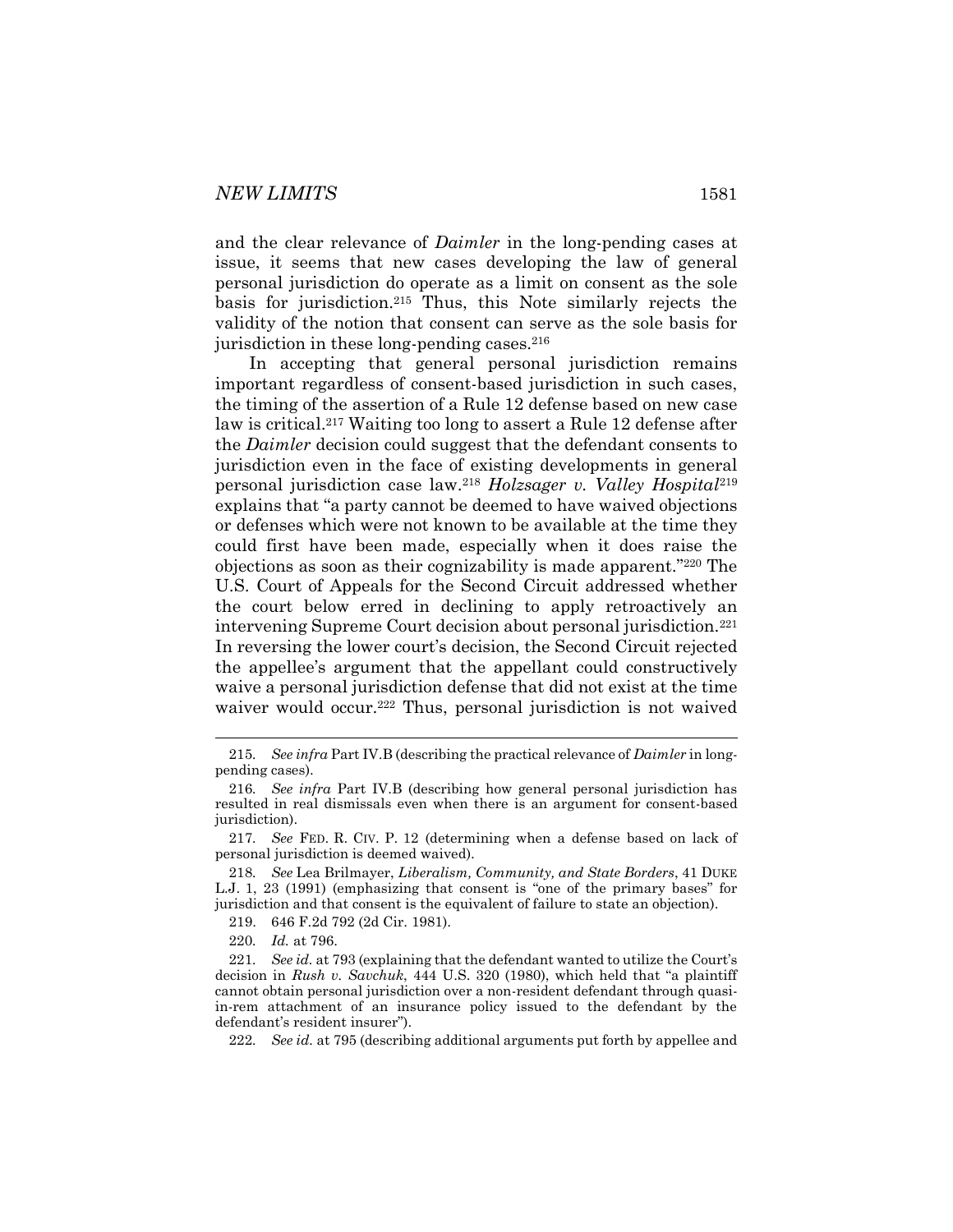where intervening Supreme Court decisions declare current personal jurisdictional law unconstitutional.<sup>223</sup> But if there is too much of a delay between the newly available objection and when the party raises the objection, the party risks waiving the defense.<sup>224</sup>

The U.S. Court of Appeals for the First Circuit expanded on the appropriate application of the *Holzsager* rule in *Bennett v. City of Holyoke*. <sup>225</sup> This court explicitly limited the waiver exception to circumstances in which the authoritative case at the time of the waiver precluded the defense or a supervening authority made the defense available only after the waiver.<sup>226</sup> In sum, an earlier waiver is excused "only when the defense, if timely asserted, would have been futile under binding precedent."<sup>227</sup> The Supreme Court also addressed this waiver issue in a context other than personal jurisdiction.<sup>228</sup> The Court explained that for a waiver to be effective, it must "be one of a 'known right or privilege.'"<sup>229</sup> There is no waiver of a defense when the decision that would support that defense does not exist yet.<sup>230</sup>

Applying this *Holzsager* rule to long-pending cases potentially affected by *Daimler*, one of the crucial questions is whether *Daimler* announced a new constitutional rule or overruled *Goodyear*. <sup>231</sup> The issue is further complicated because there is a legitimate argument that *Daimler* simply clarified the personal jurisdiction law that already existed after *Goodyear*. 232

227*. Id.*

rejected by the Second Circuit).

<sup>223</sup>*. See id.* at 796 (explaining that a right cannot be waived if the right is not known at the time waiver would occur).

<sup>224</sup>*. See id.* (noting that failure to raise an immediate defense based on the newly available authority will be considered waiver).

<sup>225</sup>*. See* Bennett v. City of Holyoke, 362 F.3d 1, 7 (1st Cir. 2004) (providing the two situations in which the *Holzsager* exception applies).

<sup>226</sup>*. See id.* (noting that these two circumstances require application of the "equitable exception").

<sup>228</sup>*. See* Curtis Pub. Co. v. Butts, 388 U.S. 130, 142 (1967) (addressing waiver in the context of a party failing to assert certain arguments before trial).

<sup>229</sup>*. Id.* at 143 (quoting Johnson v. Zerbst, 304 U.S. 458, 464 (1938)).

<sup>230</sup>*. See id.* (describing the common sense notion that a party cannot waive a defense that does not exist).

<sup>231</sup>*. See supra* Part II.C (examining both sides of this *Daimler* debate).

<sup>232</sup>*. See supra* Part II.C (proposing that this argument is flawed).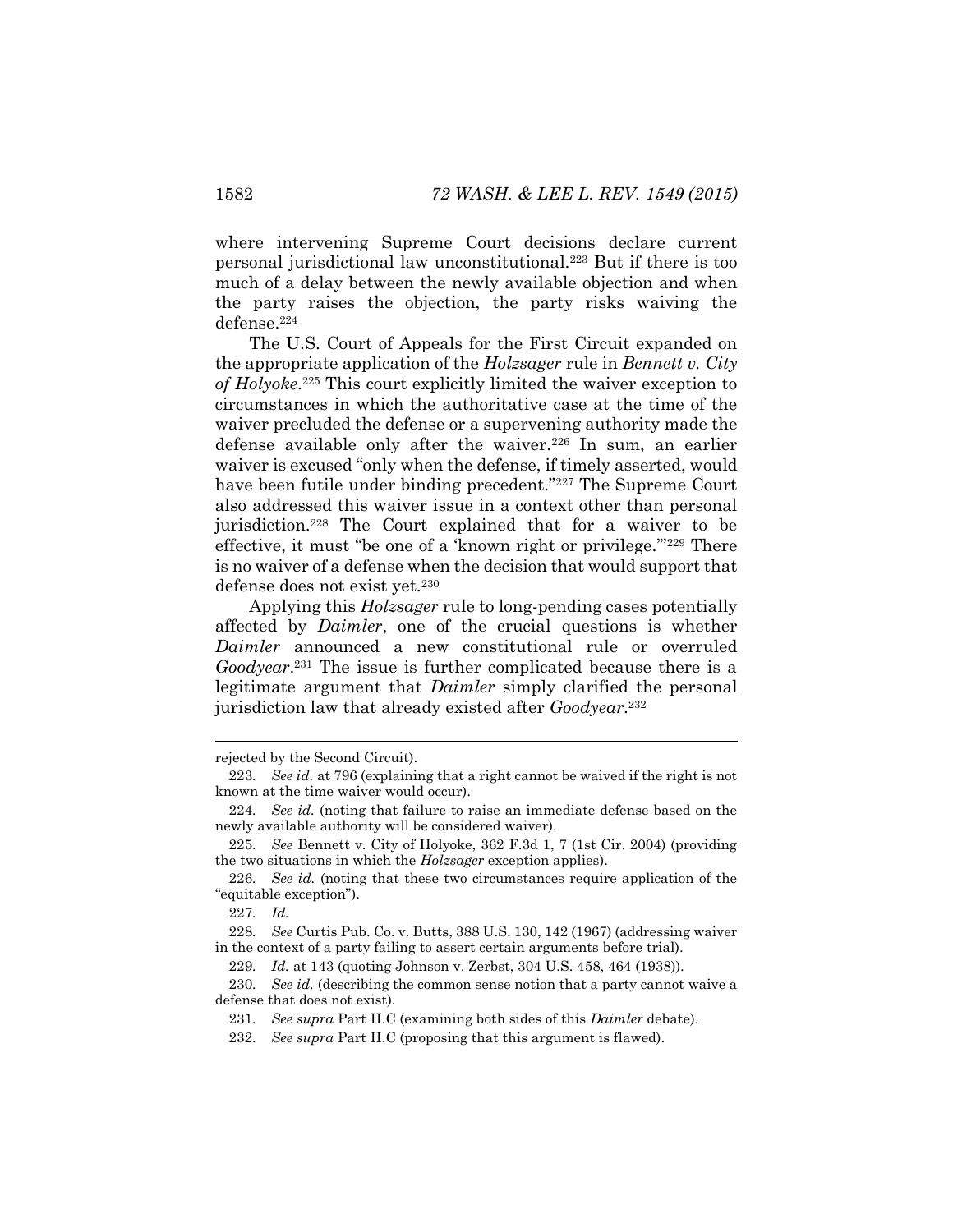#### *NEW LIMITS* 1583

In *Gilmore v. Palestinian Interim Self-Government Authority*, <sup>233</sup> the U.S. District Court for the District of Columbia referenced *Holzsager* in its analysis of whether the defendants waived the personal jurisdiction defense.<sup>234</sup> The court correctly described the *Holzsager* rule as providing an exception to waiver of a defense when the legal basis for the defense did not exist yet, except when the defendant does not raise the defense based on the newly available authority in a timely manner.<sup>235</sup> Where the court was incorrect, however, was in its determination that *Goodyear* provided the same legal basis for the defense as *Daimler* and, thus, the waiver exception did not apply.<sup>236</sup> Thus, the court denied the waiver exception to defendants based on its conclusion that *Daimler* did not announce a new constitutional rule.<sup>237</sup>

The U.S. District Court for the Western District of Oklahoma reached the same conclusion based on the *Holzsager* rule in *American Fidelity Assurance Co. v. Bank of New York Mellon*. 238 This court also accurately articulated the *Holzsager* waiver exception and similarly rejected the defendant's contention that *Daimler* provided a legal basis for the general personal jurisdiction defense distinct from *Goodyear*. <sup>239</sup> Like the *Gilmore* court, this court ignored the fact that while *Daimler* did preserve the underlying premise of *Goodyear*, the clearer and much more specific *Daimler* rule does constitute a new constitutional pronouncement.<sup>240</sup>

<sup>233.</sup> 8 F. Supp. 3d 9 (D.D.C. 2014).

<sup>234</sup>*. See id.* at 13 (emphasizing that the *Holzsager* rule requires parties to immediately raise a newly available defense).

<sup>235</sup>*. See id.* (explaining that "an unavailable defense is not, under Rule 12(h), waived by omission from an earlier Rule 12 motion").

<sup>236</sup>*. See id.* at 15 (arguing that *Goodyear* and *Daimler* pronounced the same at home standard).

<sup>237</sup>*. See id.* (explaining correctly that the *Holzsager* waiver exception applies only to previously unavailable defenses).

<sup>238</sup>*. See* Am. Fid. Assur. Co. v. Bank of N.Y. Mellon, No. CIV-11-1284-D, 2014 WL 4471606, at \*3 (W.D. Okla. Sept. 10, 2014) (concluding that *Daimler* did not change the *Goodyear* rule).

<sup>239</sup>*. See id.* at \*2 (reaching the incorrect conclusion that "*Daimler* did not create a basis for challenging personal jurisdiction not previously available to Defendant").

<sup>240</sup>*. See id.* at \*3 (focusing too narrowly on the underlying at home standard maintained by both *Goodyear* and *Daimler*).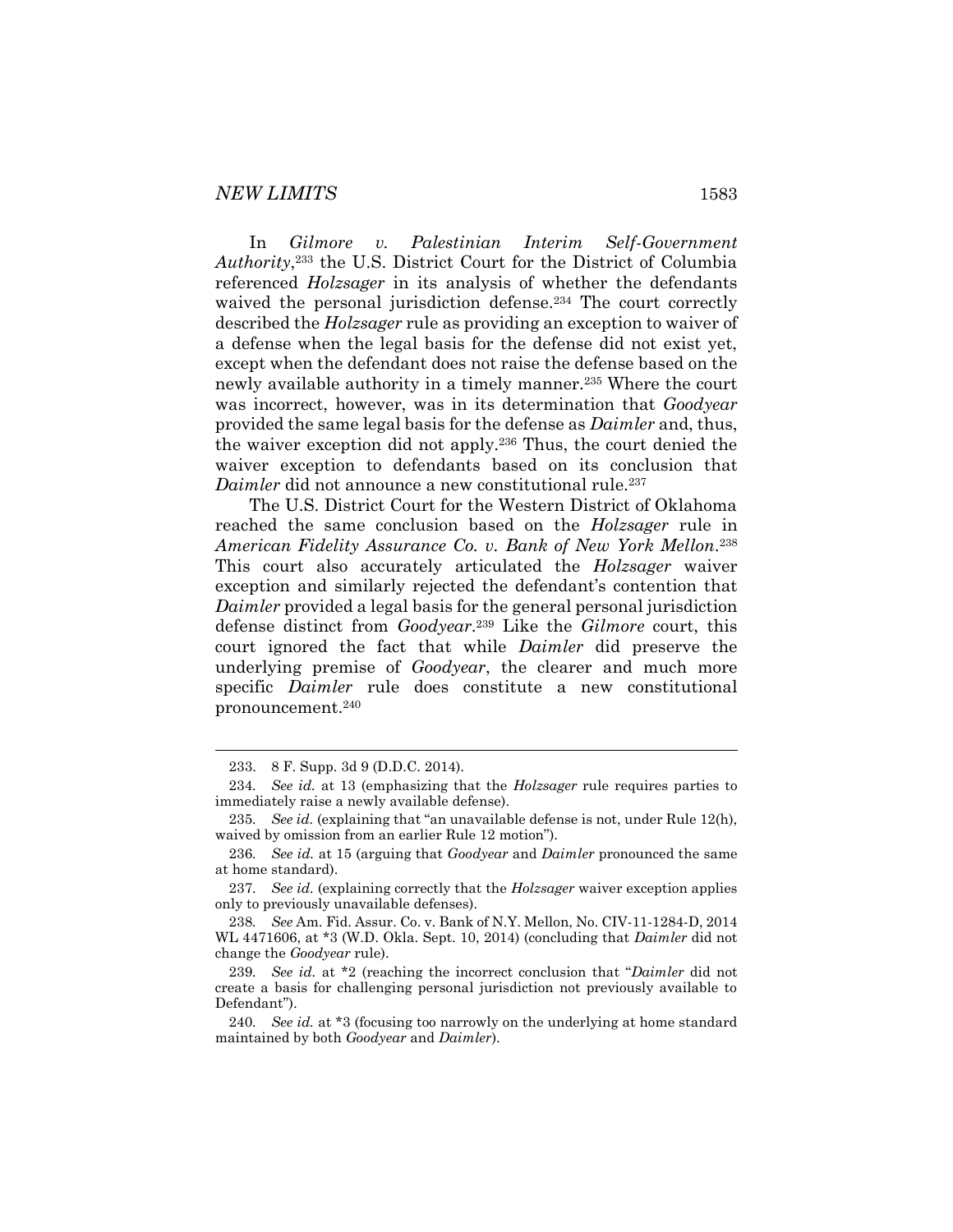If, as this Note argues, the *Gilmore* and *American Fidelity*  conclusions were incorrect, then there is also the question of whether waiver matters at all in light of the retroactivity of new constitutional pronouncements. The U.S. District Court for the Southern District of New York found that it did not matter in *Laydon v. Mizuho Bank, Ltd.*<sup>241</sup> But even though the court agreed with the defendants that their failure to raise the personal jurisdiction defense before *Daimler* did not constitute waiver, the seven-month delay between the *Daimler* decision and the defendants' assertion of the defense did result in its waiver.<sup>242</sup>

The U.S. District Court for the Southern District of New York has adhered to the view that if there is a new test for determining the constitutionality of personal jurisdiction, the defendants have the right to use it.<sup>243</sup> This district has decided to apply the new *Daimler* test even when the defendants ignored possible personal jurisdiction defenses up until the release of the *Daimler* decision.<sup>244</sup> This seems to be the correct decision based on the conclusion that *Daimler* did expand upon the *Goodyear* at home standard and thus, should be considered a new constitutional decision.<sup>245</sup> Because new constitutional decisions must be given retroactive effect, this court correctly allowed the defendants to use *Daimler* even in the face of their previous failure to raise any personal jurisdiction defenses.<sup>246</sup>

244*. See* Brush, *supra* note [1](#page-2-0) (describing the banking defendants as having "sat on their hands' with regard to jurisdictional defenses prior to this August" by not pursuing any personal jurisdiction defense until the *Daimler* decision); *see also Laydon*, 2015 WL 1499185, at \*6 ("[T]his Court does not rule that the Non-Stipulating Defendants waived their personal jurisdiction defenses because they failed to raise them in their June 2013 motions to dismiss.").

245*. See supra* Part II.C (arguing that *Daimler* changed the *Goodyear* rule even though the two decisions are not inconsistent).

246*. See supra* Part III.B (stating the conclusiveness of the Supreme Court's

<sup>241</sup>*. See* Laydon v. Mizuho Bank, Ltd., No. 12 Civ. 3419(GBD), 2015 WL 1499185, at \*6 (S.D.N.Y. Mar. 31, 2015) ("This Court agrees with the Non-Stipulating Defendants that their Rule 12(b)(2) jurisdictional defense was not available before *Daimler*.").

<sup>242</sup>*. See id.* at \*7 ("Defendants waived their personal jurisdiction defenses by failing to promptly assert them after *Daimler* was decided.").

<sup>243</sup>*. See* Brush, *supra* note [1](#page-2-0) (explaining that a bank defendant was allowed to use *Daimler* in September and have a long-pending case dismissed); *see also Laydon*, 2015 WL 1499185, at \*6 (refusing to rule that the defendants waived their personal jurisdiction defense by failing to raise it prior to the *Daimler* decision).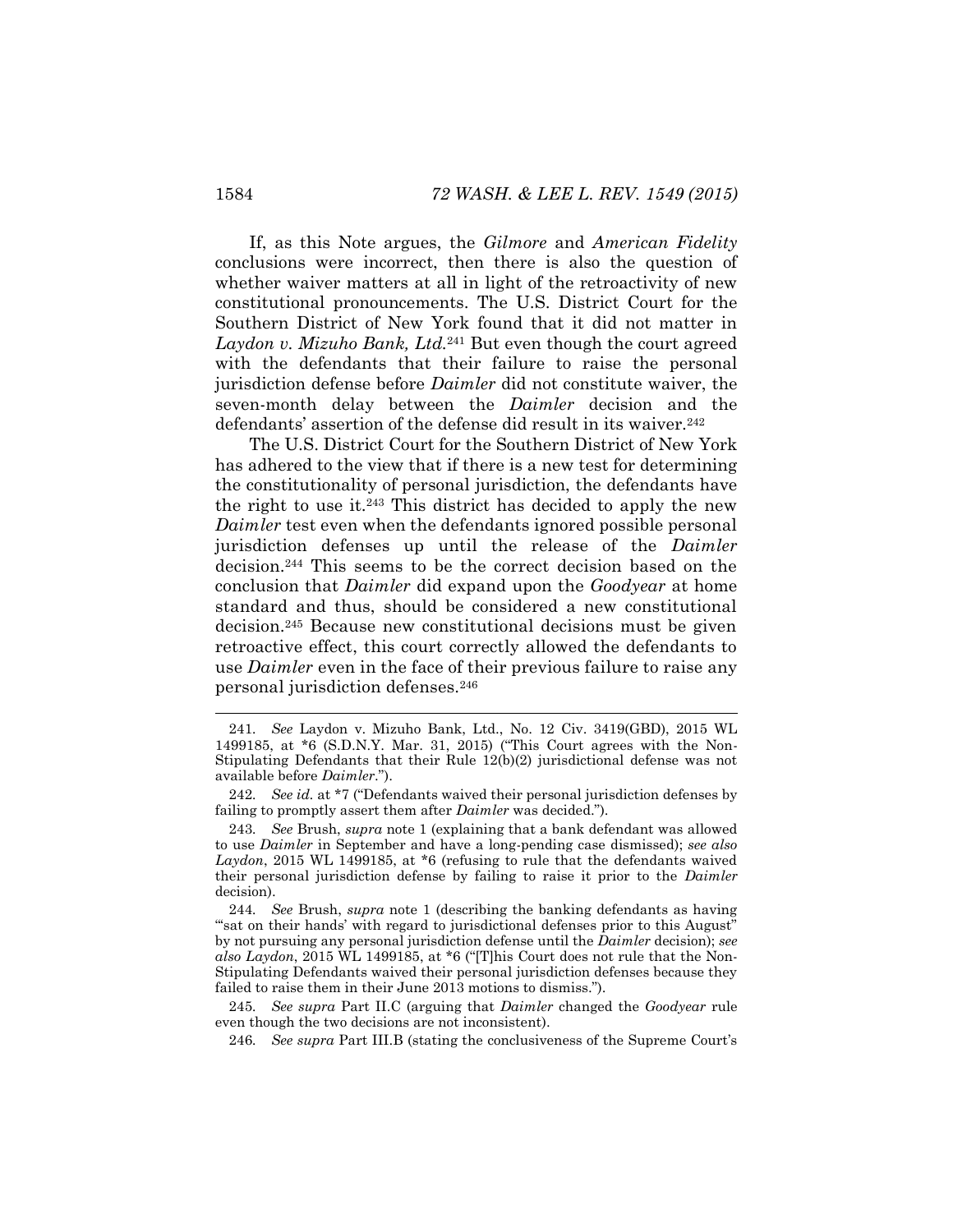Not all courts, however, have adhered to this reconciliation of the Supreme Court's personal jurisdiction and retroactivity decisions. In *American Fidelity*, the U.S. District Court for the Western District of Oklahoma found that waiver of the personal jurisdiction defense did preclude the defendant from asserting the new *Daimler* test and denied the defendant's motion to dismiss for lack of personal jurisdiction.<sup>247</sup> Both this interpretation of waiver and the court's interpretation of the *Daimler* holding are of real importance to this Note's argument.<sup>248</sup> Because this court views *Daimler* as simply clarifying *Goodyear* rather than articulating a new test altogether, the court finds that the same defense was available to the defendant even before the *Daimler* decision.<sup>249</sup> Yet, the defendant still chose to waive the personal jurisdiction defense.<sup>250</sup>

The U.S. District Court for the District of Columbia in *Gilmore*  also held that the waiver of the personal jurisdiction defense precludes the defendant from asserting the new *Daimler* test.<sup>251</sup> That court also based its decision on the assertion that *Goodyear* already stated the rule, which *Daimler* simply clarified.<sup>252</sup> Based on the earlier discussion of *Daimler* in relation to *Goodyear*, it

position that new constitutional decisions must be given full retroactive effect).

<sup>247</sup>*. See* Am. Fid. Assur. Co. v. Bank of N.Y. Mellon, No. CIV-11-1284-D, 2014 WL 4471606, at \*5 (W.D. Okla. Sept. 10, 2014) ("Granting such relief would be inconsistent with the Court's finding that Defendant has waived the lack of personal jurisdiction defense.").

<sup>248</sup>*. See id.* at \*3 ("Indeed, multiple statements by the Court in *Daimler* demonstrate that the standard Defendant relies upon was clearly first expressed in *Goodyear*.").

<sup>249</sup>*. See id.* at \*5 ("*Goodyear* announced the 'at home' standard relied upon by Defendant. Because that standard was available more than two years ago, Defendant has not demonstrated the defense of lack of general personal jurisdiction was 'unavailable' until January 2014 when *Daimler* was decided.").

<sup>250</sup>*. See id.* (explaining that the same, or at least a very similar, personal jurisdiction defense was always available to the defendant).

<sup>251</sup>*. See* Gilmore v. Palestinian Interim Self-Gov't Auth., 8 F. Supp. 3d 9, 17 (D.D.C. 2014) ("Defendants forfeited their jurisdictional defense both by omitting it from their 2002 Motion to Dismiss and by failing to promptly assert it after *Goodyear* was decided. Consequently the Court shall exercise jurisdiction over them.").

<sup>252</sup>*. See id.* at 15 ("Even if Defendants were correct that a legal basis to challenge the Court's jurisdiction did not exist until the announcement of the 'at home' rule . . . they are flat-out wrong that *Daimler* was the genesis of that rule.").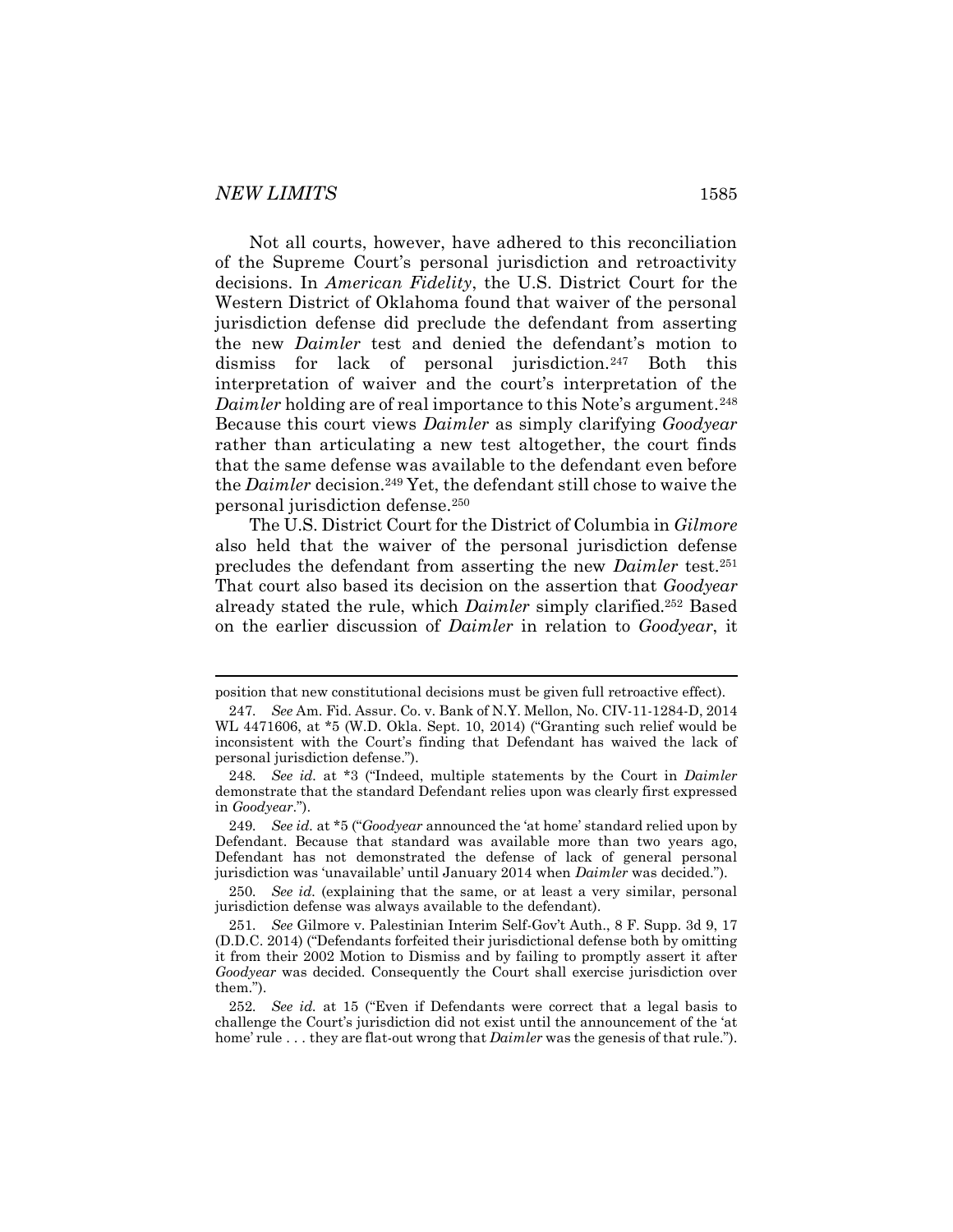seems that these two courts ruled incorrectly.<sup>253</sup> Because these courts anchored their reasoning on the assumption that *Daimler* did not change *Goodyear*, the argument that *Daimler* provides new guidance on how to apply *Goodyear* disrupts the soundness of the two courts' conclusions.<sup>254</sup> Furthermore, the Supreme Court has established that new constitutional decisions are retroactive, so the two courts' waiver arguments depend upon the position that *Daimler* did not change *Goodyear*. <sup>255</sup> Because such a position is not in accord with *Daimler*, the waiver argument cannot stand and the defendants in these two cases—like those in all long-pending cases—should have been allowed to raise *Daimler*. 256

# *B. Consequences of Applying the* Daimler *Decision in Long-Pending Cases*

The most problematic consequence of courts applying the new *Daimler* decision in long-pending cases is the possibility of the case being dismissed outright.<sup>257</sup> As discussed in the previous subpart, statutes of limitations make dismissal especially unfair to plaintiffs.<sup>258</sup> Even if the statute of limitations had not expired and the plaintiff could bring the case again in a different jurisdiction, the case would have to start over from the beginning.<sup>259</sup> Transferring the case instead would allow the plaintiff to pick the

<sup>253</sup>*. See supra* Part II.C (arguing that although *Daimler* is consistent with *Goodyear*, the new decision did offer additional guidance and clarification not present in *Goodyear*).

<sup>254</sup>*. See supra* Part II.C (noting that *Daimler* did expand upon *Goodyear*'s at home standard).

<sup>255</sup>*. See supra* Part III.B (explaining the significance of *Harper v. Virginia Department of Taxation*, 509 U.S. 86 (1993)).

<sup>256</sup>*. See supra* Part III.B (stating the rule that full retroactive effect must be given to all new constitutional decisions for cases on direct review).

<sup>257</sup>*. See supra* note [20](#page-5-0) and accompanying text (listing recent cases in which judges granted dismissals).

<sup>258</sup>*. See* Allen, *supra* not[e 104,](#page-17-0) at 109 (describing statutes of limitations as an indirect restraint on retroactivity).

<sup>259</sup>*. See* Jeremy Jay Butler, Note, *Venue Transfer When a Court Lacks Personal Jurisdiction: Where Are Courts Going with 28 U.S.C. § 1631?*, 40 VAL. U. L. REV. 789, 789 (2006) (noting that transfer avoids the unnecessary step of refiling a claim in a different court).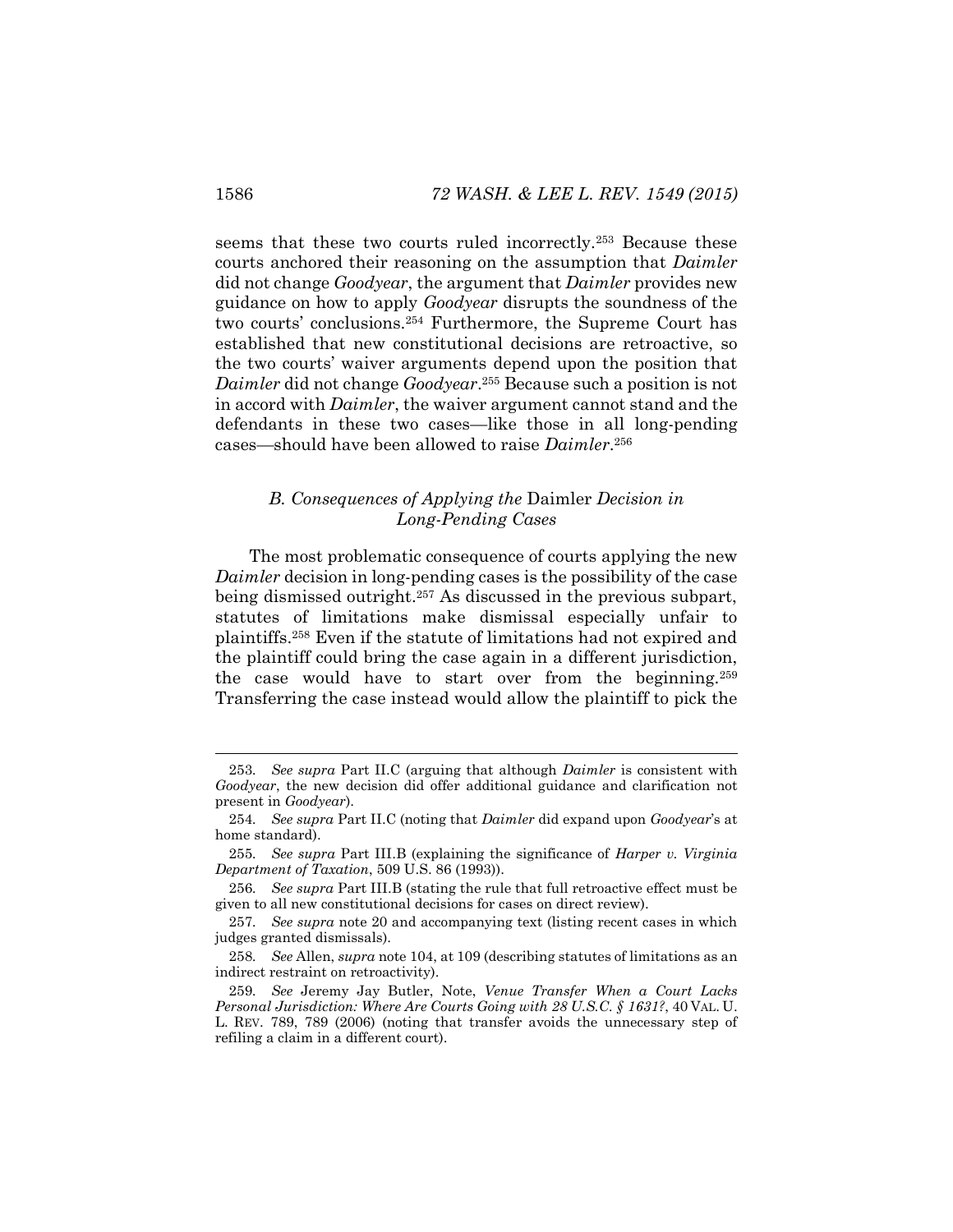case up where it left off in the first jurisdiction.<sup>260</sup> Furthermore, federal law instructs district courts to transfer rather than dismiss when possible and "in the interest of justice."<sup>261</sup> Yet, judges are afforded discretion in deciding what is in the interest of justice and many are using that discretion to choose dismissal over transfer.<sup>262</sup>

<span id="page-39-0"></span>In *Federal Home Loan Bank of Boston v. Ally Financial,*  Inc.,<sup>263</sup> the judge presiding over the case rejected the plaintiff's motion to sever and transfer the claims affected by the new personal jurisdiction argument.<sup>264</sup> Even though there would have been personal jurisdiction in the Southern District of New York, to which the defendant requested the case be transferred, the judge decided instead to dismiss all claims lacking personal jurisdiction in Massachusetts, where the claims had been brought.<sup>265</sup> In light of the previous discussion, the judge was correct in allowing the defendant to utilize the new *Daimler* decision.<sup>266</sup> Had there not been any other federal court with personal jurisdiction over the defendants, the judge also would have been correct in denying the plaintiff's motion to transfer.<sup>267</sup> But that was not the situation in this case.<sup>268</sup> Out of consideration of relevant statutes of limitations

266*. See supra* Part IV.A (arguing that personal jurisdiction and retroactivity law requires judges to allow defendants to use the new *Daimler* decision even when personal jurisdiction defenses have already been waived).

267*. See* 28 U.S.C. § 1404(a) (2012) (providing that cases can be transferred only to another district where the case "might have been brought" or to which "all parties have consented").

268*. See* McAfee, *supra* not[e 264](#page-39-0) (noting that there was another federal court

<sup>260</sup>*. See id.* at 789 ("Venue transfer is one aspect of venue that Congress created to improve the efficient change of courtrooms when either the public or the defendant demands a more convenient forum.").

<sup>261.</sup> 28 U.S.C. § 1406 (2012).

<sup>262</sup>*. See supra* not[e 20](#page-5-0) and accompanying text (explaining that dismissals are being granted even when transfer is an option).

<sup>263.</sup> No. 11-10952-GAO, 2014 WL 4964506 (D. Mass. Mar. 9, 2012).

<sup>264</sup>*. See* David McAfee, Daimler *Frees Moody's, S&P From Bank's \$5.9B MBS Suit*, LAW360 (Oct. 1, 2014, 9:04 PM), http://www.law360.com/articles/ 583381/daimler-frees-moody-s-s-p-from-bank-s-5-9b-mbs-suit (last visited Sept. 28, 2015) (granting defendant's motion to dismiss based on lack of personal jurisdiction in light of the *Daimler* ruling) (on file with the Washington and Lee Law Review).

<sup>265</sup>*. See id.* ("Judge O'Toole rejected the Bank of Boston's bid to sever the rating agency claims and transfer them to the Southern District of New York, where personal jurisdiction over them exists, instead deciding to dismiss them in their entirety.").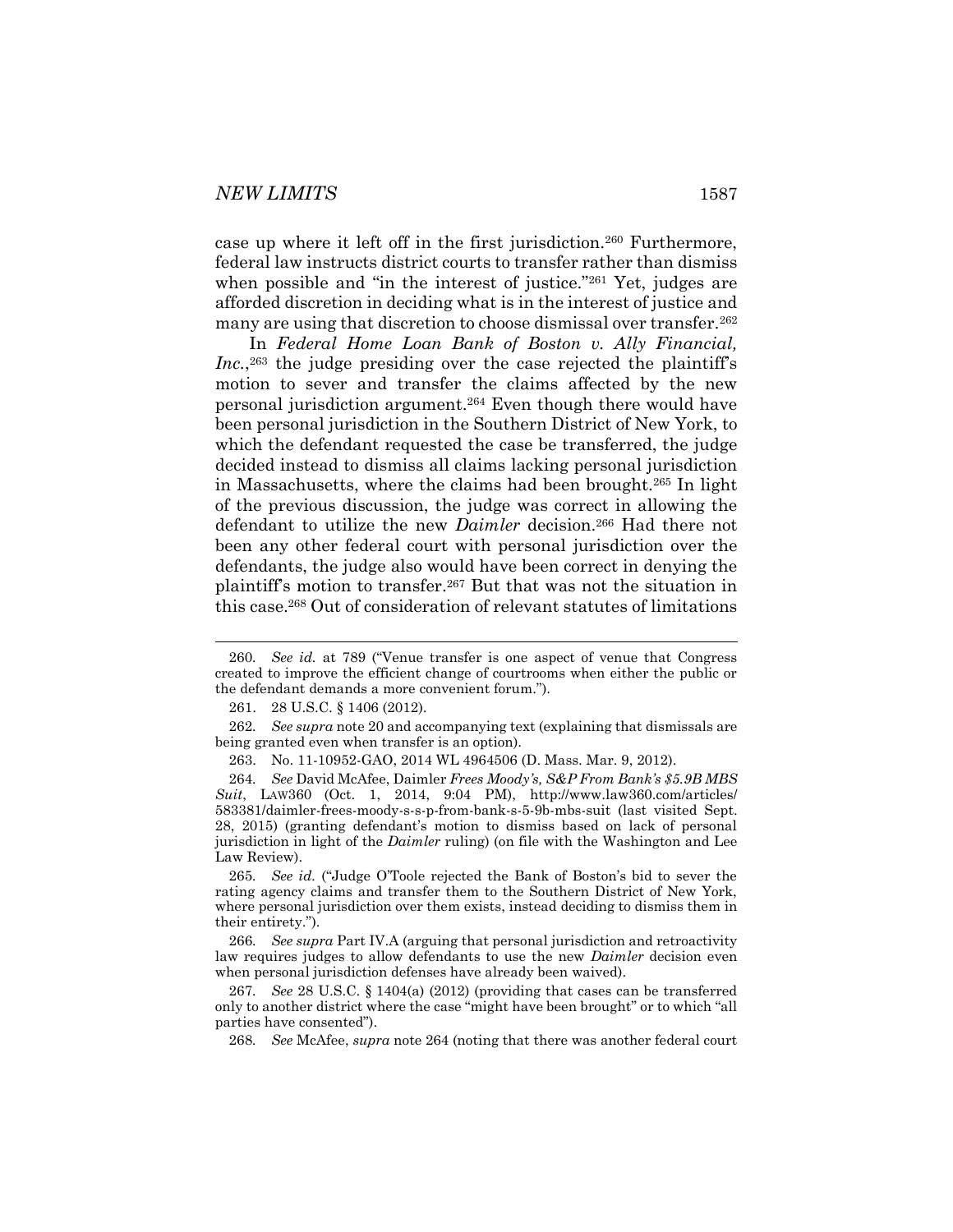in long-pending cases, the judge should not have dismissed the case when transfer was a lawful alternative.<sup>269</sup>

Another possible consequence of courts applying the *Daimler* decision in long-pending cases is the special treatment of foreign defendants at the expense of domestic plaintiffs. One of the main differences between the Court's opinions in *Daimler* and *Goodyear* is that *Daimler* provides a lengthy discussion on the risk that expansive personal jurisdiction poses to international comity whereas *Goodyear* only refers to the issue in one footnote.<sup>270</sup> The concern stems from consideration of the fact that outside of the United States, most nations have a much more restrictive idea of when defendants should be subject to personal jurisdiction in any given forum.<sup>271</sup>

Looking at *Daimler* generally, the decision makes litigation against foreign corporations much more difficult.<sup>272</sup> It is possible that some courts might be looking for reasons to allow foreign defendants to use the new *Daimler* test, even when personal jurisdiction defenses have been waived, to "accord with the fair play and substantial justice due process demands."<sup>273</sup> Additionally, courts might be choosing to dismiss cases that could easily be

with personal jurisdiction over the defendants).

<sup>269</sup>*. See* 28 U.S.C. § 1404(a) (providing that judges can transfer cases when transfer is "in the interest of justice").

<sup>270</sup>*. See* Daimler AG v. Bauman, 134 S. Ct. 746, 763 (2014) ("Other nations do not share the uninhibited approach to personal jurisdiction advanced by the Court of Appeals in this case."); Goodyear Dunlop Tires Operations, S.A. v. Brown, 131 S. Ct. 2846, 2857 n.5 (2011) (describing the French law that permits jurisdiction based on the plaintiff's relationship with the forum).

<sup>271</sup>*. See Daimler*, 134 S. Ct. at 763 ("In the European Union, for example, a corporation may generally be sued in the nation in which it is 'domiciled,' a term defined to refer only to the location of the corporation's 'statutory seat,' 'central administration,' or 'principal place of business.'").

<sup>272</sup>*. See* Denker, *supra* note [92](#page-15-0), at 164 ("Since *Daimler* provides a clear, narrow rule that denotes where a Non-U.S. corporation is subject to liability, plaintiffs will have a harder time justifying a lawsuit against a Non-U.S. corporation."); *see also* Pertlette Michéle Jura et al., *Disparate Treatment of the Corporate Citizen: Stark Differences Across Borders in Transnational Lawsuits*, 15 No. 2 BUS. L. INT'L 85, 92 (2014) (indicating that *Daimler* is part of the Court's attempt "to make clear that already overburdened US courts are not required to entertain multinational suits having little or nothing to do with the US—and in some cases (perhaps many)—they do not have the jurisdictional power to do so").

<sup>273</sup>*. Daimler*, 134 S. Ct. at 763.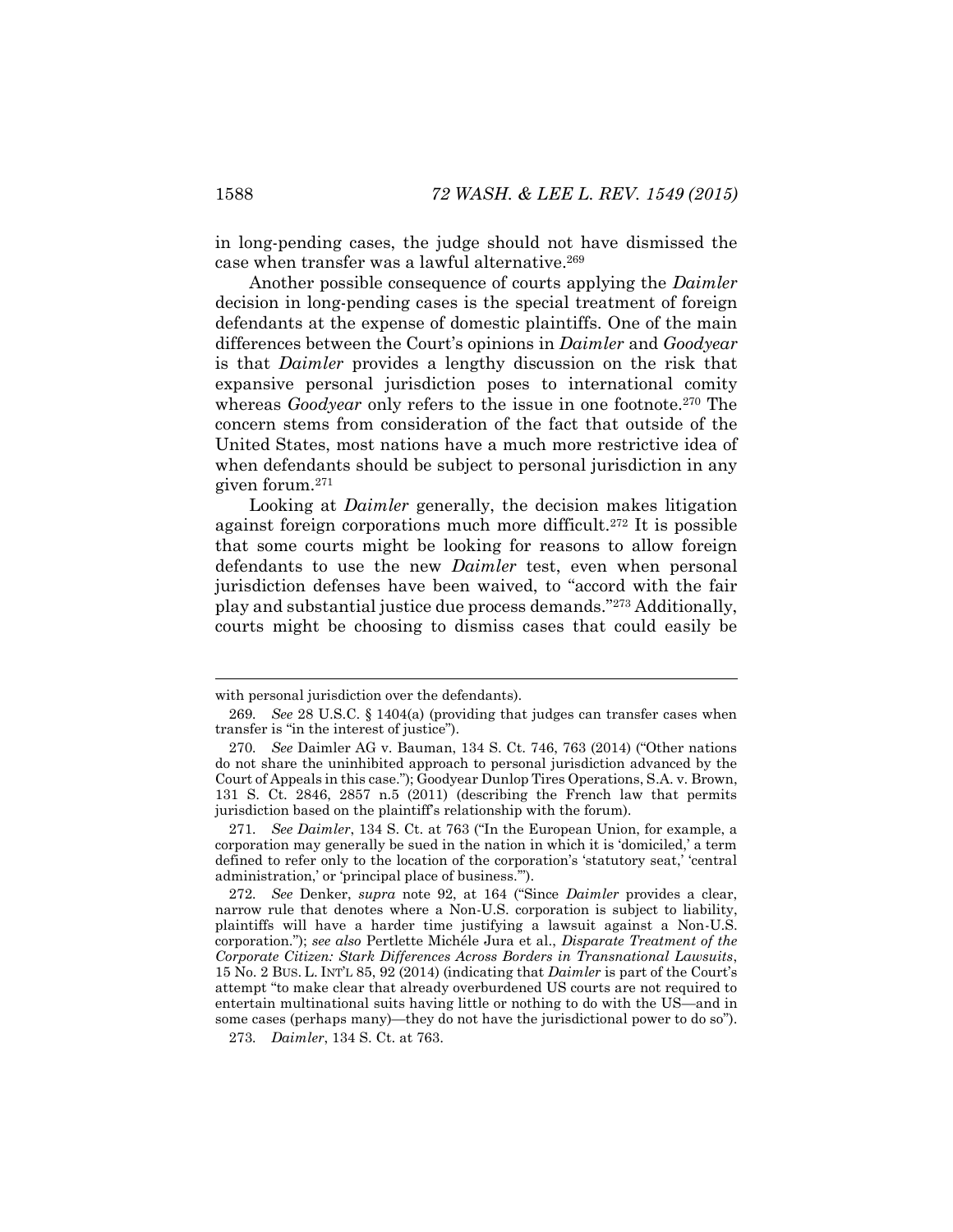transferred.<sup>274</sup> Expansive jurisdiction tests create an international comity problem because they allow "any forum in the United States to resolve any dispute arising anywhere in the world."<sup>275</sup> The *Daimler* ruling prompts judges to decline to exercise jurisdiction over many foreign corporate defendants, thus mitigating the problem.<sup>276</sup> Instead, the courts simply accept the judgments of foreign jurisdictions.<sup>277</sup>

A related motivation for allowing defendants in long-pending cases to utilize *Daimler* is that the decision provides an incentive for foreign companies to invest and conduct business in the United States and consequently has the potential to stimulate the U.S. economy.<sup>278</sup> The stricter guidance for the at home standard provided by *Daimler* gives foreign companies more certainty about "the jurisdictional consequences of their actions" in the United States, which in turn minimizes the risk of doing business in and with the United States.<sup>279</sup>

As mentioned above, this special treatment of foreign defendants in the interest of international comity comes at a cost for U.S. plaintiffs.<sup>280</sup> With *Daimler*, "[g]eneral jurisdiction, the sole

<span id="page-41-0"></span>l

277*. See id.* (noting that lenient bases for the exercise of general personal jurisdiction over a foreign defendant often lead to international friction).

278*. See* Denker, *supra* note [92,](#page-15-0) at 166–67 ("Because the type of 'litigation environment critically influences a foreign company's decision to invest in the United States,' it is clear that lower anticipated costs will lead to more capital investment.").

279*. See id.* at 166 ("[W]hen a corporation can predict which forums have the capability of holding it liable, it has the ability to buy insurance, the opportunity to incorporate the costs of potential litigation into its products' prices, and the chance to decide whether to operate in a state whose costs outweigh its benefits.").

280*. See* Kate Bonacorsi, Note, *Not at Home with "At-Home" Jurisdiction*, 37 FORDHAM INT'L L.J. 1821, 1853 (2014) ("[G]eneral jurisdiction occasionally served as a jurisdictional basis of last resort. When US plaintiffs could not make showings sufficient for specific jurisdiction, especially in cases against non-US corporations, courts allowed plaintiffs to make a showing of the defendant's 'continuous and systematic' business activities in the forum state.").

<sup>274</sup>*. See* Denker, *supra* note [92,](#page-15-0) at 170 (explaining that courts want to avoid raising "tensions between the United States and other nations").

<sup>275</sup>*. Id.*

<sup>276</sup>*. See* Daimler AG v. Bauman, 134 S. Ct. 746, 763 (2014) (explaining the view of the Solicitor General that "foreign governments' objections to some domestic courts' expansive views of general jurisdiction have in the past impeded negotiations of international agreements on the reciprocal recognition and enforcement of judgments").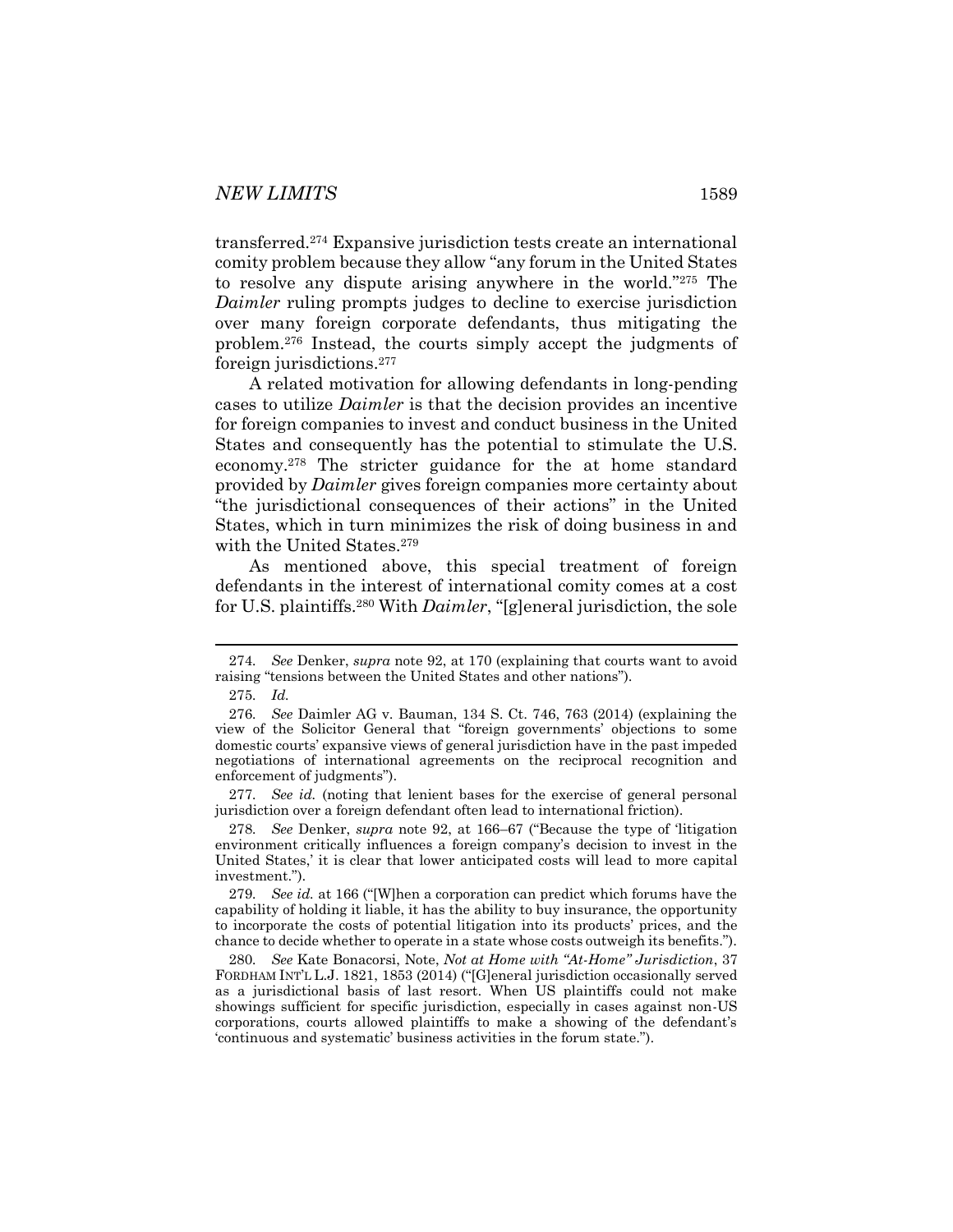door to relief for U.S. plaintiffs when the minimum contacts approach was otherwise too narrow, is now officially closed."<sup>281</sup> In a concurring opinion, Justice Sotomayor addressed this injustice to individuals harmed by the actions of the multinational corporations benefitting from the *Daimler* decision.<sup>282</sup> In many instances, *Daimler* may result in foreign corporate defendants never being held accountable for their actions against U.S. plaintiffs.<sup>283</sup> This cost is especially severe for the plaintiffs in the long-pending cases that are being dismissed as a result of courts allowing foreign defendants to utilize the new *Daimler* decision even when those defendants previously waived the personal jurisdiction defense.<sup>284</sup>

Judges should act in accordance with both personal jurisdiction and retroactivity law by allowing these foreign defendants to utilize the new *Daimler* decision.<sup>285</sup> Moreover, judges should mitigate the cost to plaintiffs of using *Daimler* in longpending cases by transferring the case when possible.<sup>286</sup> In the case of foreign defendants, however, there often will be no venue in the United States with personal jurisdiction over the defendant when the *Daimler* rule is applied.<sup>287</sup> Thus, judges will overwhelmingly

<sup>281</sup>*. Id.*

<sup>282</sup>*. See* Daimler AG v. Bauman, 134 S. Ct. 746, 773 (2014) ("[F]or example, a parent whose child is maimed due to the negligence of a foreign hotel owned by a multinational conglomerate will be unable to hold the hotel to account in a single U.S. court, even if the hotel company has a massive presence in multiple States.").

<sup>283</sup>*. See* Charles W. "Rocky" Rhodes & Cassandra Burke Robertson, *Toward a New Equilibrium in Personal Jurisdiction*, 48 U.C. DAVIS L. REV. 207, 222 (2014) ("If plaintiffs are injured outside their home state, they must sue in the defendant's home state or in the location where they suffered the injury, even if the defendant has substantial operations in the plaintiff's home state.").

<sup>284</sup>*. See* Bonacorsi, *supra* note [280,](#page-41-0) at 1857 (emphasizing the unfairness to plaintiffs resulting from *Daimler* and that "the Court once again favored defendants to the detriment of US plaintiffs").

<sup>285</sup>*. See supra* Part IV.A (arguing that new constitutional decisions should be given full retroactive effect even in the face of waiver of the personal jurisdiction defense).

<sup>286</sup>*. See supra* Part IV.B (arguing that judges should exercise their discretion to transfer "in the interest of justice" to plaintiffs in long-pending cases with expired statutes of limitations).

<sup>287</sup>*. See* Denker, *supra* note [92,](#page-15-0) at 164 (stating the severely limiting effect of the *Daimler* decision on personal jurisdiction in the United States over foreign defendants).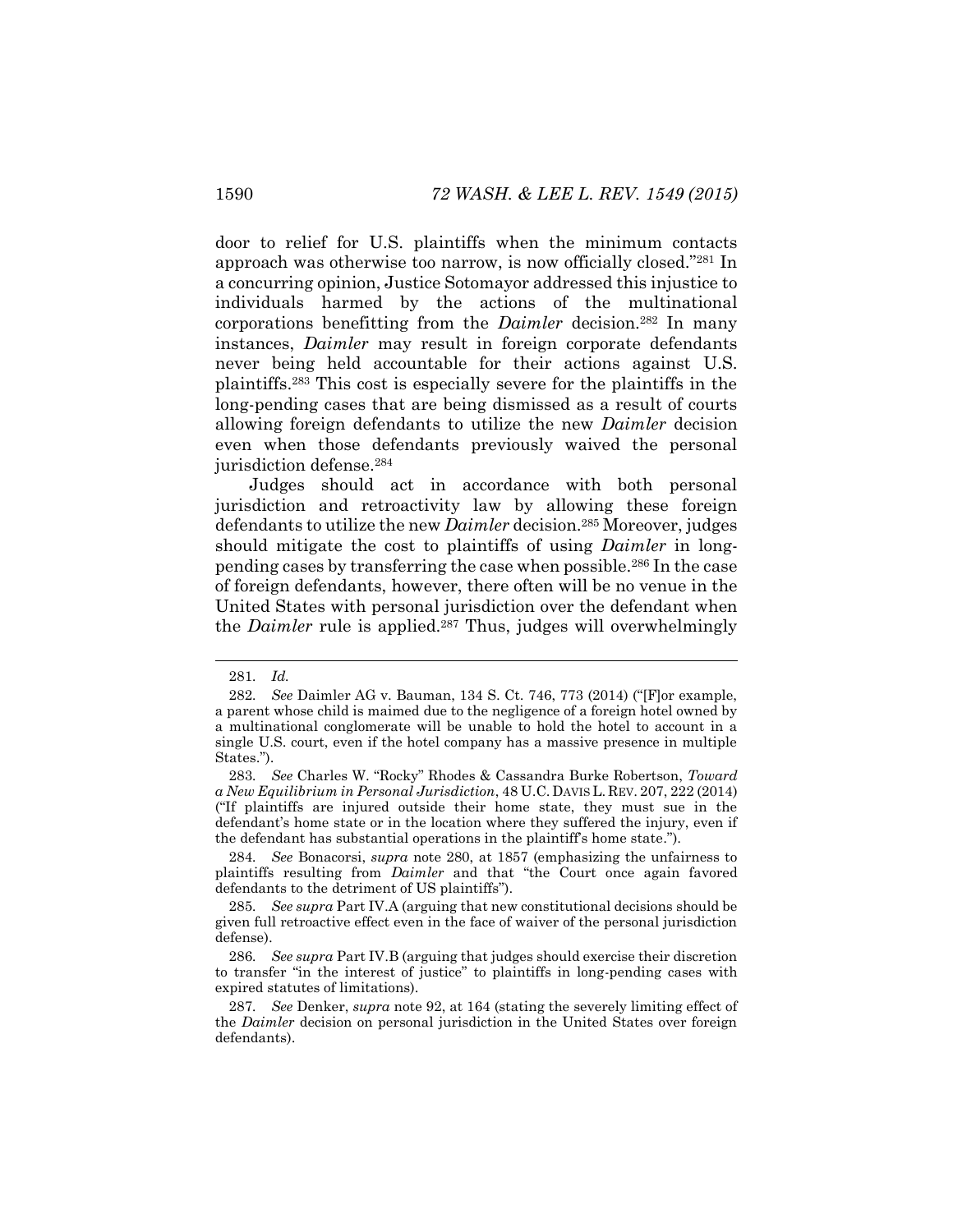dismiss these cases, leaving no alternative remedy for plaintiffs to pursue within the United States. While this result is certainly unfair to many plaintiffs, and in part a consequence of international comity concerns, it is the correct result in light of personal jurisdiction and retroactivity law.<sup>288</sup> Still, judges should continue to exercise their discretion to transfer cases rather than dismiss where another venue in the United States has personal jurisdiction over the defendant, whether that defendant is domestic or foreign.

# *V. Conclusion*

In the interests of fairness and predictability, the controversy encapsulated by Judge Daniels's comment requires a consistent solution to be applied across federal courts.<sup>289</sup> For the solution to be lawful, it must account for both personal jurisdiction law and retroactivity law. An analysis of the development of personal jurisdiction law indicates that *Daimler* did more than restate the *Goodyear* test. Rather, *Daimler* narrowed the scope of general personal jurisdiction beyond what any defendant could have reasonably believed was required by *Goodyear*. Next, an analysis of the current state of retroactivity law in the civil context reveals a strict rule of adjudicative retroactivity. There is no permissible exception to this rule for new constitutional pronouncements in the personal jurisdiction context, not even in the face of waiver. Thus because *Daimler* was a new constitutional pronouncement of personal jurisdiction law—defendants should be allowed to utilize *Daimler* regardless of whether they previously raised a Rule 12(b)(2) defense.

While this reconciliation of the law clearly demands that *Daimler* apply in long-pending cases, this solution poses problems of its own. In many cases, the application of *Daimler* results in a determination that the court can no longer exercise jurisdiction over the defendant. If the court consequently dismisses the case, a

<sup>288</sup>*. See supra* Parts II–III (explaining why personal jurisdiction law and retroactivity law, respectively, require this result).

<sup>289</sup>*. See supra* note [1](#page-2-0) and accompanying text (describing the view that *Daimler* is a new constitutional test that defendants in long-pending cases are entitled to utilize).